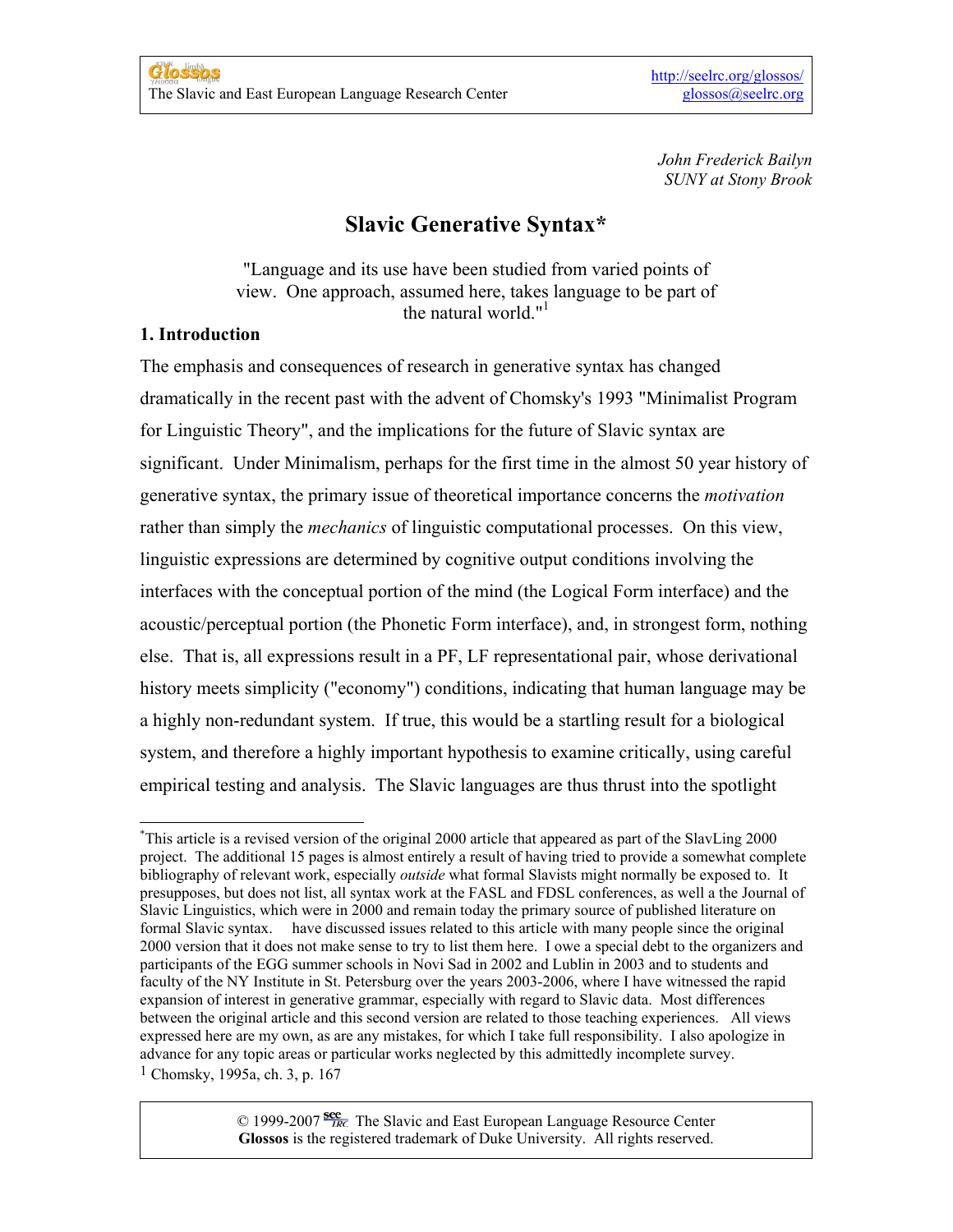with their rich morphological and morpholexical systems, their highly free word order variation and their strong tendency toward surface encoding of functional (discourse) relations. Minimalist assumptions force syntactic theorists to finally address such empirical issues, a welcome change for Slavic linguists, to say the least. The consequences for the future of Slavic linguistics are important, as the pressure now exists towards the integration of traditional, functional syntax (well-known throughout the Slavic-speaking world), with the most recent technical, formal advances in cognitive science. A potential barrier to this development stems from the intellectual and ideological distance that has developed between functional and formal syntactic studies, especially within Slavic, during the later part of the 20th century and the beginning of the 21st. In this position paper I will try to make an optimistic case for this future integration, emphasizing where possible the specific areas of future research interest, while tracing the directions generative studies of Slavic syntax have taken in the recent past.

 To begin with, however, I would like to mention what I am not going to do in this position paper. First, I am not going to try to provide a justification of the field of modern generative syntax. Its achievements speak for themselves. After all, syntactic theory, from its start in 1957, with the publication of Chomsky's *Syntactic Structures*, through the consolidation of the "standard" theory in the 1960s, through the Linguistic Wars of the 1970s and eventual triumph of "Interpretivism" over "Generative Semantics<sup>["2](#page-1-0)</sup>, through the Government and Binding (GB) period of the  $1980s<sup>3</sup>$  $1980s<sup>3</sup>$  $1980s<sup>3</sup>$  and into the current climate of Minimalism<sup>4</sup>, has been at the center of modern linguistics. It has

<span id="page-1-0"></span><sup>&</sup>lt;sup>2</sup>See Newmeyer (1980), (1983), (1996) for an overview of the battle between Interpretivism and Generative Semantics.

<span id="page-1-1"></span><sup>3</sup> Government and Binding Theory is generally considered to have begun with Chomsky's (1981) *Lectures in Government and Binding* (LGB).See Haegeman 1994 for a thorough, complete introduction. Chapter 1 of Chomsky (1995a) (co-authored with Howard Lasnik) is a fairly complete treatment of the final achievements of GB Theory. The individual modules of GB Theory (Binding, Government, Movement, the Empty Category principle) and others are clearly presented in Webelhuth 1995. Indispensable to understanding the ramifications of GB Theory are Lasnik & Saito 1992 (*Move-Alpha)* and Rizzi's (1992) *Relativized Minimality*. This partial reading list can bring any reader to the forefront of issues and achievements of Government and Binding Theory. Needless to say, hundreds of articles and books were published in the explosion of interest in comparative syntax that came with the Principles and Parameters theory. 4 See Marantz 1995 and Radford 1997a, 1997b for introductory texts. The primary ideas now thought of as

<span id="page-1-2"></span><sup>&</sup>quot;Minimalism" are found in Chomsky 1995a chapters 3 and 4, Chomsky 1995b, 1999, 2001 as well as major works by Kasnik, Hornstein, Epstein and others. The seminal ideas leading to the core notion of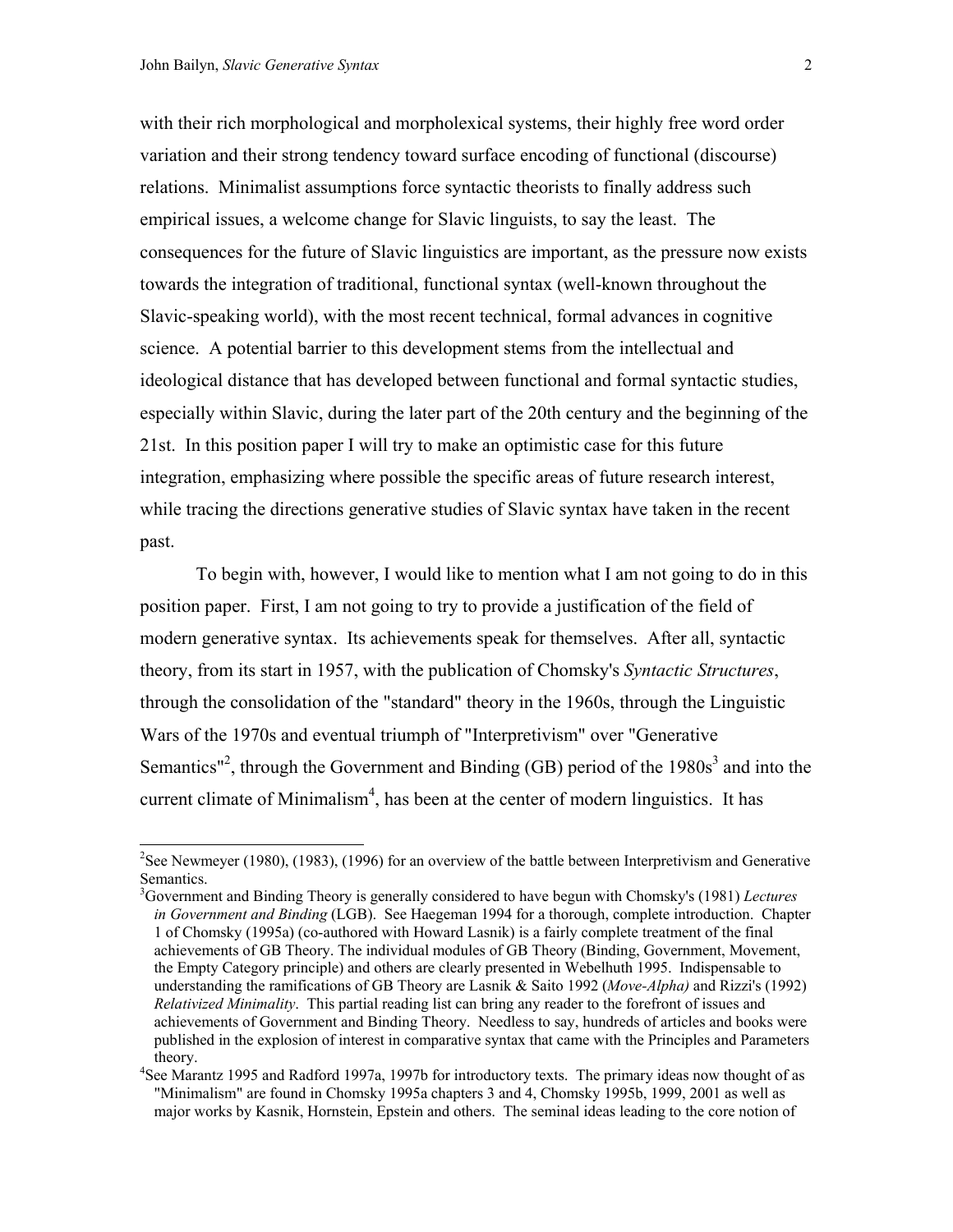received significant attention and it has achieved significant results. It has affected a wide range of neighboring fields and started the general movement away from behaviorism. This is why many other formal linguistic systems define themselves in relation to generative syntax. And despite major changes in the workings of generative syntax over the years, its primary goals and successes remain intact: to study with the scientific method the inner workings of the linguistic component of the human mind. This continues to be done now as it was in 1957, using methods familiar from the natural sciences: A paradigm of measurement is established, in this case the grammatical judgments of native speakers. "The fundamental aim in the linguistic analysis of a Language L is to separate the *grammatical* sequences which are the sentences of L from the *ungrammatical* sequences which are not sentences of L and to study the structure of the grammatical sequences." (Chomsky, 1957: 13). Then a theory is constructed, in this case a theory of the initial state of the human linguistic capacity, or a theory of universal grammar (UG). This theory has to account for the relative ease of acquisition and at the same time allow for the full range of linguistic diversity. This becomes possible under the Principles and Parameters theory underlying both Government and Binding Theory (1981-1993), and Minimalism (1993-the present). Like all scientific theories, generative GB/Min Syntax is subject to experimental verification, and although we do not wear labcoats and use test tubes, it can still be rightfully said that generative syntax, when done properly, is an experimental science. The theory has tremendous predictive power and its predictions can (and should) be tested experimentally. New experiments are constantly suggesting themselves, leading to new empirical discoveries, leading to revisions of the theory and so on.

 Nothing in this essential paradigm has changed since 1957. It is the position of this paper that it will remain true for years to come that any theory that does not present itself as a theory of the *acquisition* of language, that does not account for both grammaticality and ungrammaticality, that does not constantly test its predictions, (which concern what is impossible as much as what is possible) can not claim to have predictive power, and, as such, is not, in fact, a scientific theory. The concurrent emergence of

checking strong and weak features at different stages in the derivation emerged in Pollock (1989) and Chomsky (1991) (later Chomsky 1995, ch. 2)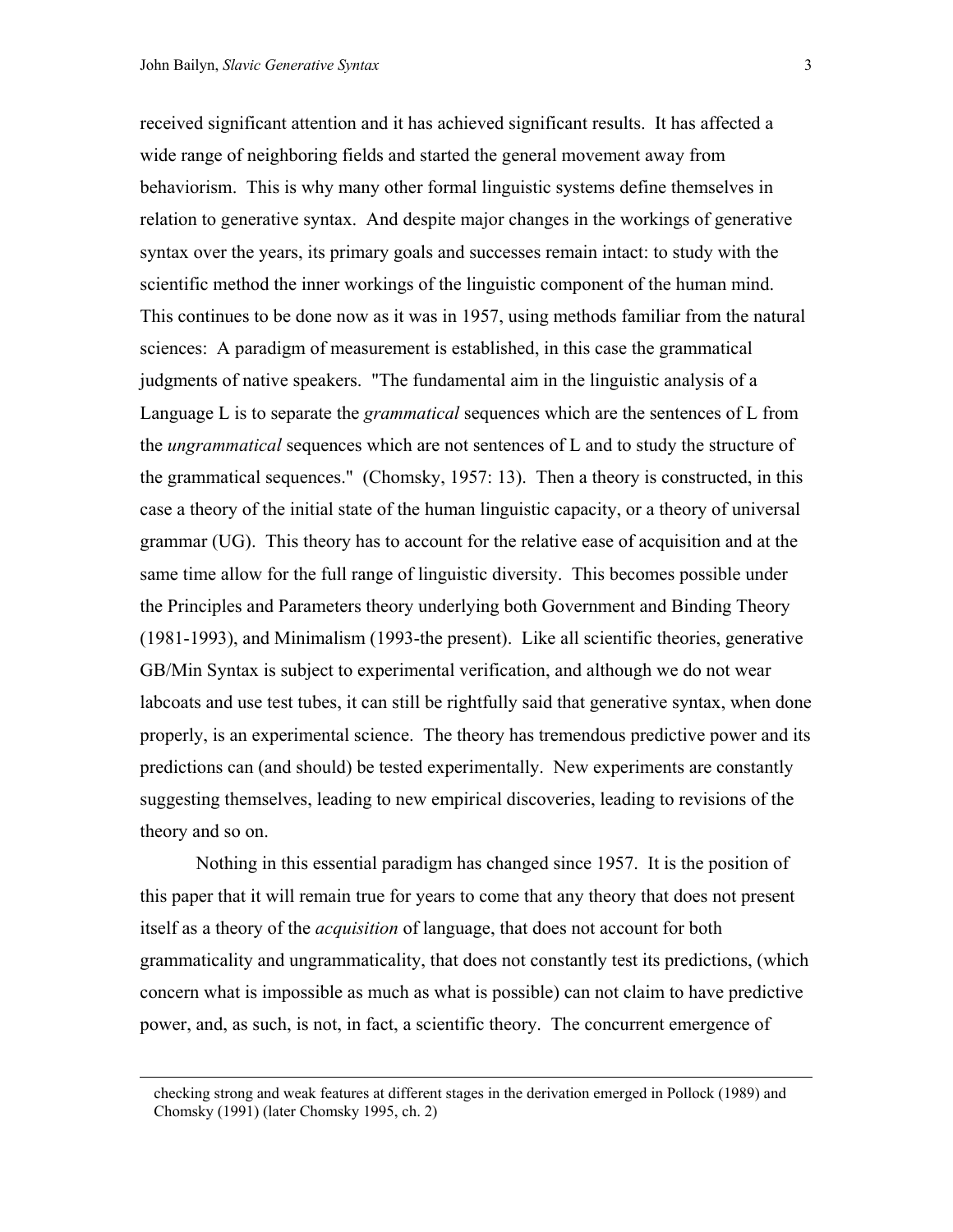cognitive science as a discipline adds to the importance of the scientific mission of GB/Min. Since the beginning of generative grammar, *the grammar itself* has been the focus of modern generative linguistics, and this will continue to be so, wherever the details of the theoretical apparatus and its empirical consequences may take us.

 Second, I do not intend this position paper to serve as an introduction to generative syntactic theory, even in its application to Slavic data. There are numerous successful introductory textbooks in syntactic theory that provide the interested reader with everything s/he would need in terms of introductory material, covering the various periods of the theory's development. This differs, perhaps, from various other kinds of approaches to linguistics represented in this volume, such as Cognitive Grammar (see Janda, this volume) and HPSG (see Przepiórkowski, this volume), where an introduction to the field itself is necessary for many readers.<sup>5</sup> Further, I am not going to try to provide full bibliographic information for Slavic generative syntax; such a task would be next to impossible. Billings and Maling's (1995) bibliography of works *just on the -no/ to construction* had to appear in two separate issues of the *Journal of Slavic Linguistics*, it was so extensive.<sup>[6](#page-3-1)</sup> Instead, I will indicate what appear to me to be the most important recent and future directions and major works, but will leave it to the reader's research abilities to uncover the full range of relevant literature.

 Finally, and most important, I am *not* going to argue that there even exists a coherent, *independent* research field of "Slavic generative syntax". By nature, generative syntax is comparative, with immediate typological predictions to be tested for each theoretical claim, even if it is not always practiced this way. Work in generative syntax can (and should) involve data drawn from any relevant natural languages, properly understood. Eventually, the theory of generative syntax will sink or swim based on its successful application to *all* language families, and it is my view that Slavic data are on the verge of becoming absolutely central in these studies, especially in certain sub-areas, as discussed below. But generative syntax can in no way be considered coherent in

<span id="page-3-0"></span> $5$ I have attempted a Russian language introduction to the history of generative grammar in Bailyn (1997/2002) as part of a Moscow University publication dedicated to fundamental directions in American schools of linguistics. (Kibrik, Kobozeva, and Sekerina, eds)

<span id="page-3-1"></span><sup>6</sup> Of course, this bibliography contains references to work in all frameworks, but the difficulty of producing a complete bibliography remains.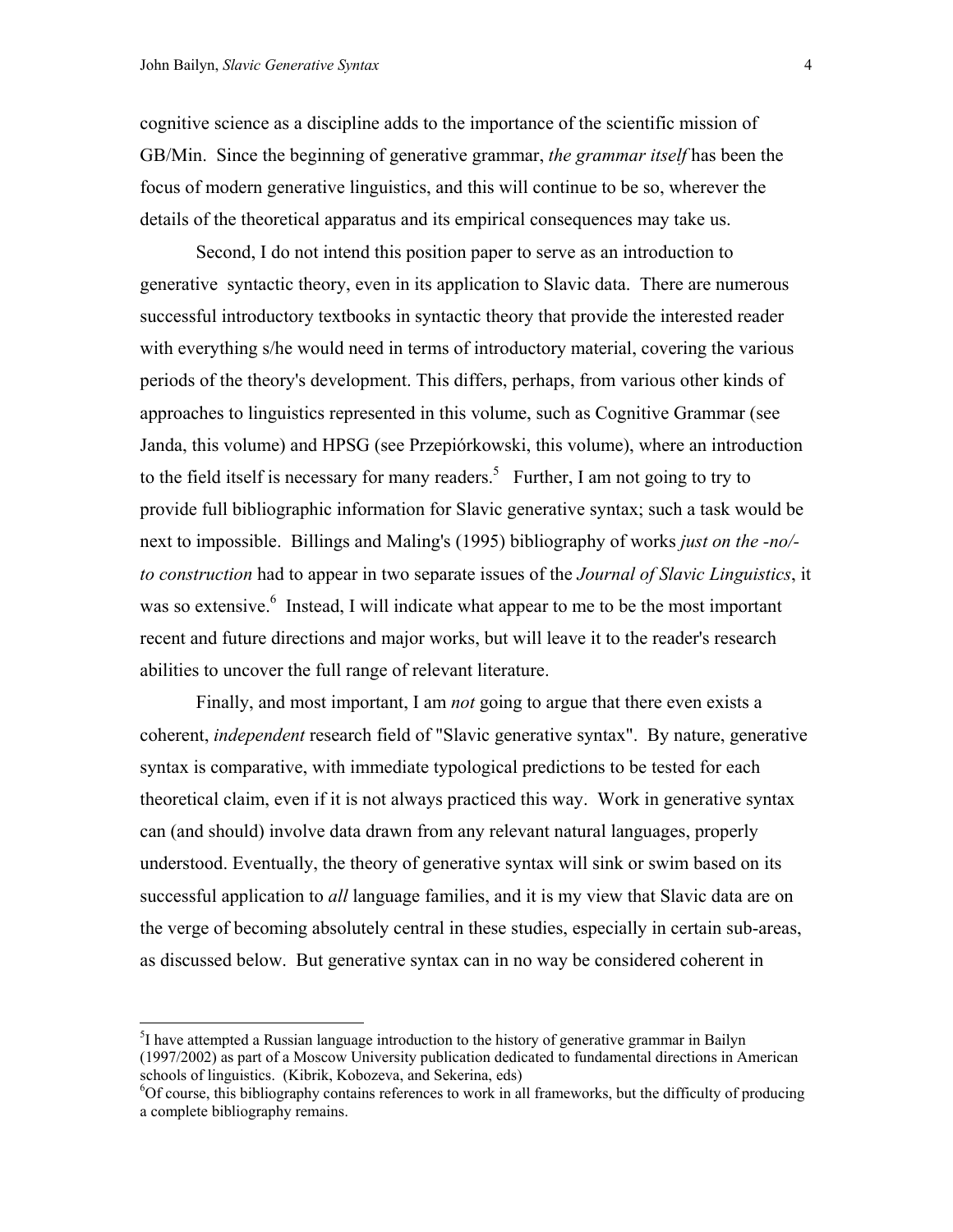limited application. Therefore there is no "Slavic syntax" as such.<sup>[7](#page-4-0)</sup> I will go further: I believe that any significant study in Slavic syntax, regardless of its theoretical orientation, *must* take into consideration Government and Binding's empirical and cross-linguistic achievements as well as Minimalism's place in the cognitive sciences.<sup>8</sup> Processing studies and other psycholinguistic experimentation support generative models (Babyonyshev 1996, Sekerina 1997) and indicate that something like Principles and Parameters exist in the minds of native speakers of Slavic.<sup>9</sup> Linguists who are aware of what is known about such mental representation should be in a position to provide enlightening explanations of Slavic data.

 The basic assumptions of Chomskyan linguistics have been applied to various other mental modules with **significant recent success** (Pinker (1998), Jackendoff (1990, 1997)). Well into the 21st century we may no longer have the Empty Category Principle, but the recent advances in our understanding of the computational mind are here to stay, with scientists interested in the particular architecture for the particular mental modules. The study of the Slavic languages will be greatly informed by developments in generative linguistics, and traditional notions that were once commonly accepted will come into question under models that raise new questions. For example, Franks and Yadroff (1999) and Yadroff (1999) demonstrate convincingly that the traditional lexical category "Preposition" in fact masks a clear distinction between two kinds of lexical items,

<span id="page-4-0"></span> $7$ This does not mean, of course, that there can not be significant work in syntax done on the basis of Slavic data alone. There has been such work and will continue to be. Its appearance is only possible, however, if the practitioner is closely acquainted with the literature in generative syntactic theory. Unfortunately, this has not been the case far too often in syntactic work within Slavic.

<span id="page-4-1"></span> ${}^{8}$ By no means should this be understood as dismissive of approaches other than generative. Other formal theories, such as Relational Grammar (RG), Lexical Functional Grammar (LFG) and Head-driven Phrase Structure Grammar (HPSG) understand the necessity of a formal theory and understand how their version differs from GB/Min. Their models may turn out to be right, and work that distinguishes between the adequacy of different theories will always be highly valued. But for such work to take place, linguists must be educated in various formal theories, a rare event, especially for Slavists. Still, we have better dialogue to look forward to. Nor do I intend to diminish the importance of pre-theoretical approaches to syntax, such as those found in the 1970 and 1980 Soviet *Academy Grammar*, work of the Prague School and elsewhere. More often than not, linguists working in these non-formal frameworks have far better descriptive knowledge of the field and their insights and descriptions are invaluable for full understanding of Slavic data. Nevertheless, their lack of attention to *ungrammaticality* and *predictiveness* leaves them out of the range of *generative* syntactic theories, and therefore will not be of concern to us here. 9

<span id="page-4-2"></span> $\degree$ The most significant work applying the Principles and Parameters model to Slavic data is Franks (1995), a book dealing with 5 major areas of comparative Slavic syntax. Some of the analyses have to be reconsidered in light of Minimalist advances, but knowledge of this book is essential for anyone in the cross-disciplinary area of Slavic syntax.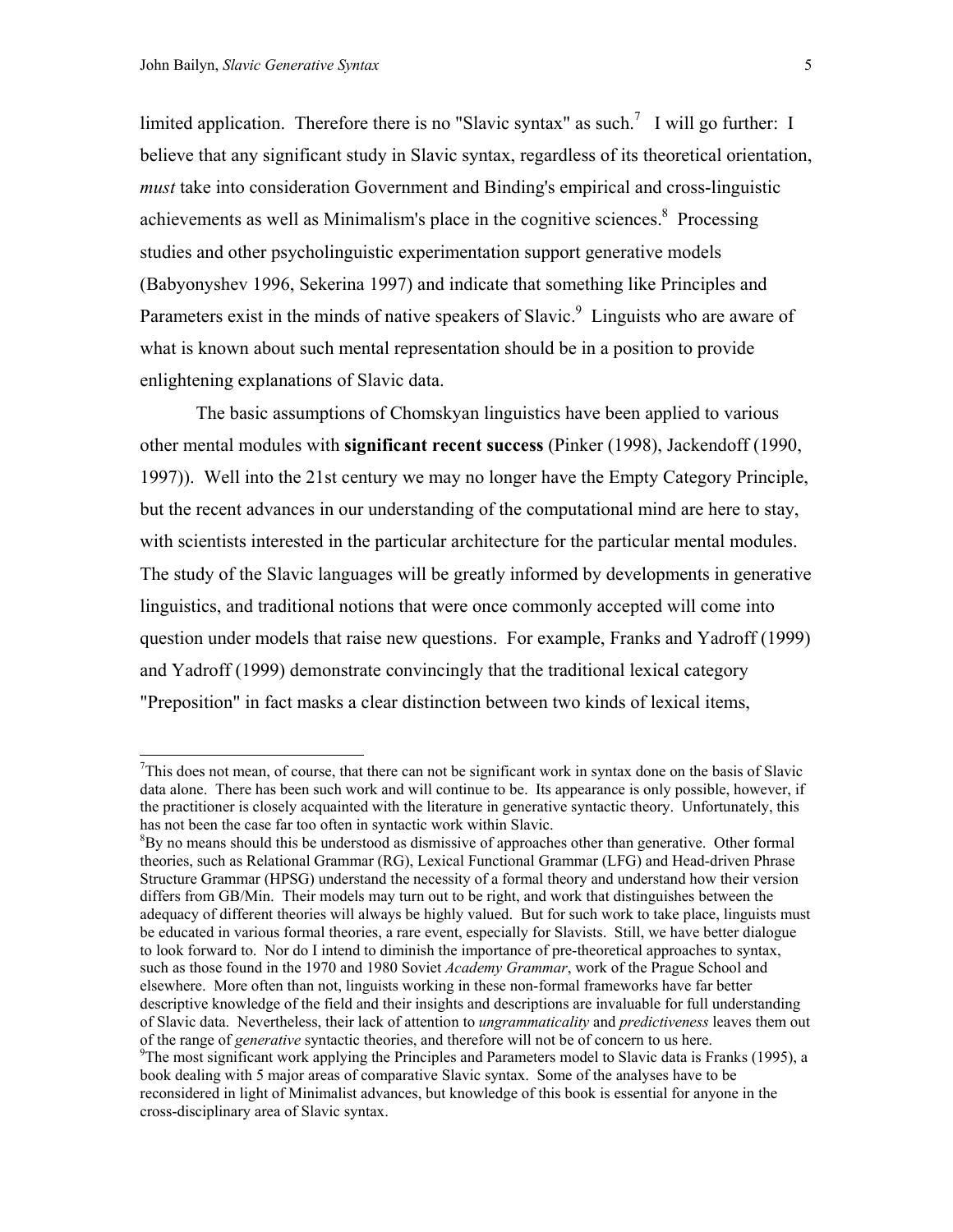"functional prepositions" and "lexical prepositions". A wide range of behavior falls out from this distinction, and the final nail is hammered into the coffin of categorial features as they were first presented in early transformational grammar  $(\pm N, \pm V = A, P, N, V)$ . Conversely, work by Edward Rubin (1994) on modification strongly suggests that two previously distinct lexical categories, Adverbs and Adjectives, are better understood as variants of one general category, Modifier, which has distinct structural status. Rubin's discussion touches on Russian Long and Short adjectives, and the case is certainly not closed on how Slavic adjectival morphology and agreement patterns are to be handled within GB/Min. Slavic is poised to play a decisive role in these discussions. **More examples in both directions here**

 Thus we can see that the "field" of Slavic syntax is itself an interface, a crossdisciplinary area, and current and future scholars who are well-versed in both traditional and generative approaches will be in a position to make significant advances. Slavic data can take their place at the center of generative syntax, but only if those people with primary training in generative syntax who want to work on Slavic take it upon themselves to pore through traditional, descriptive, and early-transformational studies of Slavic, and those with primary training in Slavic make themselves conversant in the major works of generative syntax, especially those listed in footnote 3. From this point on, then, I will use the term "generative Slavic syntax" in the hybrid sense given above: it is a subbranch of generative syntax in general, in particular that branch that analyses Slavic data using theoretical models or tests theoretical models on the basis of Slavic data.

 The goal of the position paper, then, is twofold: 1) to address the difficult question of how syntactic theory and Slavic linguistics have and have not interacted in the past and how they could profitably interact in the future. 2) to provide a brief overview of recent and future "hot topics" where the interaction between generative syntactic theory and Slavic data has been and will be fruitful for both traditional Slavic linguists and syntactic theorists. It is my hope that linguists of both theoretical and descriptive inclination will find a more productive and less embroiled path in their movement toward eventual combined understanding of the working of the human mind in its manifestation in the mind of speakers of Slavic languages.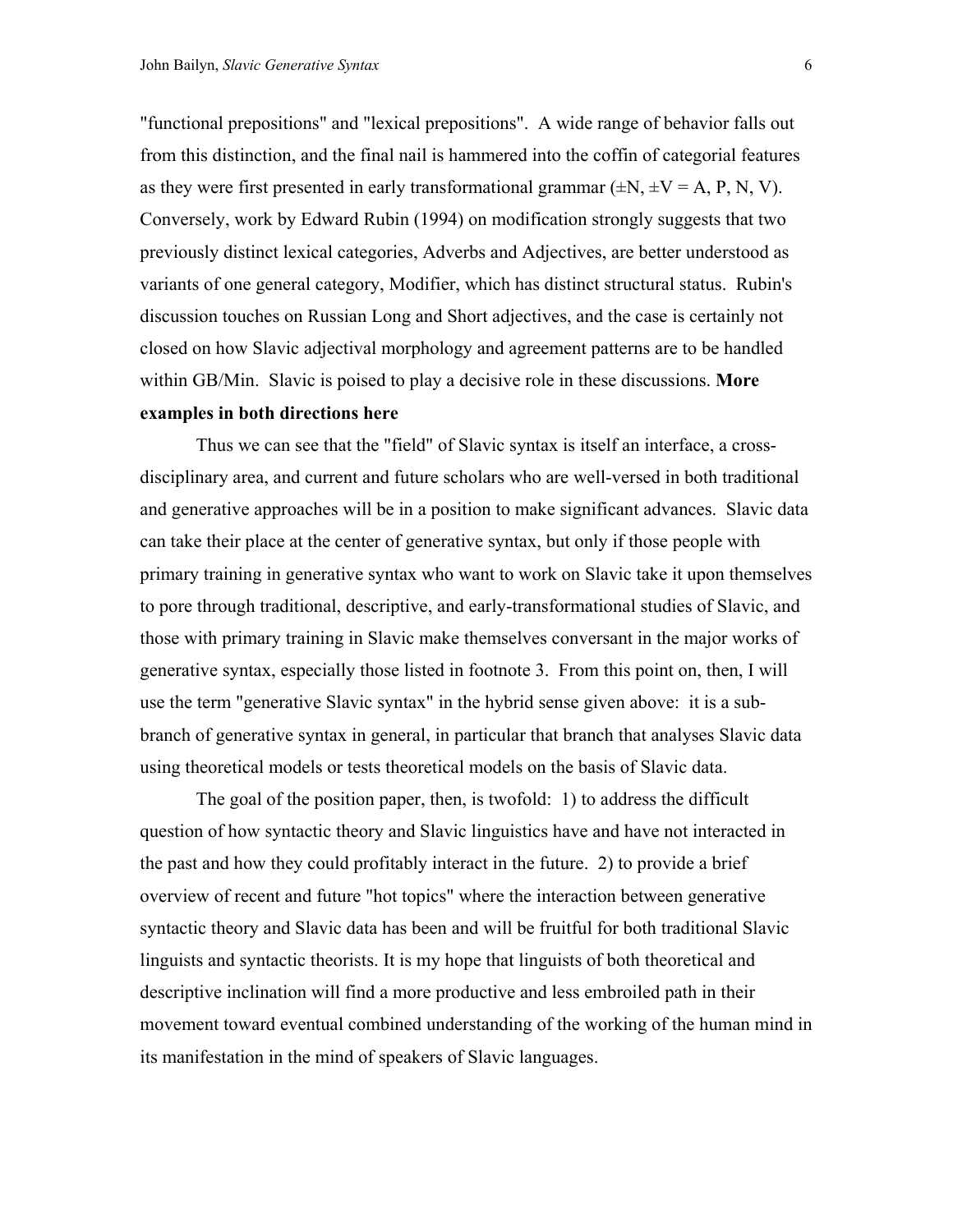The article is structured as follows: In Part 2, I provide an overview of the historical relationship between Slavic grammatical study and what I call "mainstream" generative syntactic theory (that is the progression from Standard Theory to Extended Standard Theory (EST) to Interpretivism to Principles and Parameters Theory (P&P), including Government and Binding Theory (GB) and, most recently, Minimalism). Despite a sometimes difficult historical past, I remain optimistic, in the end, that mutual interest will continue to outweigh ideological, institutional and intellectual barriers in providing for a clear path forward. In Part 3 I briefly review what were the hot topics in Slavic Syntax around the turn of the century when the first version of this article was circulated**. In Part 4, I discuss recent advances in the period 2000-2005, especially those unanticipated in 2000 or unexpected in type of development.** I apologize in advance for any areas I may have overlooked -- this is inevitable, partly due to my own perspective on what central research areas are and partly due to the limitations of space and time. **In Part 5**, I revise the 2000 discussion of the **four** major research areas that I believe should and will be central in the future interaction between syntactic theory and Slavic data. Again, I take full responsibility for excluding many other important areas and I welcome discussion on these issues. I conclude in section 5 with a discussion of the importance of the continued internationalization of the application of generative syntactic theory to Slavic data.

# **2. Modern Syntactic Theory and Slavic Syntax**

The development of Syntactic theory has followed what can be described as a highly dialectic course, as shown by Frederick Newmeyer is his various histories of the field.<sup>10</sup> It has traveled repeatedly from presentation of complex sets of formal principles, focusing on a broader and broader range of empirical data, to a stage of narrowing and reducing the theoretical apparatus at the temporary expense of empirical achievements. In this sense, Standard Theory (Chomsky 1957, 1965), with dozens of intricately ordered transformations for every language, resembles GB-theory (Chomsky 1981, Lasnik & Chomsky 1995), with its multitude of complex principles and expansion of independent modules and functional categories. The resolution for Standard Theory took the form of more and more all-encompassing constraints, initiated by Ross's (1967) MIT Dissertation

 $\overline{a}$ 

<span id="page-6-0"></span><sup>&</sup>lt;sup>10</sup>See, for example, Newmeyer (1980), (1983), (1996).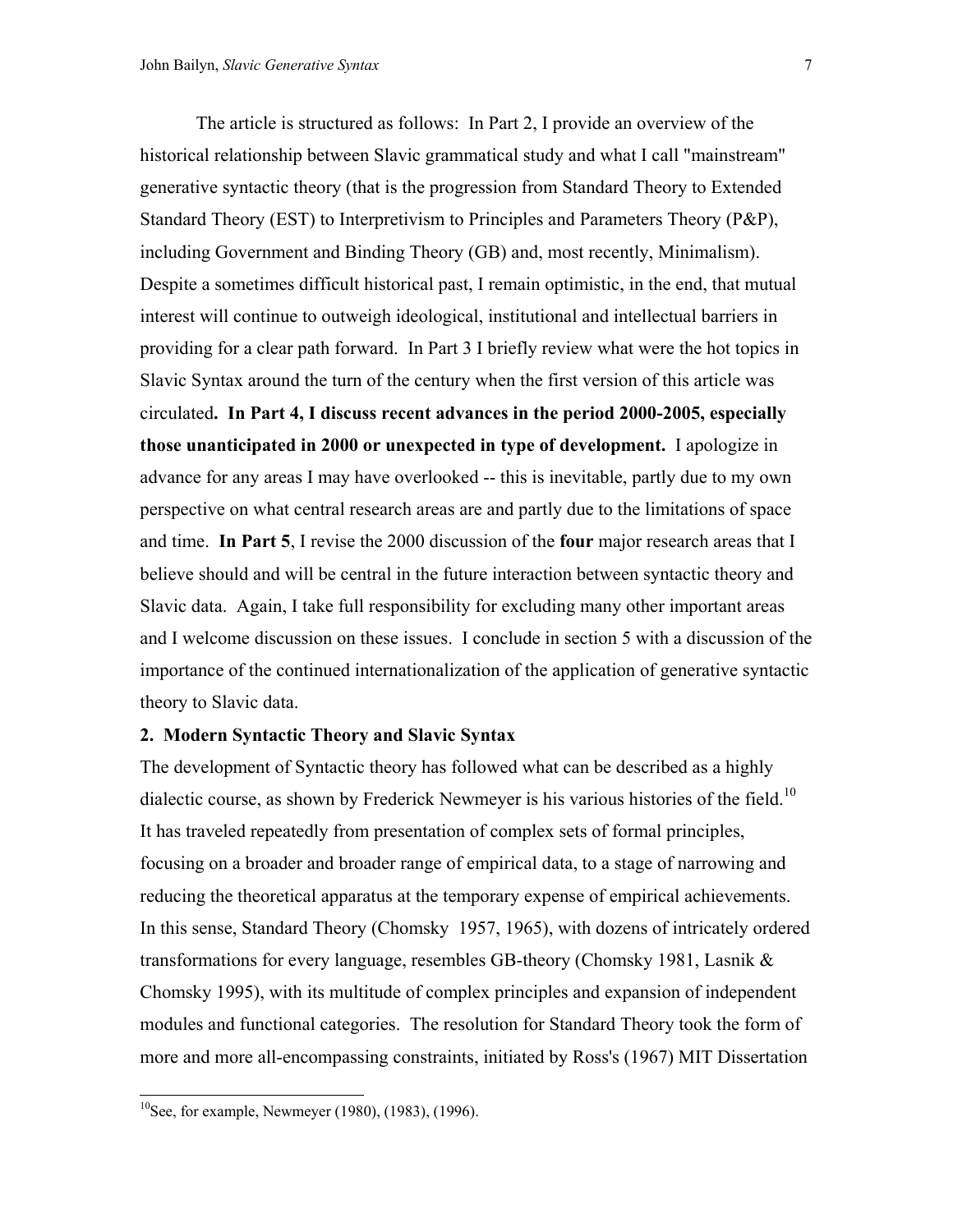*Constraints on Variables in Syntax*, and leading to the reduction of all transformations to Move-Alpha by the 1980s (Lasnik and Saito 1984, 1992). The resolution for GB Theory took the form of Economy conditions, which eventually led to Minimalism.

 Another kind of synthesis still needs to take place, and this involves the relation between generative syntactic theory and traditional, Praguean and functional schools of linguistics. The inevitable integration of Generative and Functional grammar may be most visible to generative Slavicists for a variety of historical and data-driven reasons. If my picture of the previous lack of interaction between "mainstream" generative linguists and Slavicists below appears gloomy, we can take all comfort in the positive vibrations we feel as discourse theory and syntactic theory become more and more closely related. I return to this issue in **Sections 4 and 5**.

#### **2.1 Is Slavic Formal Syntax a contradiction?**

In opening the 1999 third Formal Description of Slavic Languages (FDSL 3) conference in Leipzig, Germany last December, Gerhild Zybatow, a leading German generative Slavic syntactician, wondered if the concept of "formal Slavistics" was in fact an oxymoron. *Slavistik*, after all, has been the traditional philological component of an area studies curriculum that includes language study, literature and cultural studies, and history. Traditionally, such an "area" of Slavic Linguistics included historical linguistics and comparative grammar, and more recently structural phonology and descriptive grammar. Syntactic theory, on the other hand, has focused mostly on highly structured languages like English with little morphology or freedom of word order. Slavic has been examined relatively rarely in generative syntax circles over the years. The current situation appears inherently contradictory because of the opposite directions that have been taken by traditional grammatical description of Slavic on the one hand and modern syntactic theory on the other hand. The ground-breaking structuralism of the earlycentury Prague School of Mathesius and Jakobson has given way to the now somewhat outdated descriptivism of the modern Prague School, which still resists the relevance of the *derivation* of linguistic expressions, while continuing to catalogue the relationship of surface word orders to Functional Sentence Perspective. However, without formulating a theory of acquisition (Hyamns 1986 among many others), or a theory of (un)grammaticality, this kind of linguistics cannot be considered a formal theory.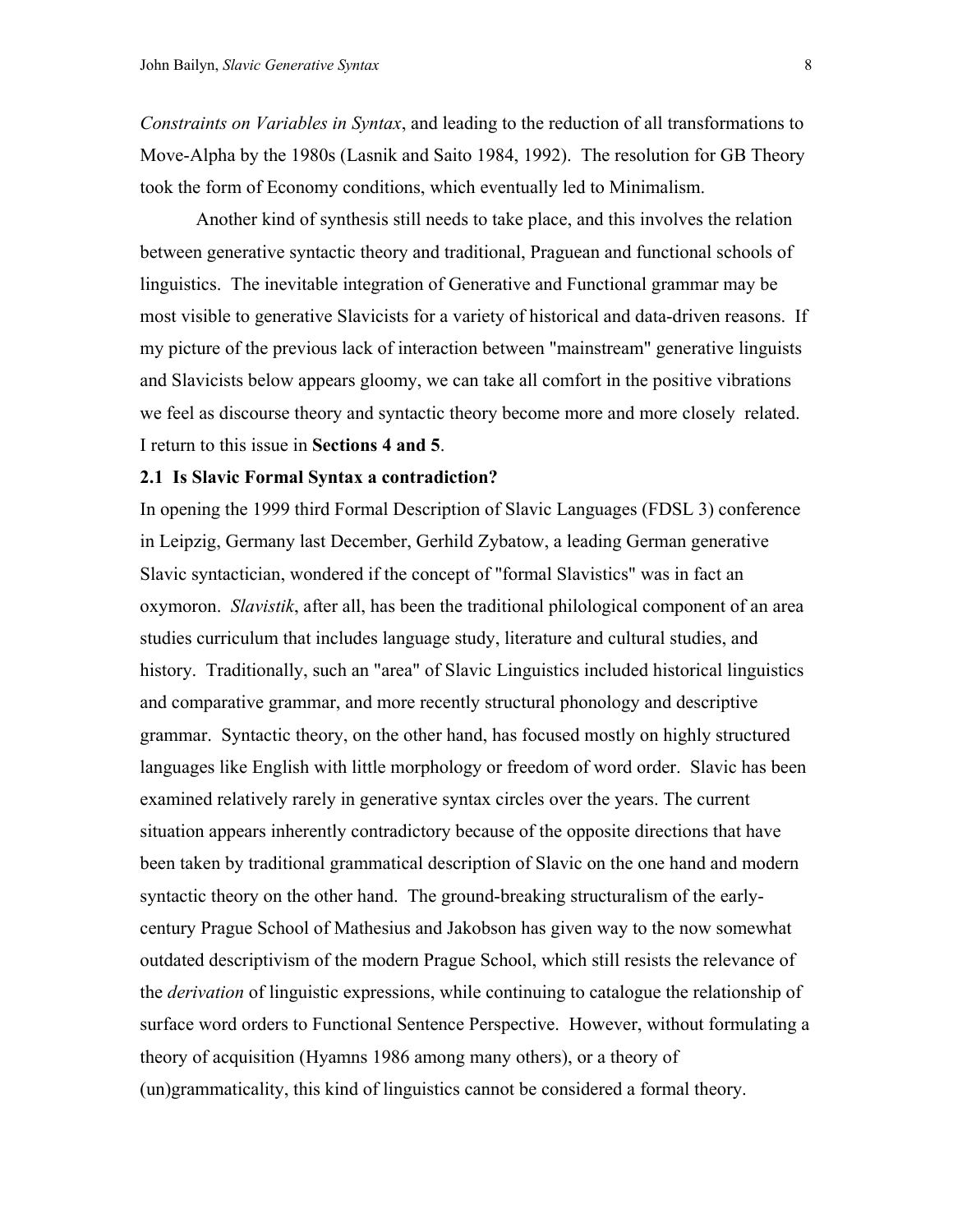Zybatow concluded her 1999 remarks at the opening of FDSL optimistically, maintaining that Slavic syntax is alive and well as a combined field, with empirical data drawn from traditional grammatical descriptions but with analyses based on modern generative grammar. As discussed in Section 5, I also believe the eventual combination of Functional and Generative grammar is inevitable, although I think we are far from that point now.

 Zybatow's optimistic view is diplomatic in leaving unmentioned the disinterest of modern Generative Grammar in incorporating descriptive advances in Functional grammar as well as the unwillingness of the modern Prague School to integrate their work with the tremendous strides that have been made in syntactic theory in the last 40 years. Because generative syntactic theory sets out to create a testable theory of the human mental ability to acquire a native language (Universal Grammar), and to determine the nature of that mental capacity and how it interacts with other mental modules, generative syntax is *necessarily* a comparative field, and the data not only can but *must* be drawn from all language groups, (even Slavic!), without focusing on any one language or group or languages more than any other. And yet generative grammar has been irresponsible, to say the least, in not giving equal credence to data or analyses related to all language groups. The joke in various linguistics departments in the late GB days was that Slavic counterexamples to theoretical constructs could be safely ignored because Slavic languages "are not natural languages." It was a joke, but every joke contains a seed of truth. To detractors, this was evidence of GB/Min's continued inherent anglo-centrism, whereas to supporters, it was merely an artifact of what we knew and were able to study effectively at the time, the theory being somehow "unready" for the complex syntactic data found in Slavic. This apparent exclusion of Slavic from the "generative syntax mainstream" was illogical, but fairly pervasive. Of course the exclusion was not directly specifically or universally at Slavic, it obtained of many languages and language groups that were not of current concern. Within Slavic, clitics and WH-movement have always received some attention in mainstream generative literature whereas Case and word order have been fairly neglected. It is such inconsistency in generative grammar's coverage that has been frustrating, and should be resisted, even if/when Slavic starts receiving more regular attention.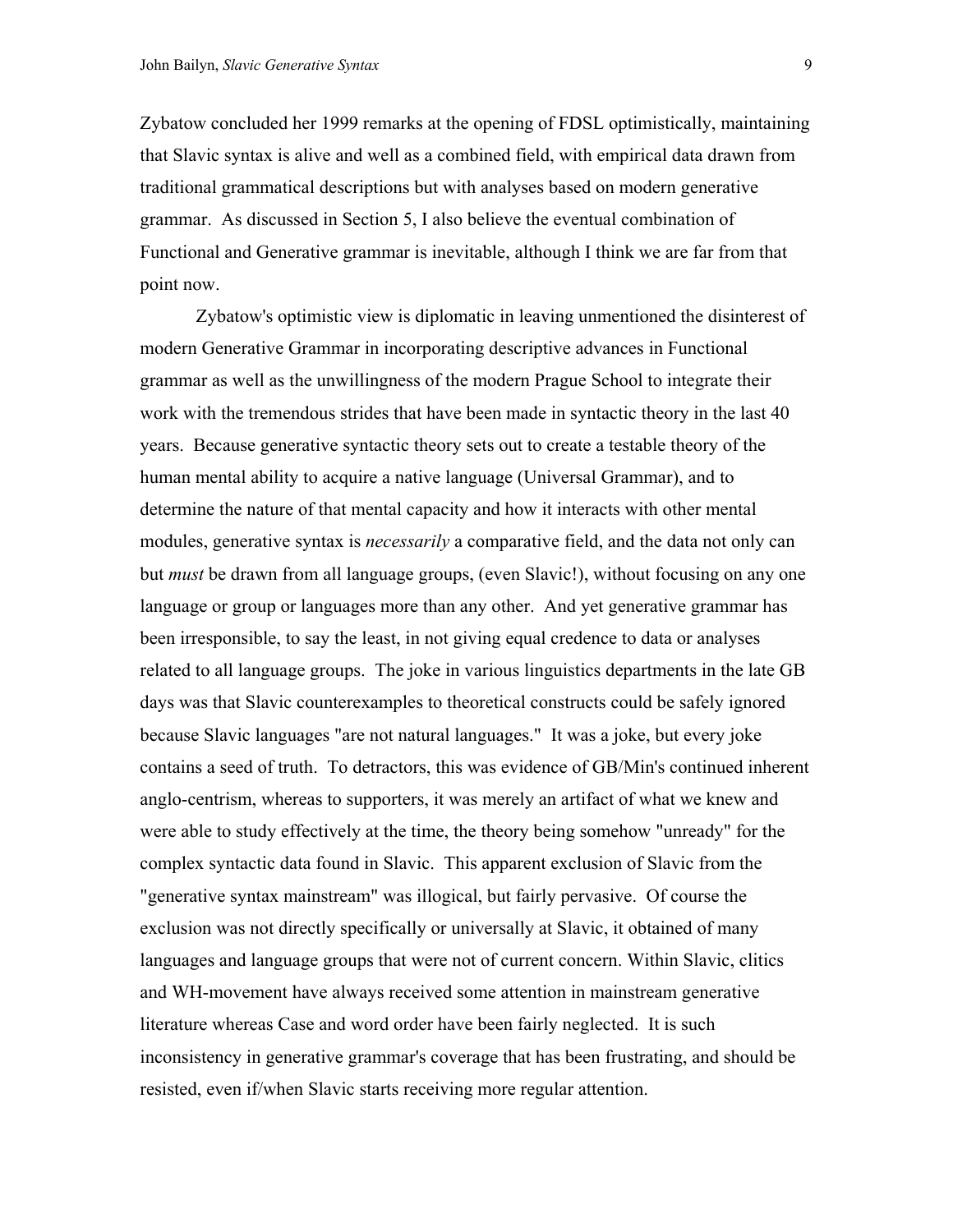### **2.2 Integration of Area Linguistics into the Syntactic Mainstream**

Over the years, as theoretical and intellectual advances within generative syntax warranted it, area syntax of different language groups entered the mainstream of theoretical syntactic analyses, and the widespread nature of this expansion grew rapidly with the necessarily cross-linguistic climate of Government and Binding Theory (GB), initiated with Chomsky's 1981 *Lectures on Government and Binding*. The theory of Principles and Parameters was a natural extension of the original idea of Universal Grammar, whereby languages are claimed to share essential syntactic principles and to differ much more narrowly than previously thought. Under Principles and Parameters, there are no construction-specific rules. Rather, languages differ syntactically with respect to several narrowly defined parameters  $(\pm$  pro drop, right vs. left directionality of branching, nature of bounding nodes restricting movement across them, size of the domain within which reflexives must find their antecedent, and various others) and all cross-linguistic syntactic differences followed from these parameters settings. The applicability to *all* languages set off an explosion of comparative research, much of it leading to new empirical discoveries and significant theoretical advances.

 Thus in the 1980s theoretical syntax saw a massive expansion of the language families tackled by generative analyses, as was bound to happen under theoretical pressures alone. However it took the successful training of brilliant linguists with either native or near-native knowledge of relevant language groups for this natural expansion to fall fully into place. Thus Kayne's work on French (Kayne 1984, 1989) and Burzio (Burzio 1985) and Rizzi's work on Italian (Rizzi 1982) along with Torrego's work on Spanish, and later Pollock's (1989) pivotal article on French, harking back to Emonds comparative study of French and English, placed Romance syntax in a clearly central spot within the range of languages examined in syntactic theory. Central theoretical notions, including the relation of argument structure to tree structure (Belletti & Rizzi 1988), the relation of theta assignment to case assignment, the importance of verb movement (Pollock 1989), the case assignment properties of INFL and many other notions, emerged mostly from analyses of Romance syntax. Chinese syntax entered the syntactic mainstream primarily through the work of Huang (Huang 1982, 1984) whose influential 1982 dissertation set the stage for analyses of WH-in-*situ* languages as simply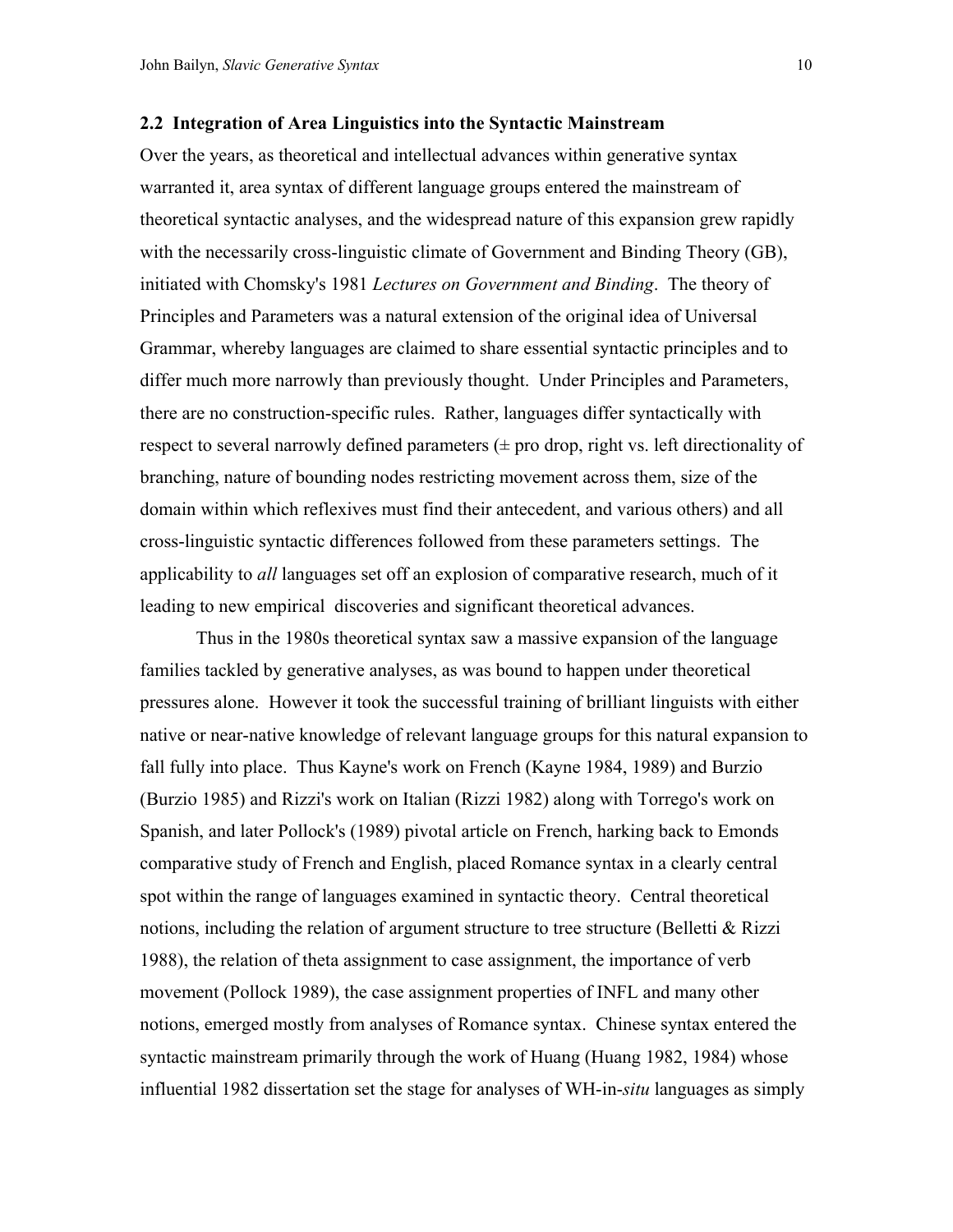having Logical Form (LF) counterparts to the attested surface WH-movement seen in English. The work of Saito (1985, 1989, 1992), John Whitman and others placed Japanese syntax on the map as well during this period through advances in the area of movement theory (A vs. A'-movement), configurationality and other topics. German and other non-English Germanic languages also found an important place within GB theory with respect to configurationality (Webelhuth 1984/85, 1989). Germanic became even more important as the theory of Functional Categories came into place in the early 1980s and as the German V-2 phenomenon found satisfying analysis as the result of a V-->I-- >C raising process (den Besten 1985). The attention to Germanic syntax has grown ever since, including critical analyses by Holmberg and Platzack of cross-Germanic verbmovement phenomena, functional categories (Platzack 1986a,b, Holmberg 1986, Holmberg & Platzack 1988, 1995) culminating in the central recent discussion of object shift in Germanic. Case issues have been central in Germanic syntax as well, especially Icelandic quirky case constructions and, perhaps most important, Transitive Expletive Constructions as discussed by Jonas in her 1994 Harvard dissertation and papers by Jonas and Bobaljik on Icelandic subjects and functional categories, especially TP (Bobaljik & Jonas 1996). Hungarian syntax has placed issues of configurationality, overt quantifier movement and NP/DP structure on the map in the works of É. Kiss (Kiss 1987), Szabolcsi (Szabolcsi 1986), and others. On the other hand, multiple WH-movement, object agreement and other aspects of Hungarian syntax have been somewhat neglected.

 In each case, the combination of technically trained generative syntacticians with strong area language background led to theoretical and empirical advances based on the relevant languages, and the expansion was intellectually coherent and theoretically justified. The only odd part is the notable absence of parallel development of analyses of Slavic languages being accepted within the mainstream of developing syntactic theory, until quite recently. Slavic somehow failed to catch the attention of mainstream theory, and Slavicists somehow failed to keep fully abreast of the full range of theoretical advances. When this changes, as it has already begun to do, Slavic will take its place along the other key language areas in providing a rich testing ground for current theoretical directions.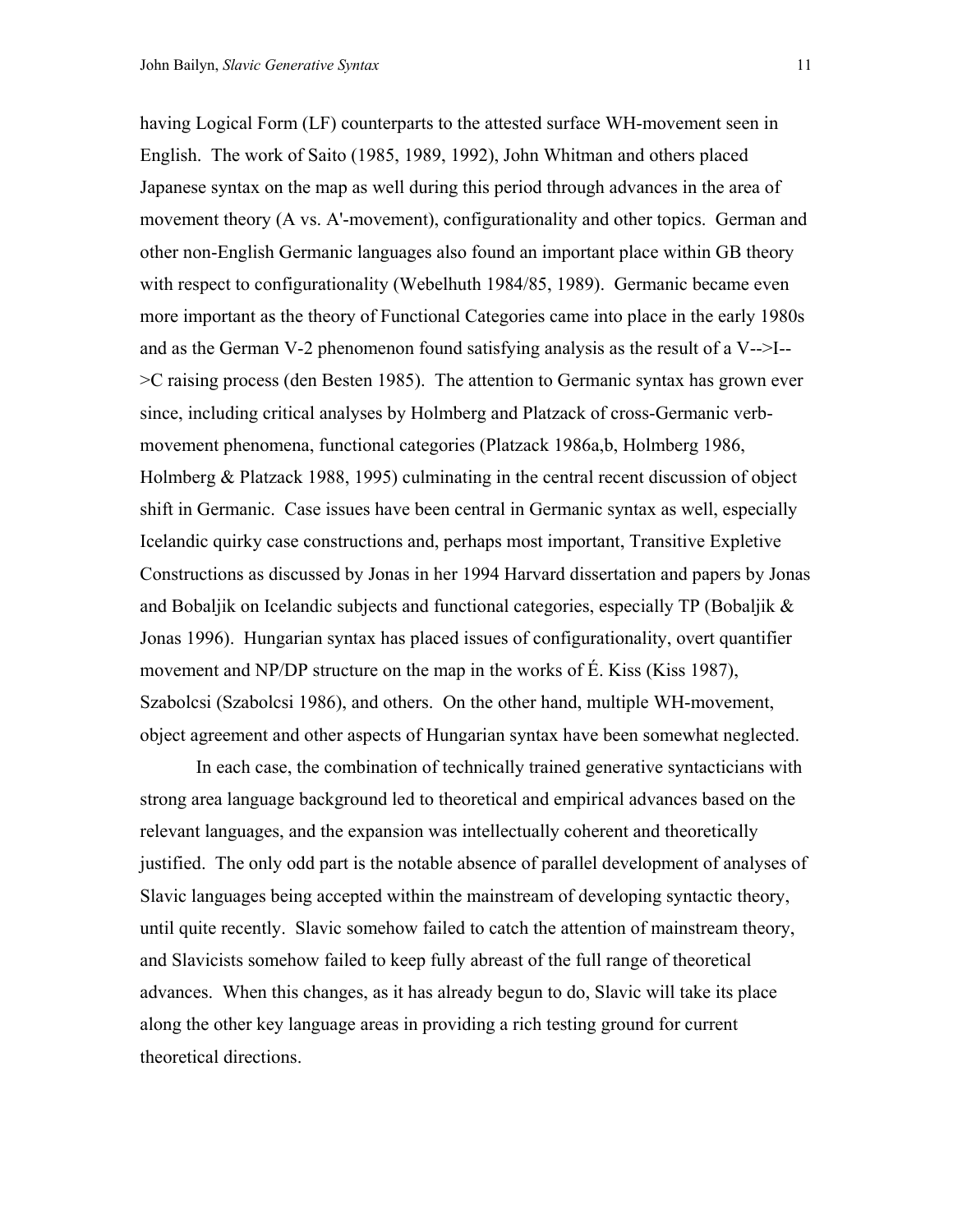l

### **2.3 Early Work in Formal Slavic Syntax**

This is not to say that transformational analyses of Slavic were not proposed during the Standard Theory and GB periods. Quite the opposite. Ground-breaking works by Chvany and Babby were broad in scope and highly insightful in analysis -- I have in mind Chvany's 1975 book on Russian existential *be* sentences, and Babby's 1980 book on Negation and Existentials in Russian as well as numerous articles by both of these authors. Furthermore, there were several edited volumes in this period that brought together transformational approaches to Slavic syntax as they stood at that time. Thus Brecht and Chvany produced two significant volumes of essays on Slavic syntax in the 1970s, *Slavic Transformational Syntax* (1974) and *Morphosyntax in Slavic* (1980). Flier and Brecht combined in another such effort in the 1984 volume *Issues in Russian Morphosyntax*. But most of the generative analyses of Slavic of this period continued to have a distinct audience from the syntactic "mainstream" and were often not up to date with generative advances. The predictable emergence of Slavic analyses as central to the generative enterprise never really took place during this period or after it, despite the parallel expansion into Romance, Germanic and Asian linguistics seen above, to the general frustration of Slavic syntacticians, who found themselves isolated from both mainstream generative advances on the one hand and traditional Slavic linguistics on the other.<sup>11</sup> Partly this was due to the fact that the leading Slavic syntacticians of the 1970s, Chvany and Babby, were in fact Harvard students still partly working within the structuralist training of Roman Jakobson despite their strong adherence to the then new transformational models. Partly, this was a side effect of ideological factors related to the Cold War -- Communist ideology fought hard against a biological approach to language, its conception limiting linguistics to the social aspect. Thus, except for several fascinating short articles of Isačenko in 1960s (Isačenko 1966, 1967, 1968), generative syntax made few significant early inroads in the countries where the Slavic languages were mostly spoken. Indeed, Soviet resistance to generative grammar continued to lag far behind recent developments into the 1990s. The 1990 Soviet Linguistic Encyclopedia is a superb example of the extent to which the home country's scholarship was/is out of

<span id="page-11-0"></span><sup>&</sup>lt;sup>11</sup>There were, of course, notable exceptions, such as Pesetsky's 1982 dissertation, the first half of which was almost exclusively concerned with a generative analysis of various syntactic and morphosyntactic phenomena of Russian.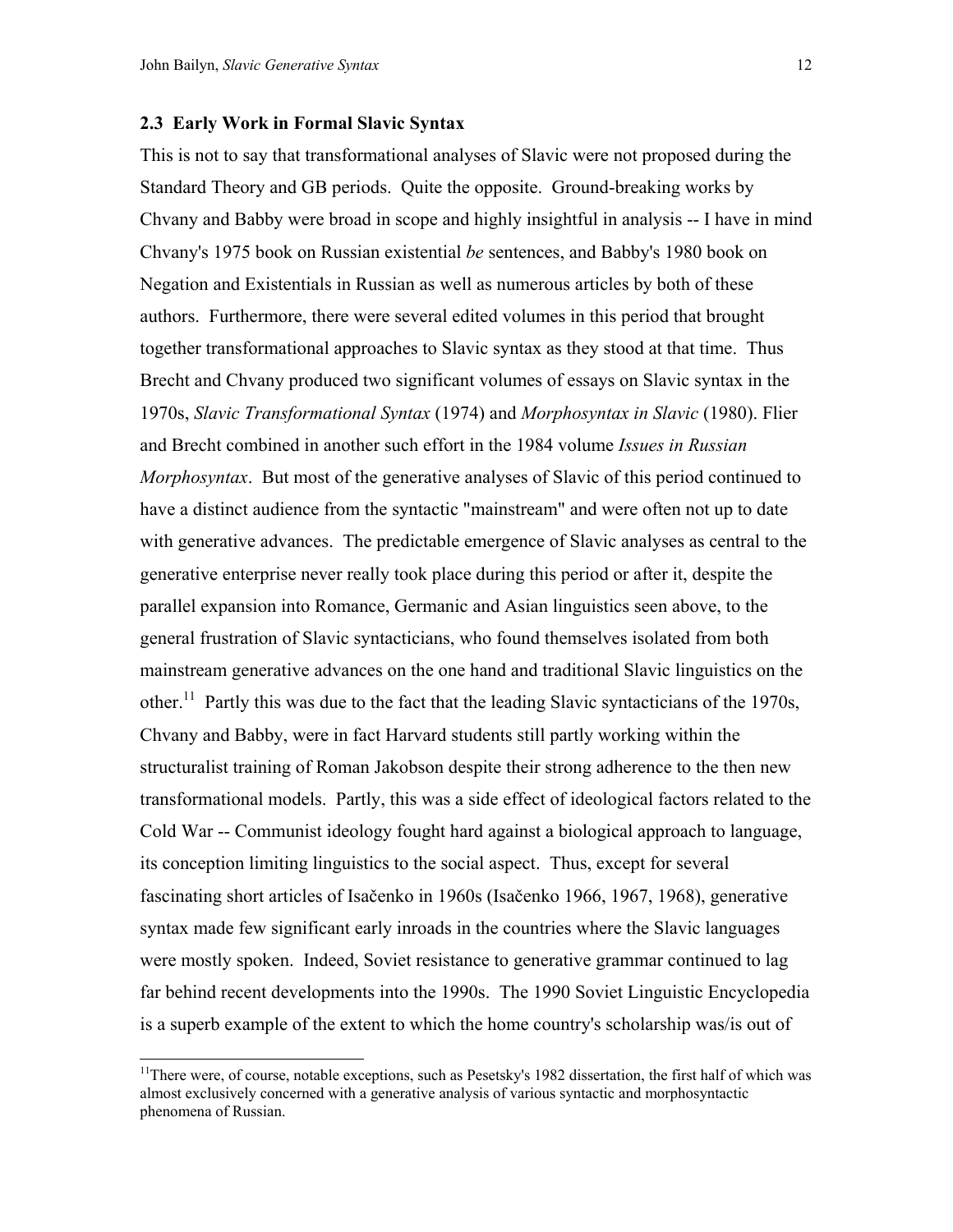touch with the progress being made in the field. Its entry on generative Linguistics, after a brief introduction to the notions of Deep and Surface Structure and transformations, summarizes as follows:

About 20 basic transformations are known, as a result of whose operation basic types of syntactic constructions of various languages are derived.... In the 1970s, the influence of Chomsky's ideas began to weaken, many of its minuses became visible, such as its aprioriness (apriornost') in distinguishing basic syntactic units and rules of the base component; its lack of orientation toward modeling language use and, in particular, its underestimation of the role of the semantic component and pragmatic factors; its weak applicability to the description of languages with varied structure. In the 1980s Generative linguistics was expanded by Chomsky and his students into Extended Standard Theory and Revised Extended Standard Theory and others. These theories also failed to overcome the weaknesses of generative linguistics. (Jarceva, ed., Encyclopedic Dictionary of Linguistics, 1990, pp. 98-99)

Of course, the transformational component of generative syntax had been reduced to one transformation a full 10 years before the publication of this entry, with Ross's constraints on transformations starting that trend in the mid-1960s. The semantic component, and the development of formal semantics in general, had been a major area of generative linguistics since the beginning, and with the introduction of the level of Logical Form in the 1980s, semantics has perhaps been the core of the system, albeit indirectly. The issue of applicability to various languages is not even worth touching, since so many language families have been analyzed and examined within generative syntactic theory, often with important results for the development of the theory itself. Finally, EST and REST were developments of the 1970s that predated Government and Binding Theory, itself fully in place for almost 10 years at the time of this entry's publication. Clearly, the strength of the ideological dismissal of generative grammar by Soviet linguists has important consequences even today. It touched many fields beside linguistics, but because of the emergence of strong new theoretical models in linguistics in the late Cold War period, its detrimental effects on development of Slavic-based generative linguists was and is significant. Only now are we beginning to witness an emergence from these ideological bonds, with much catching up in literature, analyses, and training to be done. However, there is reason for optimism here too. Increased mobility and technology now allow scholars to interact in ways that were impossible in Soviet times. Also, traditional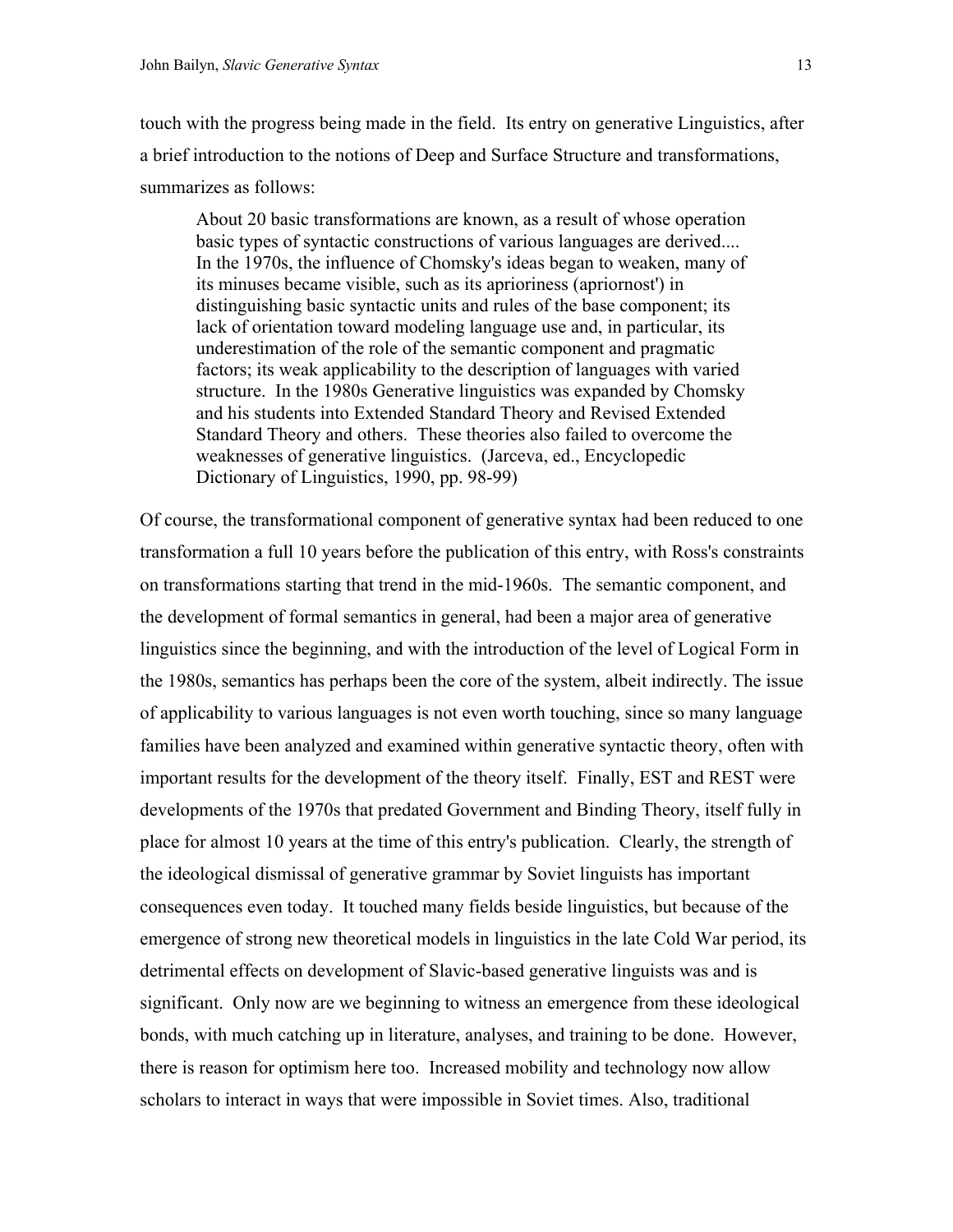Russian intellectual strengths in mathematics and the natural sciences should emerge in the linguistic sciences as well, once modern theoretical linguistics becomes better established. Exchange of ideas and information must be actively promoted from the Western side or both sides will remain out of date.

 But the fault for the lack of cooperative work cannot be placed fully at the Soviet ideologues' door. American intellectual thought also suffered from a kind of isolationism during this period, especially with respect to the cultures and peoples of non-émigré Slavic groups, and the resulting lack of dialogue between schools of thought and individual scholars was highly detrimental to the integration of Slavic work into the syntactic developments of the time. The isolation of American Slavic syntacticians from the main theoretical advances has continued to the present day to a degree. If anything emerges from this position paper, then, I would hope it would be a resolution to dispense with such remnant animosities and let our scientific inquiry take us where it should. Syntacticians of all theoretical kinds have no choice but to attend to the rich and thorny Slavic data, and Slavic linguists must forget their past feeling of isolationism and fearlessly circulate their proposals within general linguistic circles on both the American and European continent, forcing dialogue wherever it does not occur naturally. To do so, however, Slavicists must bite the bullet and studiously keep up with the theoretical advances being made throughout the generative field. It has been frustrating for generative Slavists, of course, to see principles proposed in the mainstream that obviously are violated by Slavic data, from Burzio's Generalization, whose claim that predicates not assigning an external theta-role cannot assign accusative case, clearly shown to be false for Ukrainian and other Slavic language in Leonard Babby (1990) to Saito and Fukui's recent claim that leftward constituent movement (scrambling) obtains only in leftbranching languages like Japanese, something shown to be patently false for Serbo-Croatian in Stjepanović (1998), (1999).

### **2.4 Developments in Slavic Generative Syntax in the 1980s and 1990s**

When I first was exposed to Minimalism in the early 1990s I remember thinking that the time had finally come for Slavic syntax to reach the theoretical syntax mainstream and to take its rightful place alongside Romance, Germanic, Chinese and Japanese syntax as a central testing ground for theoretical models. Mostly, this was because of Minimalism's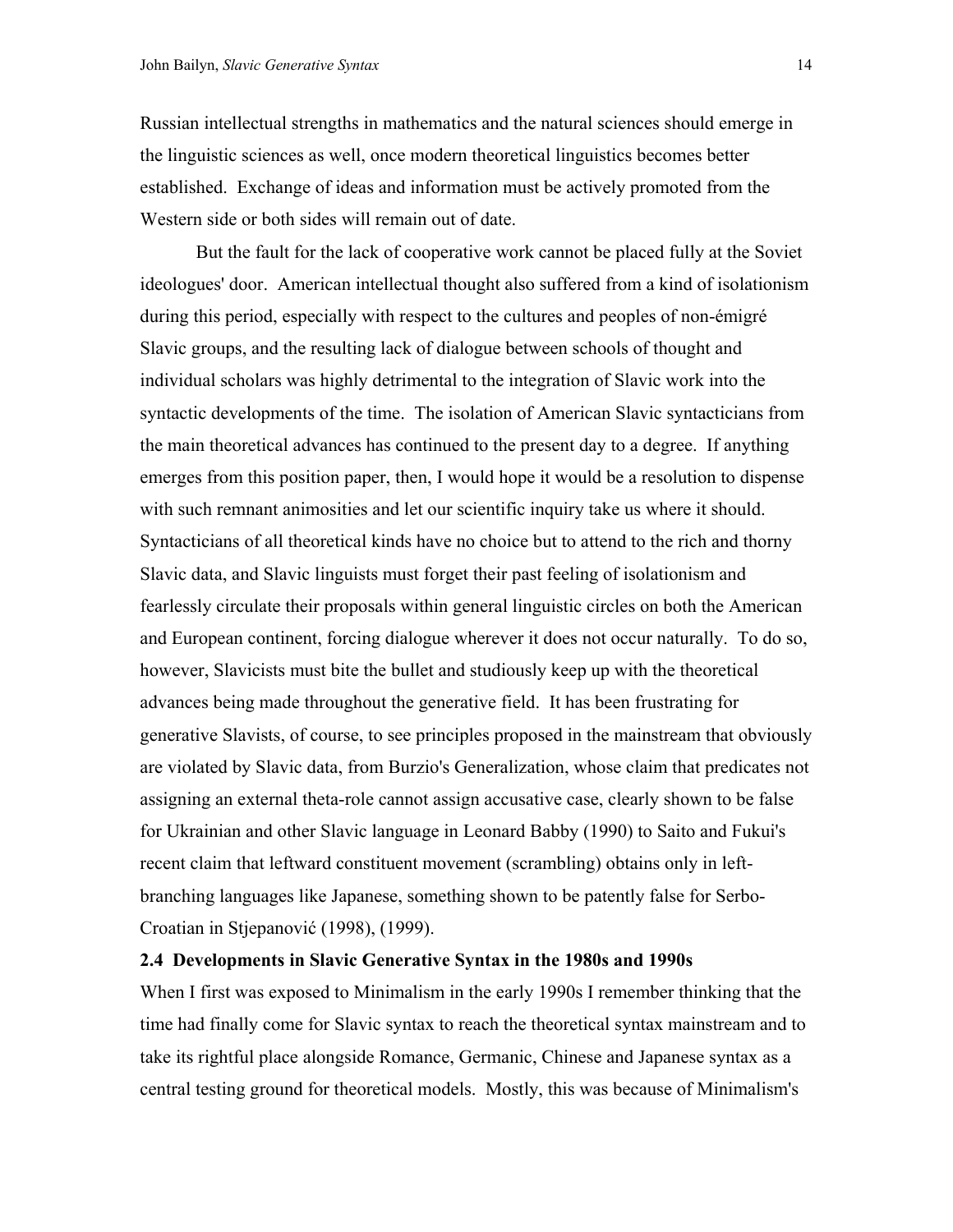central concern with the issue of *optionality* and *economy*. Under Minimalist assumptions, whereby linguistic expressions are driven by interface conditions of interpretation and physical reality, there should be no optionality, and yet Slavic abounds with apparent counterexamples. Word order variants appear not to affect truth values, and as such appear to have no interface relevance. And yet they are derived by syntactic means (movement) restricted by universal principles (constraints). Case marking also demonstrates significant (apparent) optionality. Thus Slavic data and good analyses of Slavic phenomena will be of central importance in determining the further development of the theory. I felt this way in 1993, and several developments at this time seemed to support the notion that our time had indeed come. One was the increased openness on the part of Slavic speakers to embrace the new theoretical models, as the stifling effects of Communist intellectual ideology began to fade. Another was the rash of generative syntax dissertations on Slavic written in the mid-1990s, many in general linguistics departments or under non-Slavic direction. These included Sergei Avrutin, Maria Babyonyshev, John Bailyn, Sue Brown, Loren Billings, Andrew Caink, Tracy King, Maaike Schoorlemmer and Irina Sekerina all completed between 1994 and 1997. And the final promising development was the creation by Jindřich Toman of the University of Michigan of the Formal Approaches to Slavic Linguistic (FASL) meetings, whose proceedings are probably the best regular collections of high-level formal Slavic syntax available. A European counterpart, FDSL, followed suit, as did the Eastern European Summer Schools in Generative Grammar which have been held every summer since 1994 in the Czech Republic, Hungary, Bulgaria, Serbia, Romania, Poland as well as the Generative Linguists of Poland series. At the same time Steven Franks and George Fowler founded the *Journal of Slavic Linguistics* (JSL), whose issues have included various generative syntactic accounts of phenomena of great interest, and whose future depends on us all -- we must support these endeavors by submitting our work to them, by subscribing to them, by circulating them to non-Slavists, and by making sure that their contents are up to date in terms of general theoretical advances. More recently, the formation of the Slavic Linguistic Society in 2005, and its first conference in Sept. 2006, has brought the generative and semi or non-generative circles interesting in refocusing on

the Slavic languages together in new fashion in the United States. Judging by the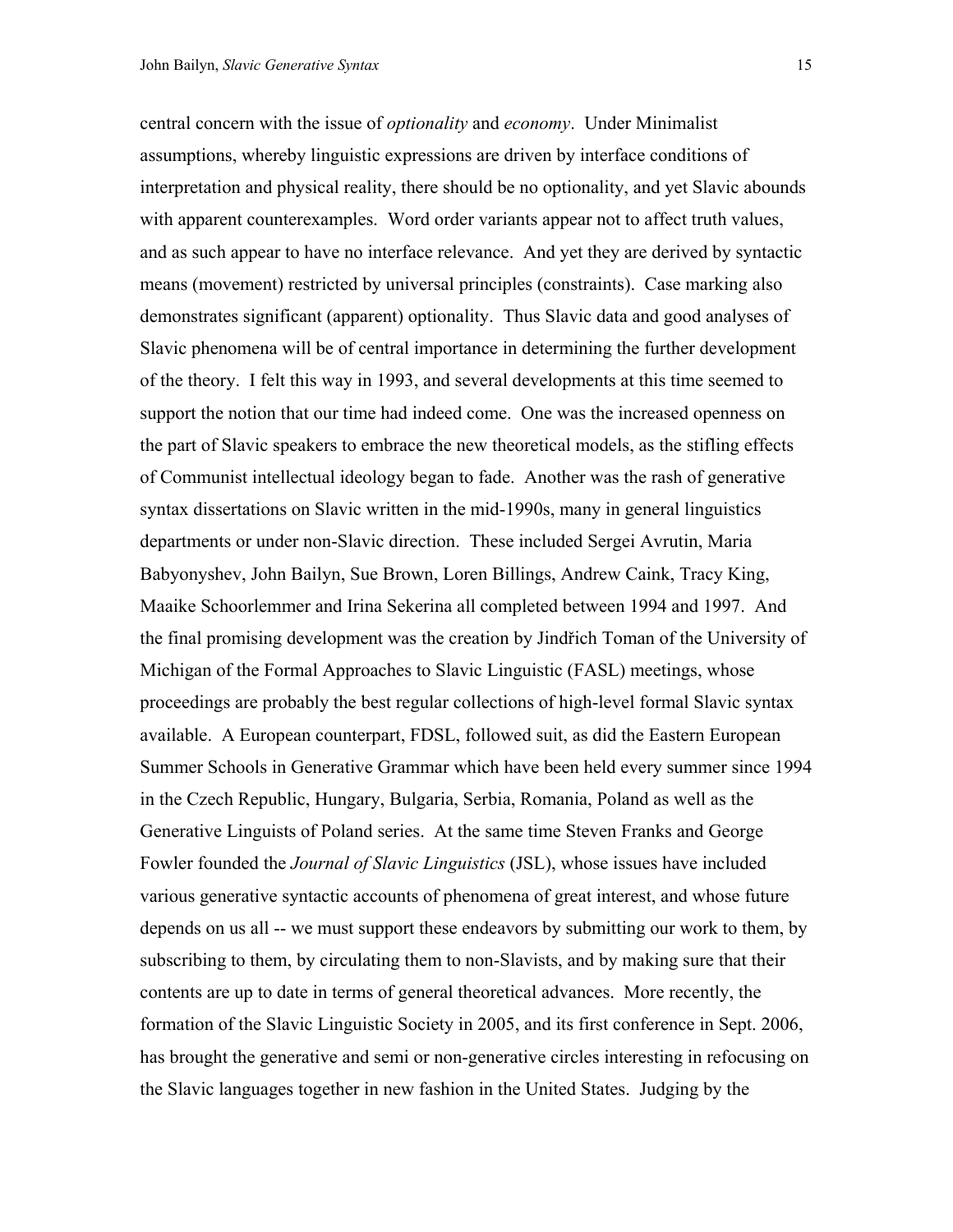impressive size of the initial conference and membership, SLS fills an important growing desire among Slavicists to work across traditionally intellectual boundaries.

 And yet, despite all of these encouraging signs, and the strong presence of Syntax within Formal Slavic forums such as FASL, and JSL, the expected has still not occurred - - Slavic analyses and data have *still* not achieved the status in the mainstream of generative syntactic theory now regularly accorded to Romance, Germanic, Chinese, Japanese and many other languages and language families. We still suffer the frustration of explaining why Lasnik & Saito's otherwise superb 1992 book *Move Alpha* rests an intricate argument about the nature of proper government on one Polish example which is generally taken by native speakers to be highly marginal at best, and its acceptability should certainly not serve as the basis for any analysis that does not first explain its basic unacceptability.

 In some sense, therefore, I agree more with Zybatow's original characterization than with her optimistic conclusion -- that is, I feel also that there is something inherently self-contradictory in the notion of (formal) Slavic Syntax as an independent coherent field. Either the field is syntax, in which case it is by definition work toward a theory of human linguistic ability, a kind of "theoretical psychology", and is by definition not limited to any particular manifestation. Otherwise, we are discussing a traditional "Slavistic" approach to sentence-level phenomena, in which case the goal is purely descriptive, namely to categorize a language or language family's primary construction types, and such work carries little theoretical value in this age of scientific study of mental systems. It is not my goal here to support the former approach to language over the latter -- that has been achieved far more effectively in many other places, and the relative merits of viewing language as a mental phenomenon rather than only as a cultural one stand on their own. Insofar as there is still debate on the kind of work "linguists" should be doing, time will tell, and time has indeed already begun to play its role -- after all, the syntactic phenomena analyzed in the 1990s were not even available for inspection in the 1960s, let us say, because we had not yet begun to ask the right questions. Both traditional Slavists, in the Praguean tradition, and generative Slavists have been reluctant to work together, exhibiting a conservative approach that has not helped Slavic syntax as such to make the advances it should have.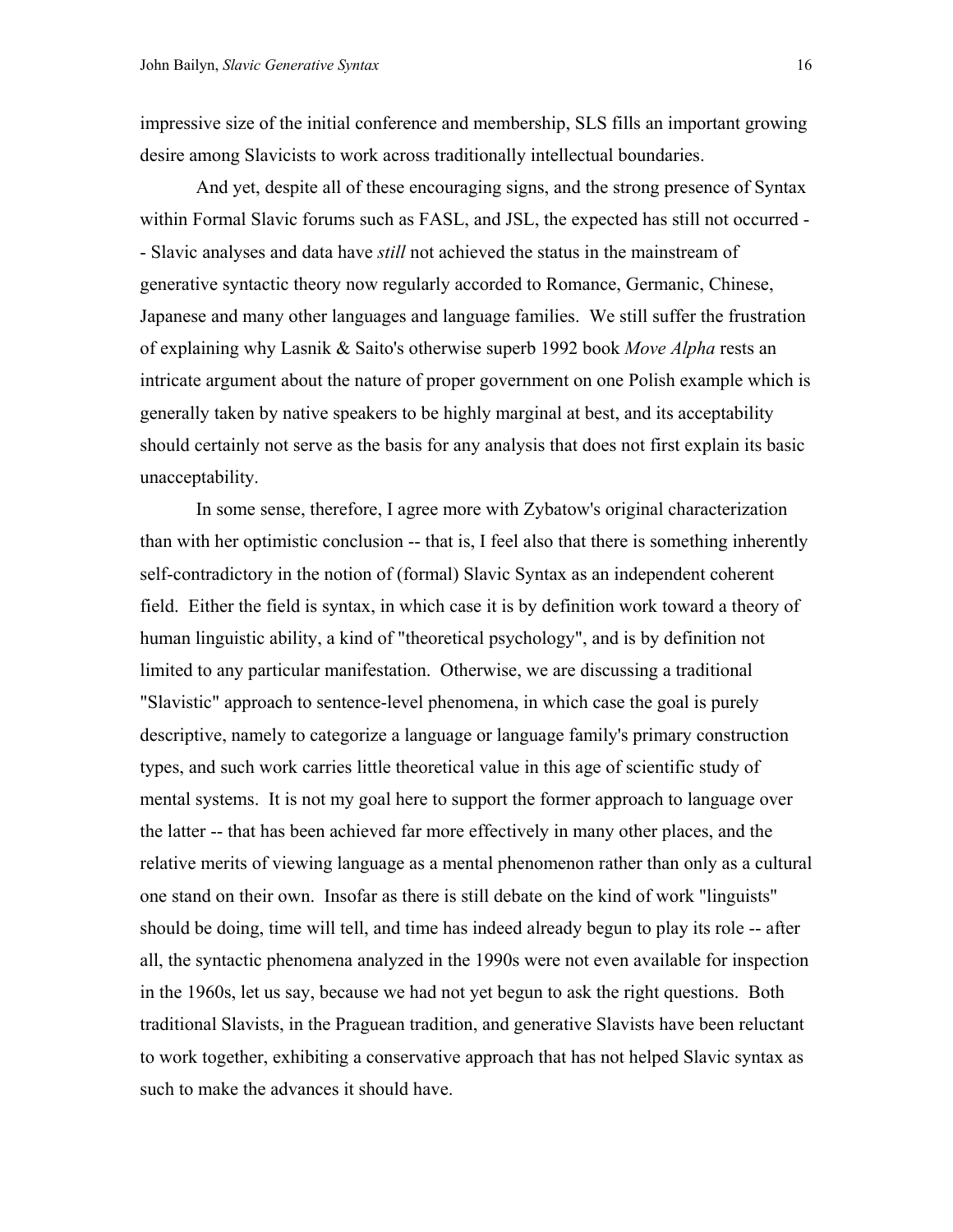And such conservatism is not really necessary. That is, there are many ways in which the two fields in question, namely theoretical generative syntax on the one hand and traditional descriptive/functional grammar on the other, can work together. Much recent work in generative grammar, for example, mentions specifically the need to integrate theme-rheme structure into a minimalist picture of the linguistic system and its interfaces with other systems. Thus Chomsky 1995, Zubizarreta 1998, Kiss 1998, Heycock and Kroch 1999, 2002, Groat & O'Neill 1999, Chomsky 1999, Meinunger 2000, Reinhart 2006, and various recent dissertations, including those of Veronique van Gelderen (Leiden, 2003) and Natalia Strakhov (Tel Aviv, 2004) make suggestions about the way in which this might be achieved -- the question could not even be wellformulated in the past. And there has even been some motion in the other direction. We have a difficult task -- keeping up with two sets of literature on Slavic (formal and functional) as well as with syntactic theory, where dialogue is of central importance, in addition to keeping up with the mainstream generative literature. But if we do not live up to this task, Slavic will continue to be isolated from the syntactic mainstream.

### **3. Recent, current and soon-to-be hot topics in Slavic syntax**

In this section, I review the major sub-areas of syntax that have been most discussed with respect to Slavic syntax in recent years, going back to the Government and Binding period. In each case, I start with the central issues as laid out in early work, and move to recent concerns, pointing out where relevant the current relevance of the sub-area within a minimalist atmosphere. Some of these areas have added significance in the new climate, as discussed in Section 4, whereas others are reaching the conclusion of their usefulness, as theoretical advances take us in new directions. In general, however, the trend toward closer examination of Slavic data within Minimalism is strong, especially in the central unifying area of word order

# **3.1 WH-movement**

Since Rudin's seminal (1988) article, based on earlier work by Wachowicz (1974) and Toman (1981), (multiple) WH-movement has been a major topic within Slavic syntax. The Rudin article is a fine example of the way Slavic syntax should be done -- it appeared in a general linguistic journal (*Natural Language and Linguistic Theory*) and was written with knowledge of the current state of the theoretical model, but by a linguist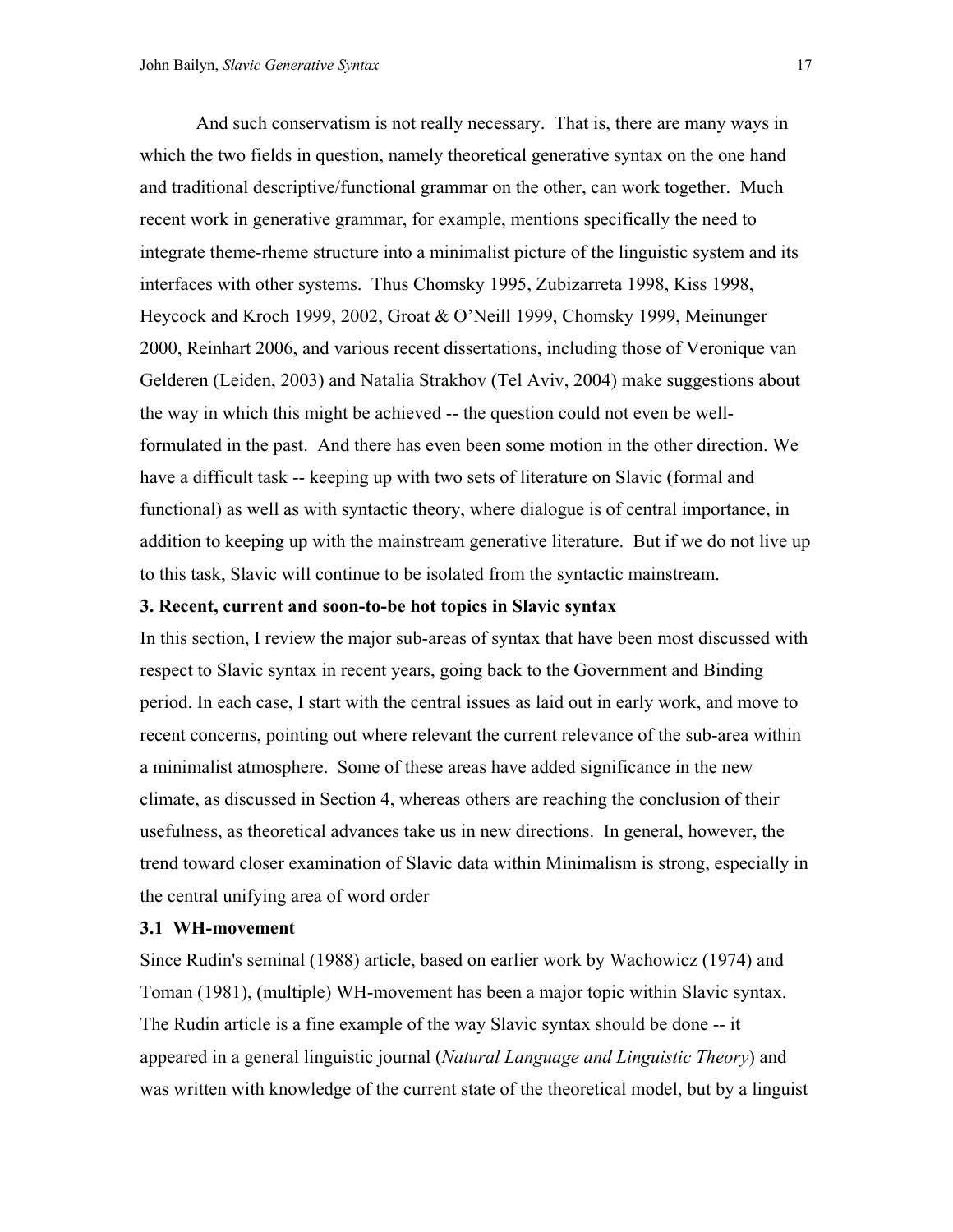with deep knowledge of one particular Slavic language (Bulgarian). Rudin demonstrated to the generative linguistic world the important fact that not only were there overt WHmovement languages like English and covert ones like Chinese, there were also multiple WH-movement languages, in which not one but *all* WH-phrases move overtly to the front of the sentence. Rudin's comparison of Bulgarian and the other languages allowed her to determine a crucial difference among multiple-WH movement languages, namely that in Bulgarian all the WH-phrases group as a unit (cannot be interrupted by clitics, parentheticals etc.) whereas in the other set, the first WH-phrase differs from the subsequent phrases in occupying some sort of unique structural position, hence the ability of clitics and parentheticals to intervene between the first WH and the others. Rudin went further to identify a correlation between the unique status of the first WH phrase in Serbo-Croatian and Polish and two other factors; i) the lack of superiority effects and (ii) a difference in extraction possibilities. In Rudin's account, this all reduced to the setting of one parameter, namely the "Multiply Filled Spec" parameter, which allows Bulgarian (but not S-C or Polish) to multiply fill the SpecC position, giving the WH-cluster effect, allowing the extraction possibilities, and, given certain assumptions, providing for superiority effects.

 Of course within Minimalism more has to be said. The Bulgarian parameter setting can be accommodated within a theory of multiple specifiers, of the kind discussed by Chomsky (1995) and Koizumi (1995) as a case of strong feature-checking. Richards' (1997) dissertation brought the Bulgarian type languages into the center of theoretical linguistic attention. There is also the possibility that the Bulgarian WH-cluster is formed in relatively low position, and the entire cluster then raises to SpecCP, as in Grewendorf 2001. It is the S-C and Polish situation that presents difficulty within standard checking theory. At least some of the WH-phrases in question do not move to SpecCP overtly in S-C or Polish, so the movement cannot be motivated by a strong [C] feature. Nor do they appear to check any tense features with the head of IP (or TP) and therefore it becomes crucial to somehow motivate the secondary movements. If they are not overt movements to SpecC as in Bulgarian, then this is not an actual case of multiple WH-movement in the sense of checking a [+WH] feature against the head of CP. In some sense, all recent work on WH-movement in Slavic concerns itself with the issue of how secondary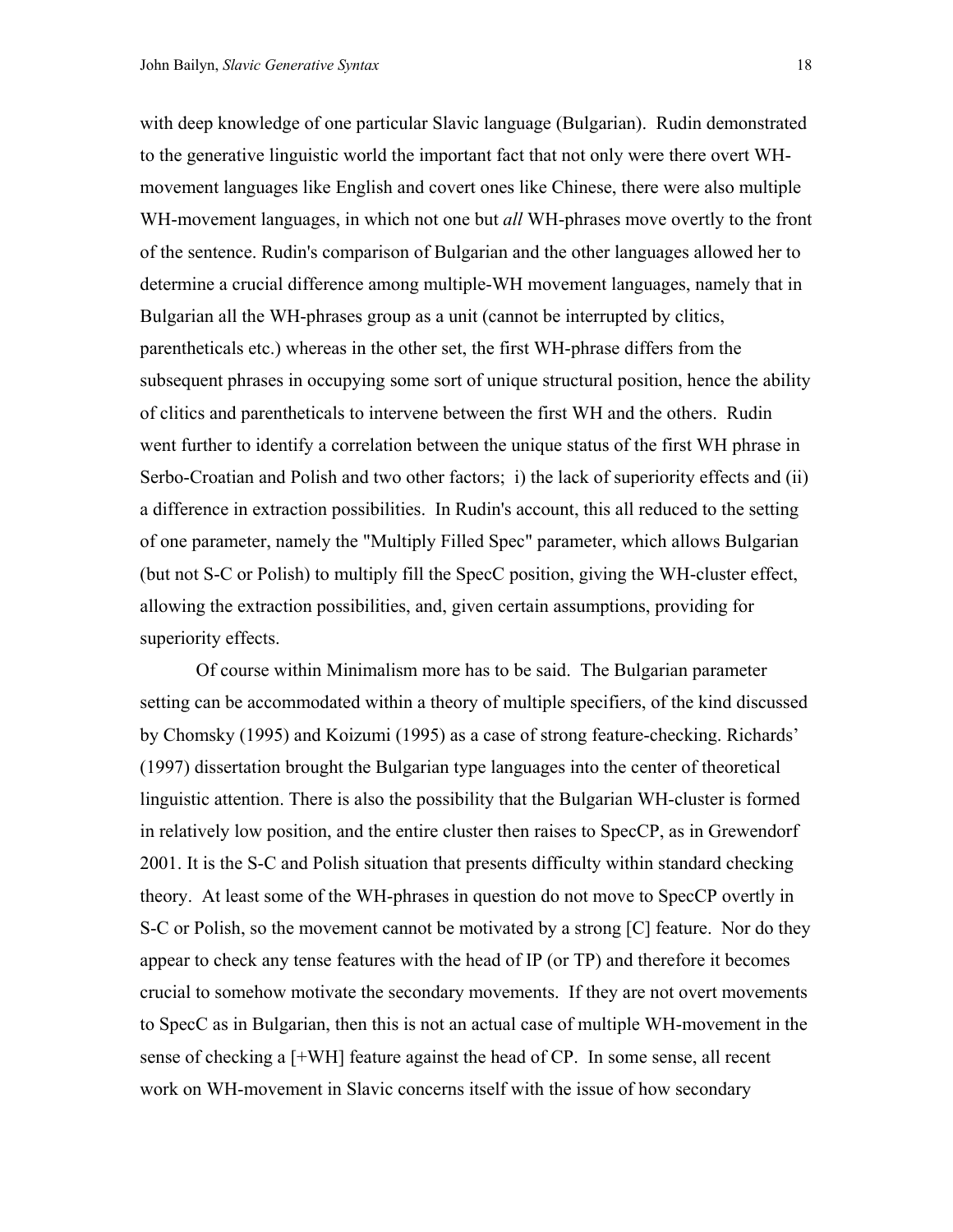movements are motivated in S-C type languages, and, once that mechanism is established, in showing that the correlations about superiority and extraction can be maintained. Zeljko Bošković, for example, has written extensively on the nuances of this kind of proposal, claiming, essentially, that 2nd and 3rd instances of WH-fronting in S-C is something more akin to what we find in French, namely a kind of Focus fronting, not directly related to the [WH] feature, but rather stemming from other considerations.<sup>12</sup> However, in the multitude of papers on this topic by Bošković it is not always easy to determine one common account, although they mostly share Pesetsky's original (1989) insight that the non-1st WH-movements are more discourse-related than purely syntactic ("D-linked"), something Pesetsky originally proposed for Russian, which may be more appropriate there, where non-1st WH-movement is far more optional than in S-C or Polish, but the distinction remains similar between 1st-WH and the others. Richards (1997) brings the 2 kinds of Slavic WH-movement patterns into broader theoretical perspective by proposing a parallel between the 2 kinds of multiple WH-movement identified by Rudin and 2 kinds of WH *in situ* languages, thus producing the desirable result that the Slavic pattern exemplifies a more general property of human language, and calls for broader explanation, rather than simply language-specific description. This is a welcome new direction because it is a fine example of analyses of Slavic data being carefully examined done by a general theorist, and it takes the Slavic data to be of *central theoretical relevance*. So it is finally happening, and should continue as Minimalist assumptions are further explored. However, had it not been for Rudin's original work, the current theoretical advances made by Richards and others would not have progressed as far as they have. The relation of WH-movement to Scrambling should remain an important research topic for some time to come, and there are several posters here at FASL 9 dealing directly with this relationship.

# **3.2 Clitics**

 $\overline{a}$ 

Clitics was one of the four syntactic topics at the recent Workshop on Comparative Slavic hosted by Indiana University, the position paper is by Steven Franks.<sup>13</sup> The interest of

<span id="page-18-0"></span><sup>&</sup>lt;sup>12</sup>See Boskovic's (1999) position paper on WH-movement in the Comparative Slavic Morphosyntax workshop at Indiana University. Download address:

http://www.indiana.edu/~slavconf/linguistics/download.html <sup>13</sup>All position papers at that workshop are available at:

<span id="page-18-1"></span>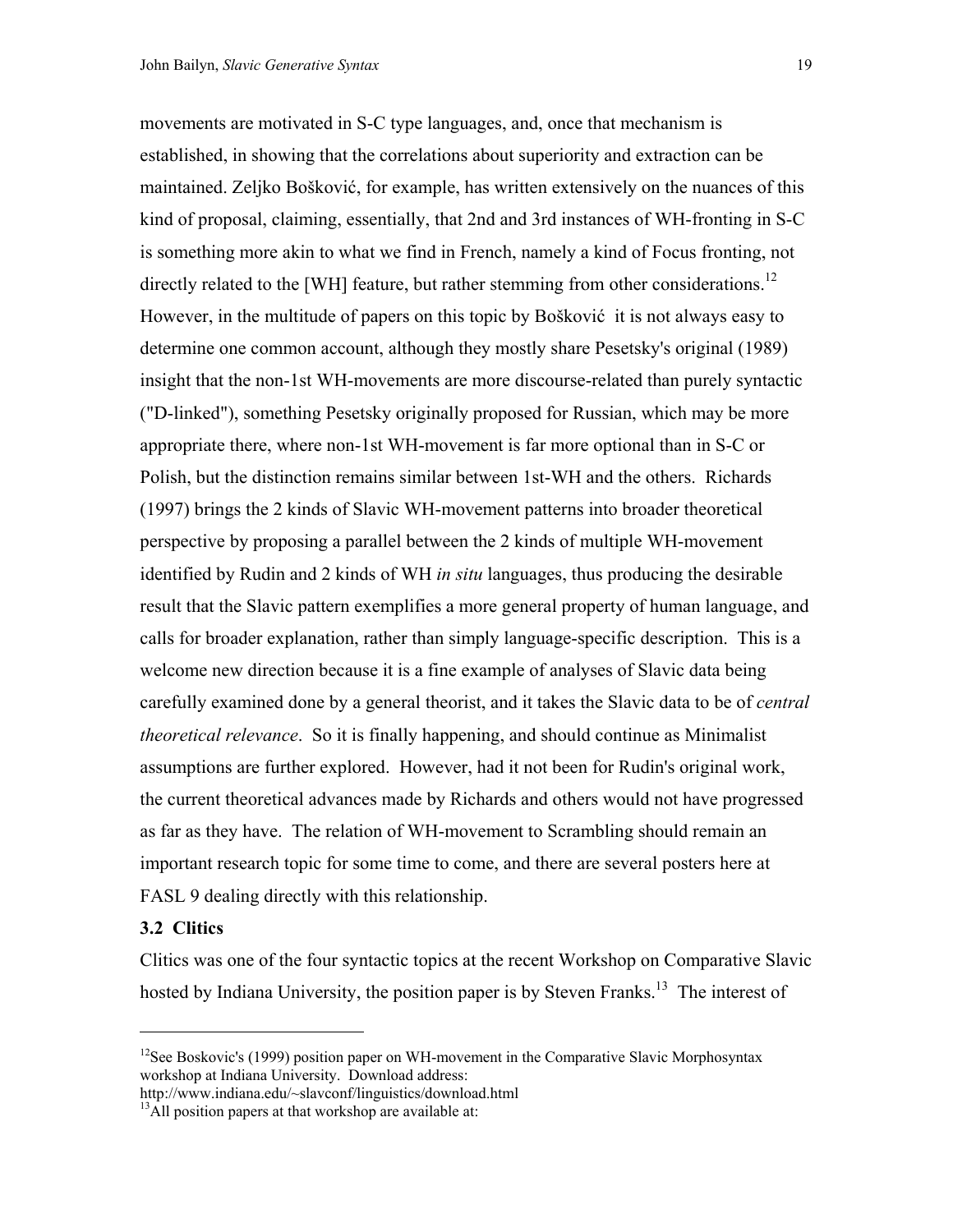this topic lies in its implications for various areas of generative linguistic theory. First, there are the issues of head-movement and its long-distance manifestation, studied closely in papers by Rivero (1993). Second, there is the fact that clitic clusters show strict internal ordering in most languages, though the details of this order differs slightly among languages. How does the surface order of the clitics relate to the underlying order of the full lexical items of which they are the counterpart. Does the Dat-Acc order reflect a DAT-ACC underlying order for internal arguments, or might it in fact reflect the opposite underlying ACC-DAT order, as argued for English and other languages in Larson (1988), Bowers' (1993), and for Russian in Bailyn (1995a,b)? Franks' position paper at the Comparative Slavic Morphosyntax workshop covers the extensive literature nicely, teases apart the main issues of the interaction of phonology and syntax and has led to a recent renewed interest in the topic, at least to judge by the extensive number of papers on this topic at the recent Formal Description of Slavic Languages conference in Leipzig. See also Franks and King 2001 and Bošković 2001.

# **3.3 Morphosyntax and voice operations**

Voice was also one of the topics featured at the Workshop on Comparative Slavic Workshop hosted by Indiana University, the position paper by Leonard Babby providing a complete overview. Voice and morpholexical operations have been the major themes of the research program initiated by Babby and is dominated by his seminal work. Babby's work in this area can be seen as a natural extension of "Lexicalism" or "Interpretivism" (Chomsky 1971, Jackendoff 1973), whereby a more complex notion of lexical operations enriches the grammar, and the transformational component is reined in. Babby has produced an intricate system of Russian morpholexical operations, whereby the addition or subtracting of a morpheme in the lexicon affects a predicate's argument structure, or "diathesis", in a particular and consistent way, leading to fully regular "derivation" of the surface case, word order and binding possibilities. This is one area, indeed, where Slavic linguistics reached both the generative linguistic mainstream, and Soviet and post-Soviet linguists, the former with the publication of Babby and Brecht's (1975) article in *Language* "The Syntax of Voice in Russian" and the latter with the (1997) publication of a major Babby article on the theme in the leading Russian

 $\overline{a}$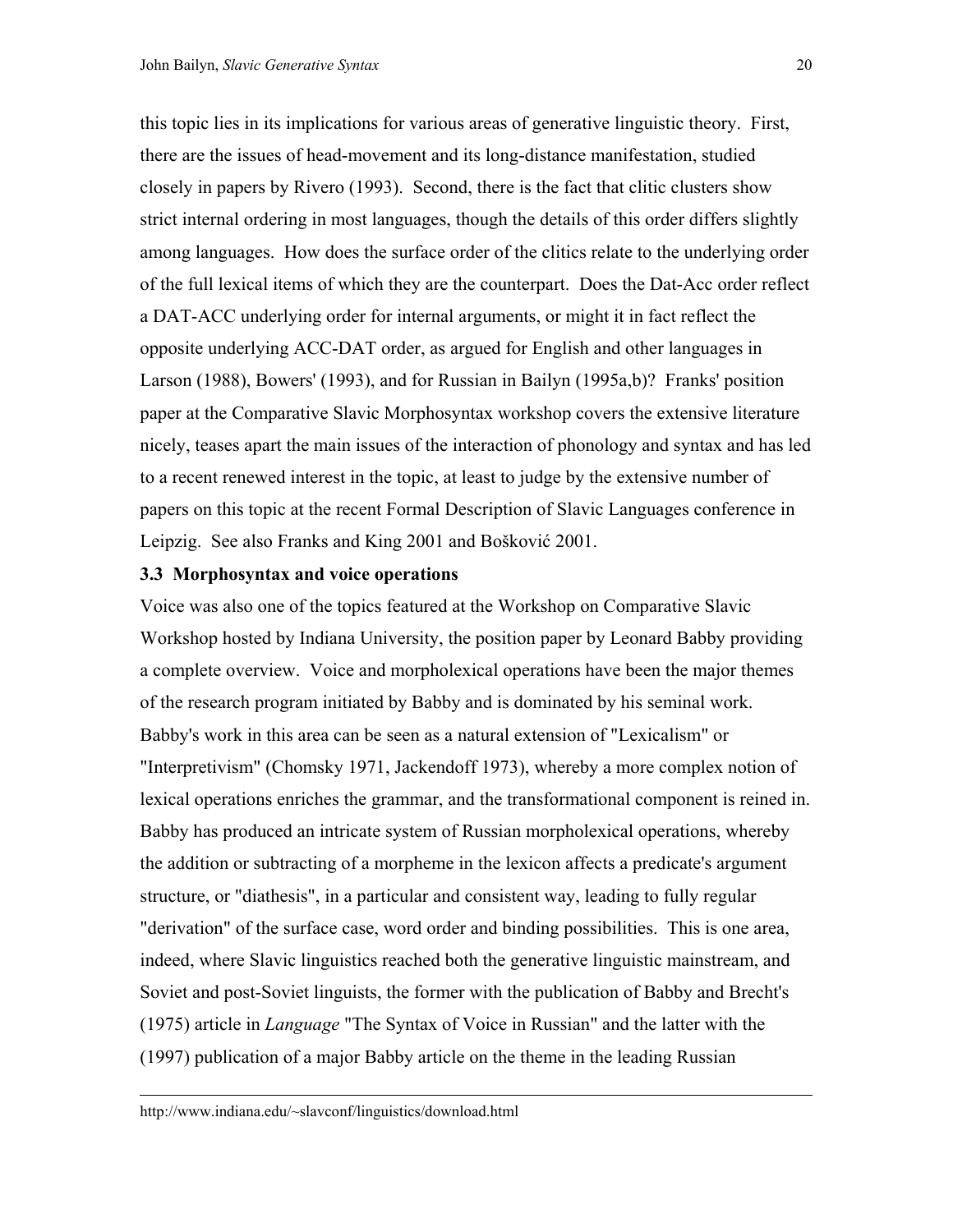linguistics journal, *Voprosy Jazykoznanija*. The work is crucial to the area of generative studies of Russian because it combines morphology and the lexicon to syntax and case. Because the potential for continued work in this area is directly connected with current theoretical advances under Minimalism, I will return to it in Section 4 below.

# **3.4 NP/DP structure**

NP structure was one of the topics featured at the Workshop on Comparative Slavic Workshop hosted by Indiana University in 2000, the position paper was written by Gilbert Rappaport. Interest in the DP domain was mild for the first period of minimalism, despite work by Franks (1995), Babyonyshev (1997) and Trugman (1999) but since then it has received somewhat more attention in the work of Bošković (2004), Pereltsvaig (2006), Rappaport (2005) among many others. The issues of NP/DP structure should continue to be important in Slavic Formal Syntax, in part because of Slavic's rich morphology and agreement system, and in part because of its cross-linguistic variability. NP/DP internal case assignment, and its consequences for case theory and the lexical/structural case distinction is still a field with much work to be done. The area of Nominalization, discussed extensively in Leonard Babby's work on Diathesis and central to his forthcoming book, is directly tied in with issues of Case, argument structure and morpholexical operations. Further, the South Slavic languages with article systems are an interesting hybrid of traditional Slavic issues with definiteness and DP structure that has also received considerable recent attention, especially in the South Slavic and Balkan Linguistic conferences that have grown significantly in recent years. Since the first version of this article, strong claims have been made about the status of DP in the nonarticle Slavic languages, particularly in Bošković 2004, namely that there is no DP structure in those languages, that what look like determiners are modificational elements, and that extensive scrambling and the availability of left-branch extraction follow. This claim has led to considerable debate, both within Slavic and beyond, since the issue of nominal structure is so important in all languages. This development indicates that these issues will be central in the years to come. Finally, NP/DP structure is directly related to the issue of clitics, discussed above, as having been the source of considerable recent attention, especially in volumes by Bošković 2001 and Franks & King (2001).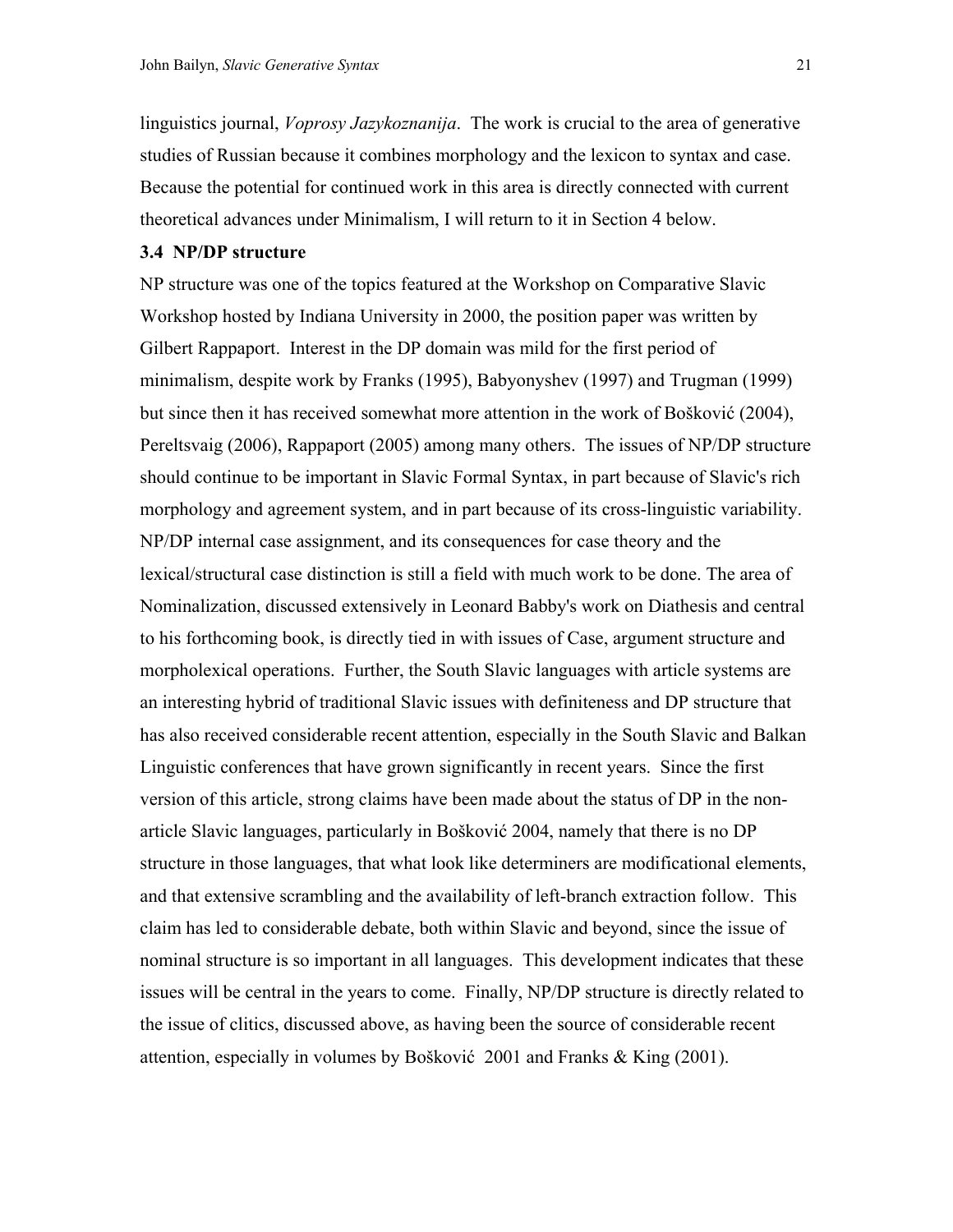# **3.5 Negation**

Negation and Negative Polarity have always been, and continue to be, a major topic in comparative syntax. Works by Ernst (1995), Haegeman (1995), Laka (1994), Progovac (1994) are classics in this area. In Slavic, the central issues have been genitive case under negation (the famous "Genitive of Negation" (Brown 1999, Blaszczak 2001). Important earlier work on Slavic negation included Chvany 1975, Babby 1980 and Pesetsky 1982. At the time of the first version of this article, the issues of the categorial status of NegP, the existence of an AspP for direct objects to check case, the relation of GenNeg to partitive case (Franks & Dziwirek (1995) had also become central. It seemed to me in Bailyn (2004B) that progress was possible in the potential unification of better understood structural genitives (negation and partitives) with those occurring after intensional verbs under a general structural account. Finally, as anticipated in Bailyn 2000, "the apparent optionality of Genitive of Negation in some Slavic languages (Russian) will become a major question for Minimalism, where optional alternations are predicted never to occur." Indeed, there has been a renewed interest in the Genitive of Negation, especially in its semantics and pragmatic conditions, and a new almost interdisciplinary direction of research into this classical problem has emerged that combines the advances of Montague Semantic and the Moscow Semantic School. This work has been pioneered by Barbara Partee and Vladimir Borshev (Borschev & Partee 2001, Partee & Borshev 2003 a.o.), and has involved the collaboration of many other researchers, including Elena Paducheva.

# **3.6 Semi-predicates**

There has been a tremendous amount written by Slavicists about the so-called "semipredicates" (Russian *odin* and *sam*) and especially about the Dative case that appears in certain infinitival constructions, such as (1):

1) Maša ugovorila Vanju prigotovit' obed *odnomu*  Masha<sub>NOM</sub> convinced Vanya<sub>ACC</sub> to prepare dinner alone<sub>DAT</sub> "Masha convinced Vanya to make dinner alone."

This issue has been a source of major discussion since at least Comrie 1974, Chvany & Brecht's (1974) and especially within the GB framework. Thus Franks 1995 is one of the few GB/Minimalism books entirely related to Slavic, devotes 67 pages to this issue. The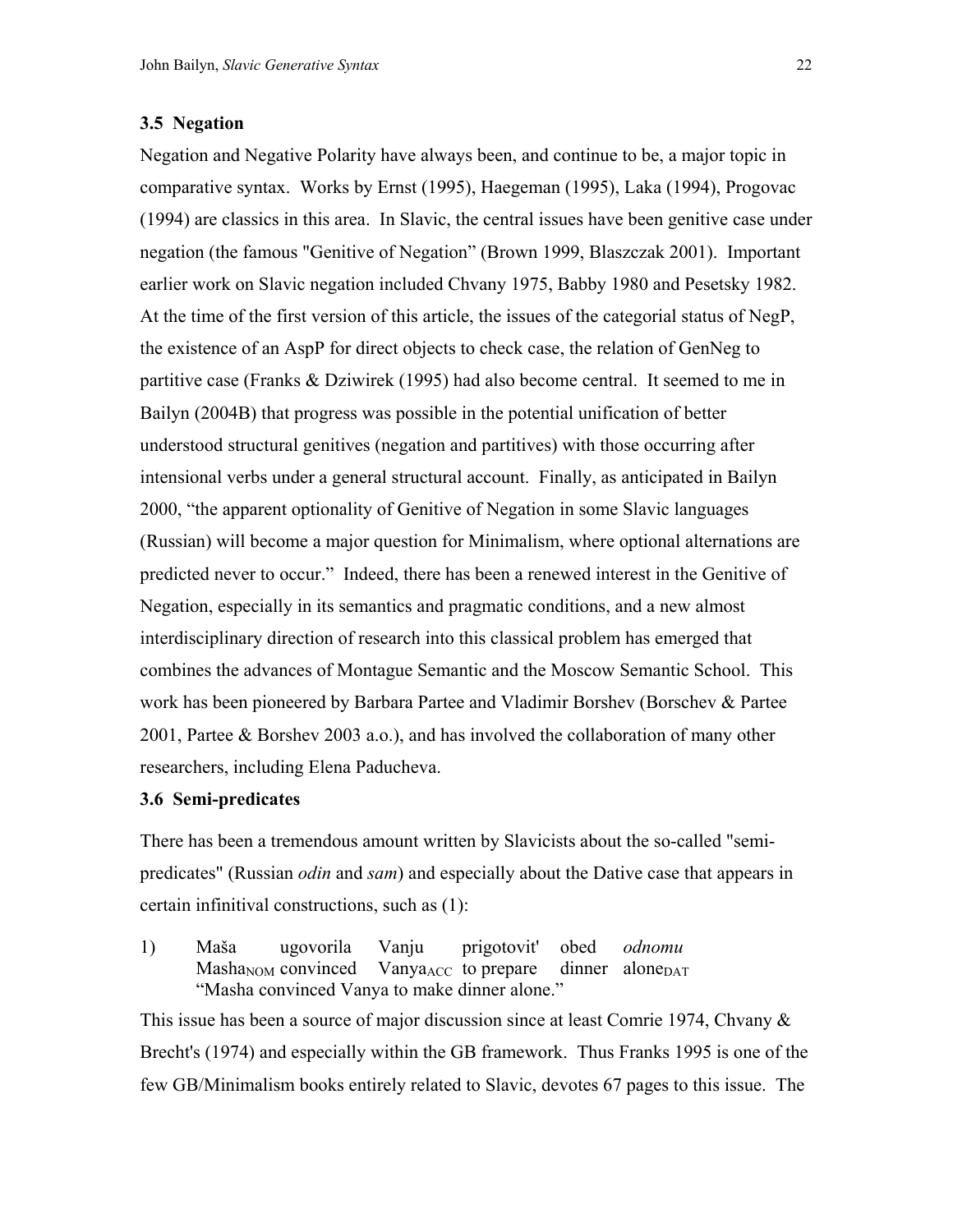technical niceties of GB had this effect sometimes, and it was easy to catch oneself "jettisoning insights", to use Franks' own term, so as not to give in, for example, to the idea that the Dative marking on *samomu* might be inherited from with an actual (deleted) Dative subject, as Comrie originally speculated, Franks 1998 engages in speculation on how his control theory and other constructs may work under Minimalism, but the GB picture was clearly more descriptively adequate

 The interest in *odin* and *sam* concerns their case marking in certain infinitival constructions. These two predicates display a unique pattern of case marking that have important implications for a range of issues central to linguistic theory. Their behavior bears on the functional clause structure of the sentence, systems of case assignment (or checking or transmission), control theory, agreement, government, infinitivals, case and infinitives, Dative subjects, impersonals, and various other topics. But I have always felt that there is something a bit anachronistic about this topic. It is a sub-case of a much larger issue, namely the *general* issue of Case and predication (Bailyn 2001), which in Slavic involves two distinct case-marking strategies, as is well-known, one involving "sameness of case" to use Wayles Browne's theory-neutral term, and the other involving the predicate-Instrumental. Thus with any *other* predicate other than *odin* or *sam*, (1) will appear as (2):

2) Maša ugovorila Vanju prigotovit' obed *golym* /-\**golomu* Masha<sub>NOM</sub> convinced Vanya<sub>ACC</sub> to prepare dinner nude<sub>INSTR</sub> / nude<sub>DAT</sub> Russian *odin* and *sam* follow the "sameness of case" pattern, which is the norm in Serbo-Croatian. Thus we find the usual contrast in (3):

3) a. RUSSIAN My našli ego<sub>ACC</sub> p'janym<sub>INSTR</sub> ("We found him drunk.") b. SERBO-CROATIAN Našli smo ga<sub>ACC</sub> pijanog<sub>ACC</sub> ("We found him drunk.")

The analyses of Russian *odin* and *sam* imply, correctly, that they follow what is the general case in Serbo-Croatian. However, they rarely touch upon an analysis of the *mechanism* of this more general case-marking pattern, or the analysis of the Instrumental pattern. This would be like proposing an analysis of the remnant V2-triggering negative adverbs *never*, *rarely*, *only* etc. in English without a more general understanding of how V2 functions in languages where it is the norm, such as German. I consider the general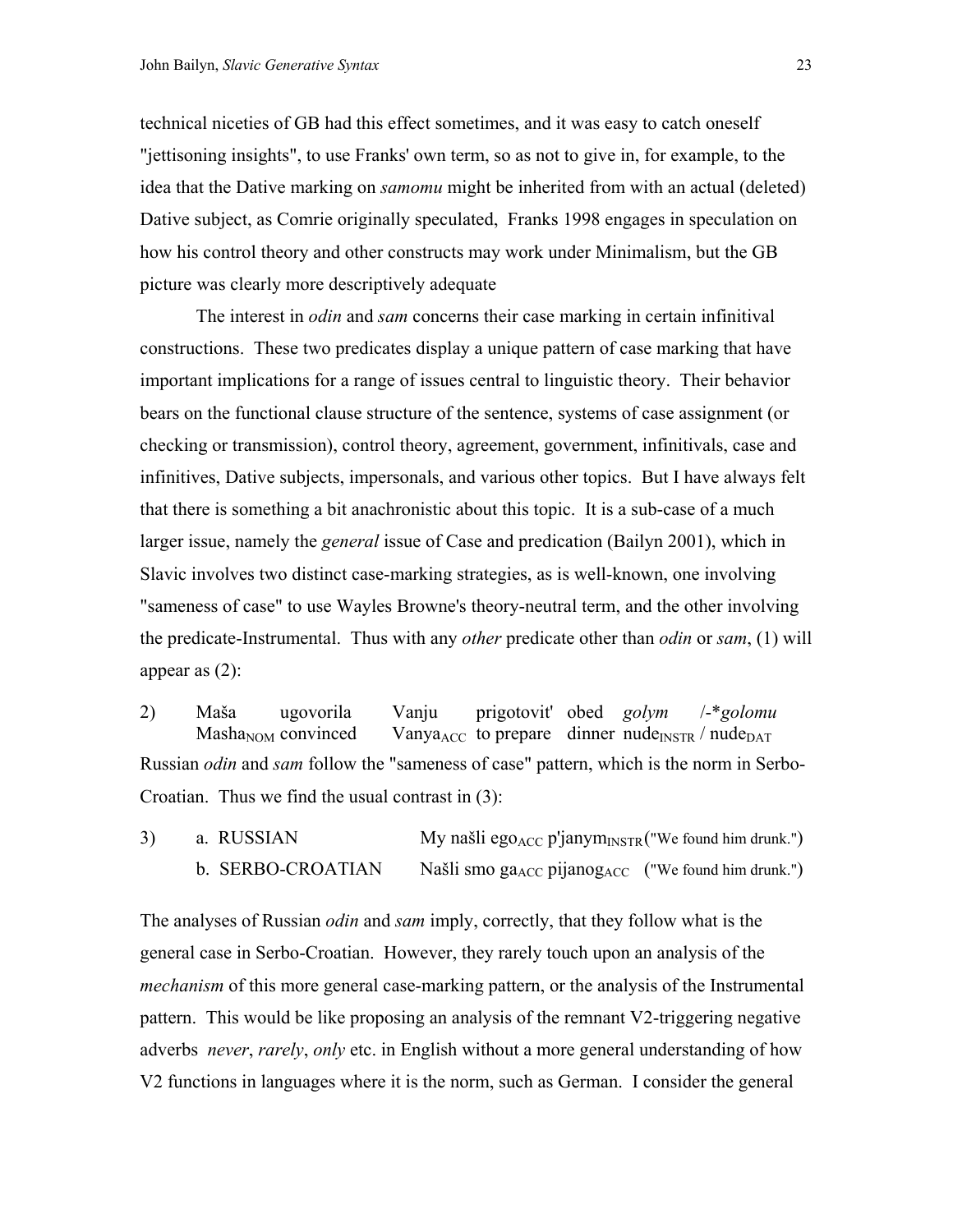issue of Case and predication to be central to the future of Slavic syntax and therefore I return to it in more detail in the next section on future directions. In 2000 I wrote:

until such general issues are addressed, however, it would be difficult to consider the semi-predicates "hot" any longer. For one thing, the shift away from GB-specific modules has moved attention away from issues of Control, case transmission, and the like. This does not eliminate the issue, but in some ways it makes us turn our attention to more basic questions of then *structure* of secondary predicates, and their major case phenomena, rather than a sub-case of morphological alternation that will come clear only after more basic issues have been tackled.

 More recently, however, the connection between the general Instrumental pattern in (2) and the exceptional behavior of those two lexical items in Russian in (1) has been successfully revisited by Madariaga (2006, to appear) where the semantic nature of those two elements is directly related to their case options. However, the microvariation involved still remains to be fully worked out. Furthermore, recent Minimalist claims that control theory can reduce to movement theory and PRO can be dispensed with, following from Hornstein (1995). Boeckx and Hornstein (2006) have found it necessary to defend against potentially devastating counter evidence to the movement theory coming from similar facts in Icelandic, and it appears that the Russian data will be the next proving ground for theories of control. Also of interest in this regard are the non-infinitival Balkan Slavic languages (Macedonian, Bulgarian, Serbian dialects of BCS) which also bear on varying theories of control (Miskelijn 2006). Once again, Slavic data can be a fruitful testing ground for theoretical models.

 In this section I have tried to present an overview of topics that have been central to recent work in Slavic syntax. Various of these, namely Wh-movement, clitics, voice, and NP/DP structure, were position topics at the recent Comparative Slavic Morphosyntax workshop. Not included in that workshop, presumably for lack of a coherent body of literature to summarize at that time, however, were 3 areas that now appear to be absolutely central to the future of syntactic theory, with Slavic data bound to play a pivotal role, namely Case and Configuration, Binding, and Word Order. In the next section, I discuss relevant sub-areas of these 3 general topic areas by way of attempting to sneak a glance into the first part of the 21st century in Slavic syntax.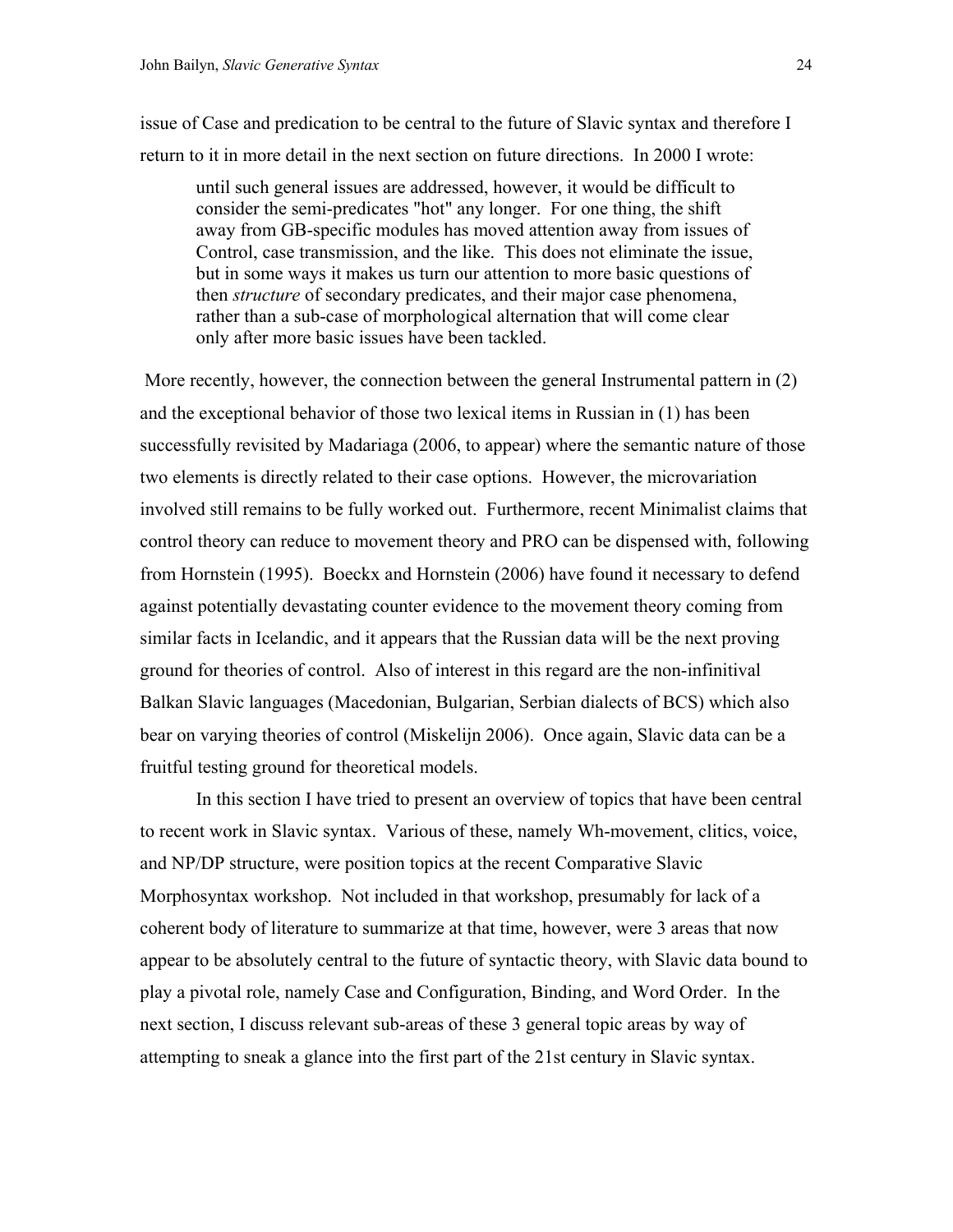# **4. Future [in 2000] hot topics in Slavic syntax**

In this section I sketch the four research areas that I believed in 2000 to be the most important for the coming generation of work generative syntax that are informed by and inform our understanding of the Slavic languages. I am confident that these issues are important enough not to have faded from central interest for generative Slavists since 2000, as recent work appears to show. However, other newer hot topic have arisen, and I turn to those in the following section.

#### **4.1 Case and configuration**

In 1986, Brecht and Levine edited a volume, *Case In Slavic*, which looked to be a model for bringing together generative approaches to Russian morphosyntax in an enlightening way. The volume contains many seminal papers and is essential background for anyone attempting to reformulate major GB case analyses of Slavic in under more recent assumptions. To begin such a task without first mastering the contents o this volume would be inappropriate. Many issues of Case are also touched upon in the various sections of Franks (1995).

# 4.1.1 Dative subjects

 $\overline{a}$ 

 Dative subjects were the rage at the height of GB days. Indeed, the term "quirky" case was coined to label non-canonical case occurrences such as Dative subjects and Nominative objects. Slavic appeared once again to be in prime position to move into the generative syntactic mainstream. But it didn't. Except for the inevitable relevance for the semi-predicates *odin* and *sam*, and except for a set of papers by Gerald Greenberg and Steven Franks, significant advances in case theory were not made on the basis of (Slavic) Dative subject constructions. Various confounding factors interfered: First, although Dative experiencer subjects are known to have subject properties, especially binding ability, there is also evidence that they are assigned (or check) case low in the clause. So a movement mechanism has to be identified into high position that is unrelated to case assignment itself.<sup>14</sup> On the other hand, structural GOAL or BENEFACTIVE datives do not. Accusatives appear to have canonical wide scope over Datives, and Nom-Themes

<span id="page-24-0"></span><sup>&</sup>lt;sup>14</sup>One possibility of avoiding this problem revolves around the notion of Abstract Case being fully distinct from Morphological case, so that Dative subjects would need abstract Structural Nominative in addition to the morphological Dative. Under Minimalist assumptions, however, this analysis seems to be untenable without significant stipulations about the nature of case theory. Thus the original issue of motivating the movement of Dative subjects remains.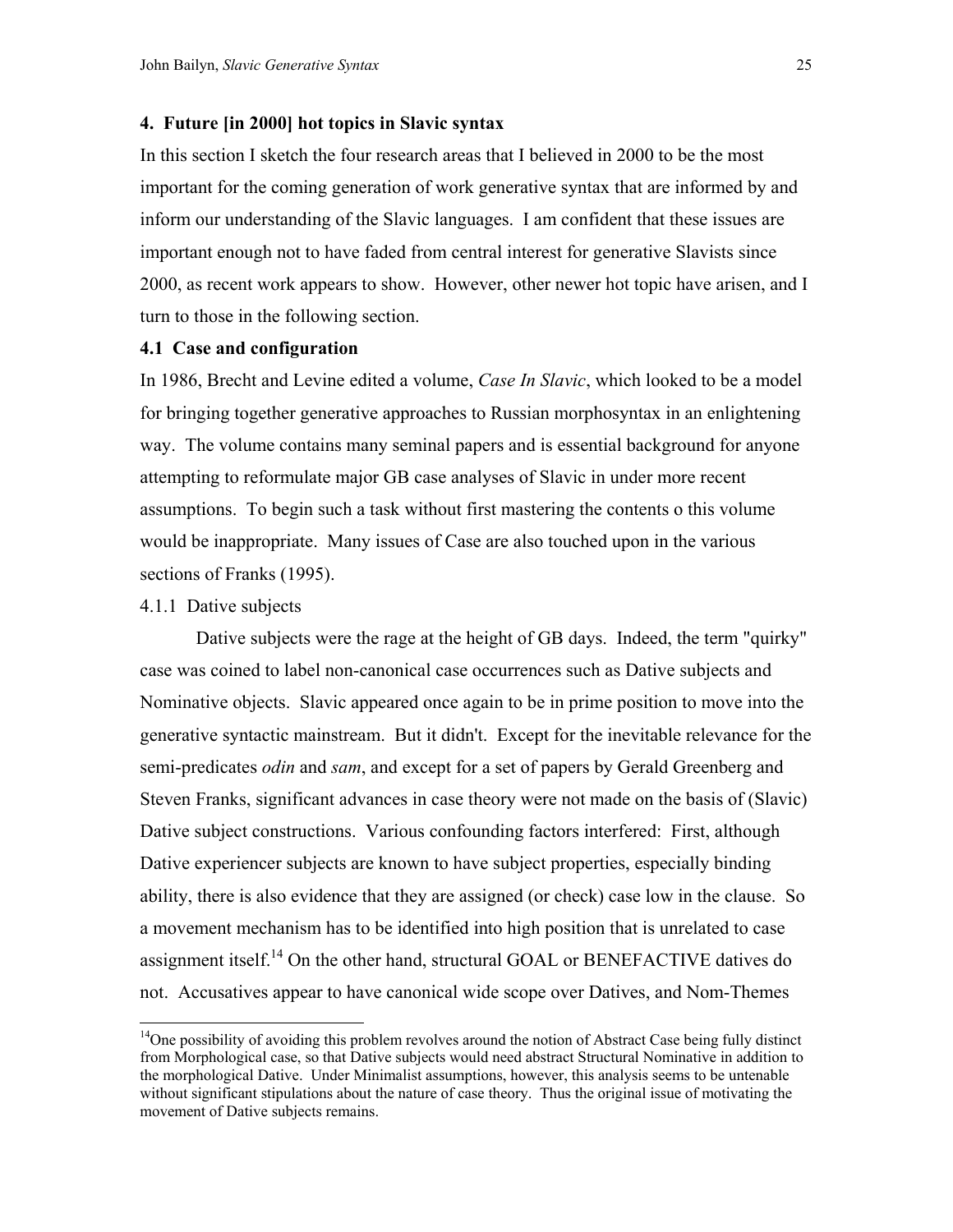(Genitive under negation) appear to behave as closer controllers for small clauses PRO subjects than Datives of any kind. Furthermore, mopholexical Dative marking on NPs in *-no/-to* constructions in Ukrainian and elsewhere appear to have properties that remain poorly understood. The text above has not been revised since 2000, because the situation has not improved much, despite a general consensus that much remains to be worked out. A debate on the cross-linguistic status of Dative subjects in Russian (as opposed to Icelandic) has figured in Moore & Perlmutter (2000) and Sigurdhsson's (2002) response. However a coherent story on the source of the experiencer Dative, and its structural status, remains to be worked out.

# 4.1.2 Case and predication

 $\overline{a}$ 

 In section 3 above I discussed the attention given to case assignment to semipredicates. As implied there, this attention has obscured a larger issue of broader implications, namely the existence, across Slavic, of two competing "strategies" of case assignment in predicate structures (i) "sameness of case" (also referred to as Case Concord, or Case by Agreement) and the assignment of an independent case, namely Instrumental. In his chapter on secondary predicates, this alternation itself is discussed by Franks (1995) only in passing, it was simply not his concern at that time. Instrumental case on predicates is taken simply to be a "default" case. Elsewhere (Franks 1990), Instrumental is analyzed as the default case assigned to sisters to XP, an analysis that is too strong and too weak, but has faded from relevance anyway due to the advent of (structural) case checking. This area is important now, because GB theory contained a principle, the Visibility Condition, which claimed that Case theory was only relevant for arguments receiving theta-roles, thus excluding predicates (and NP adjuncts) as a matter of theory, despite the kind of case-marking patterns found in Slavic and other languages. However here we have a fairly clear case of Minimalism righting a GB wrong -- the Visibility Condition has been successfully argued against in Maling & Sprouse 1995 and the issue of case and predication is now crucial to current syntactic theory, as seen in Heycock 1994 and elsewhere.<sup>15</sup>

<span id="page-25-0"></span><sup>&</sup>lt;sup>15</sup>The case-marking property of various bare-NP adverbials also appears to be a ripe topic for future research. This topic is closely related to the formalization of Inherent (Lexical) case in post-GB models. Larson and Cho have discussed this issue in various recent papers for non-Slavic languages. For Slavic, the issue has arisen in work of Fowler and Yadroff but has not progressed yet into a general characterization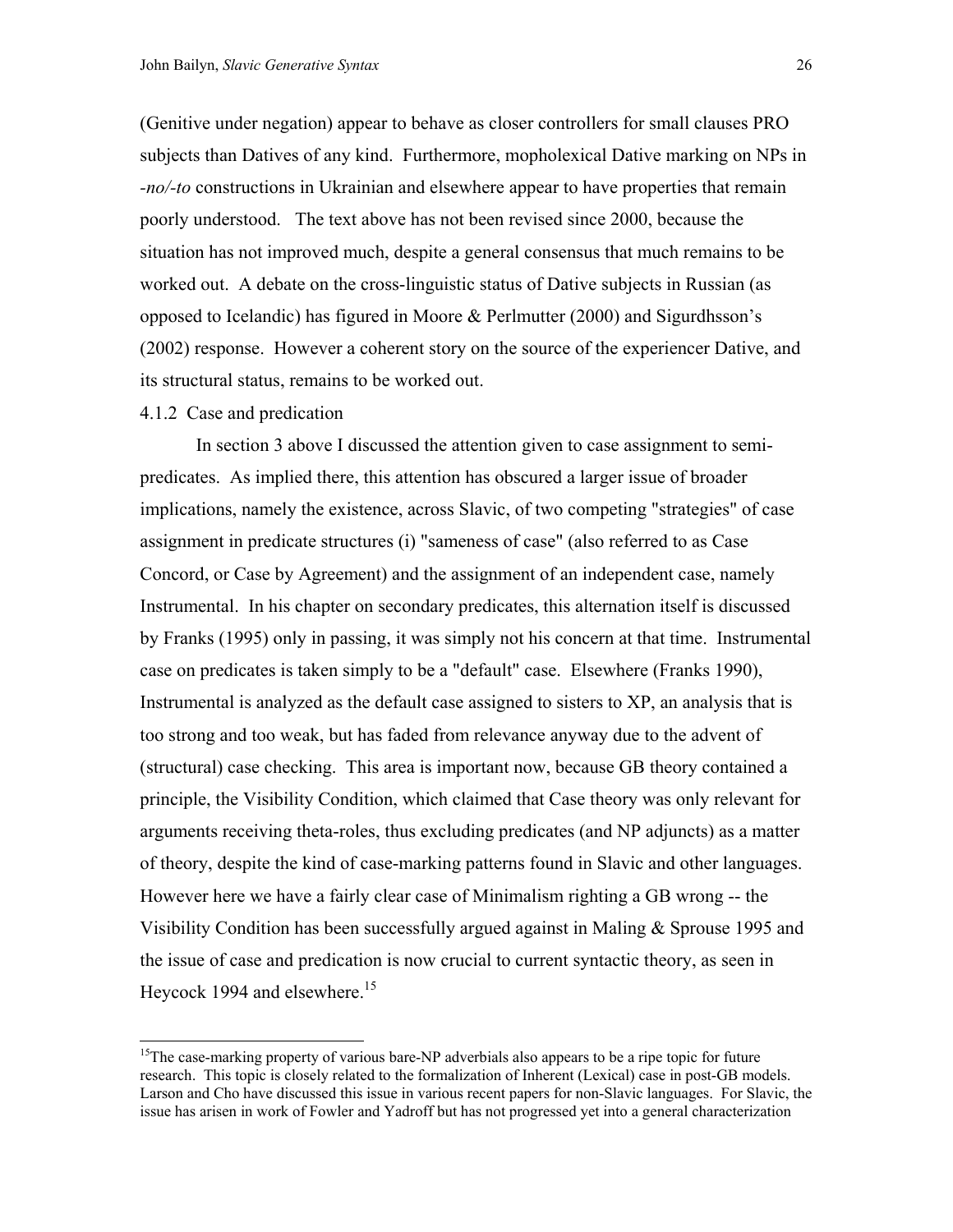The most extensive data on the case marking of Slavic predicates have been brought together in Johanna Nichols' 1973 dissertation and 1981 book *A Partial Surface Grammar of Russian Predicate Nominals*. There, Nichols provides a vast network of factors effecting choice between the two strategies of Slavic ("sameness of case" and Instrumental) in various constructions across Slavic and within Russian. These works are essential reading for anyone interested in case and predication in Slavic. As usual, to address certain problems, we *must take it upon ourselves to be literate in two literatures*, one from Slavicists (whether generative or not), the other from syntactic theorists (whether aware of Slavic or not). The general issues involved from the point of view of syntactic theory are of far broader implication than the details of the semi-predicates, which only serve to exemplify one minor, but technically challenging, aspect of the "sameness of case" mechanism. The question of "why is there sameness of case in those instances and how does it work?" can not be answered without knowing how case and predication interact in the standard instance. That begs the question of the nature of case assignment to predicates in general, something that GB theory did not even address, *or allow for*! as seen above. Bailyn & Rubin (1991) provide a structural characterization of Instrumental case assignment in a GB framework and Bailyn & Citko (1998) build on this account to include differences between languages, and differences between AP and NP behavior. I attempted to summarize the situation as it stood in Bailyn 2000 and to indicate the core facts that any successful work in this area would have to cover in Bailyn 2001. The topic has since been discussed in Matushansky 2001, Madariaga 2006, Richardson 2003, Szuczich (2003). Newer theoretical issues involve the possible involvement of Aspect, the semantics of case distinctions, the nature of agreement, and the possibility of case checking in situ. Much more work needs to be done in this area, and all of the Slavic languages and their differences in predicate case constructions continue to be an important area for continued research in the future.

4.1.3 Genitive Case Structures

In Bailyn (2000) I wrote:

 $\overline{a}$ 

The Genitive of Negation will continue to be central to Russian syntax until its apparently optionality has been understood in terms of general case theory. George Fowler's 1987 Chicago dissertation *The Syntax of* 

within checking theory, a direction that is long overdue.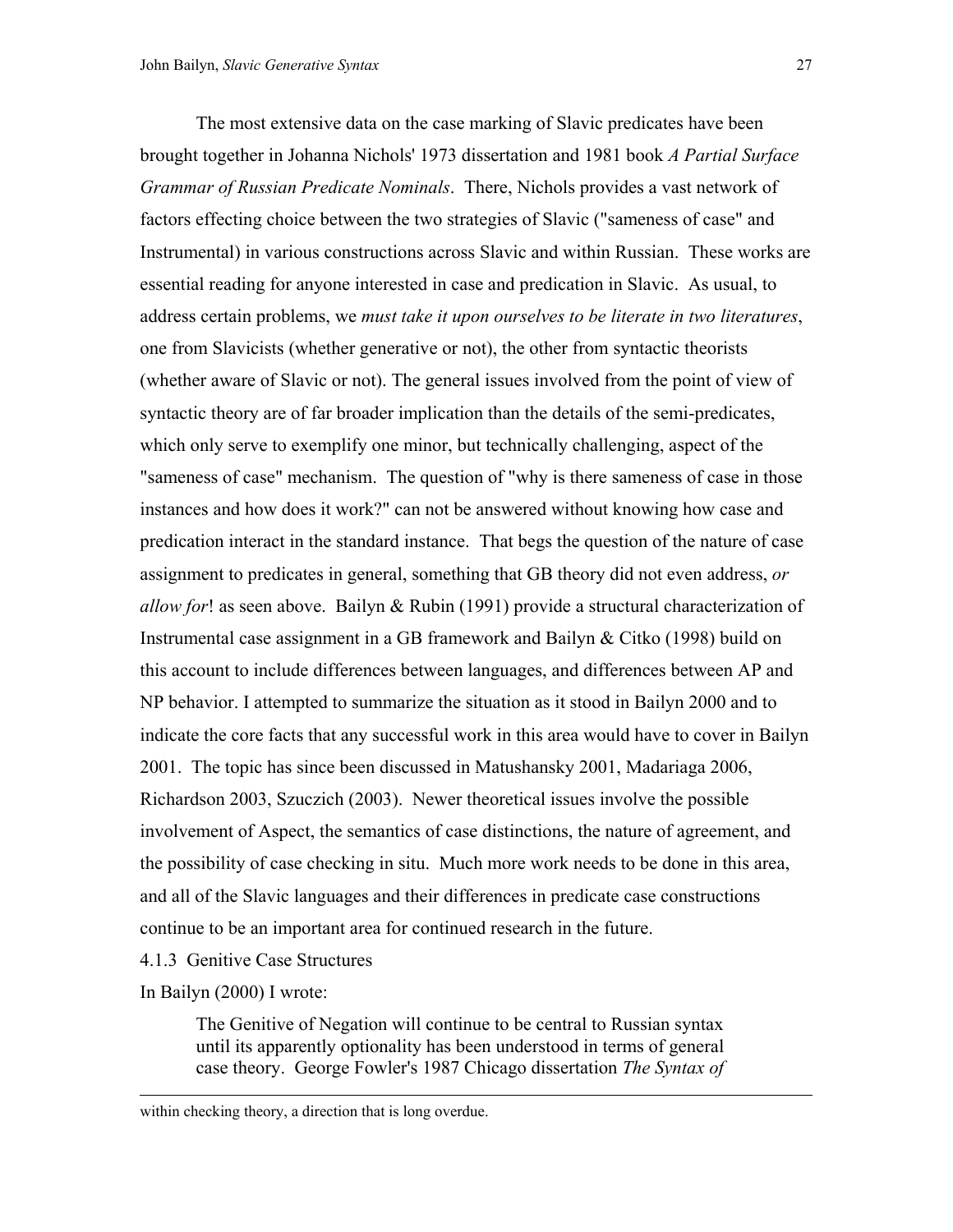*Genitive Case in Russian* serves as a wealth of necessary information on the Genitive. More attempts need to made in the direction of understanding structural genitives. This will involve first a better consensus on the syntax of the Genitive of Negation, followed by attempts at integration with other kinds of structural genitives.

 At FASL 12 in Ottawa, I tried to move the project of finding a unified structural core for most Genitives forward (Bailyn 2004b). The idea was a simple extension of Pesetsky  $\&$ Torreo's (2001) version of the notion that Nominative case is simply the morphological realization of a Tense feature on nominals. If one is to take this approach to Case seriously, it appeared, one should extend it to other core case occurrences. Richardson 2003 is an attempt to do this with Accusative case, relating it to AspectP in a systematic way. My FASL 12 address proposed extending the notion to Genitives, showing that each occurrence is related to a functional category of Quantification, uniting in the process several of the previously unconnected genitives discussed in the (2000) version of this article. The Genitives brought together under the Bailyn (2004b) analysis include the Genitive of Negation, Partitive Genitive and the Genitive of intensional verbs provided in (4):

| 4) | a. Ja ždu novosti-ACC  | ("I'm waiting for the news.")  |
|----|------------------------|--------------------------------|
|    | b. Ja ždu novostej-GEN | ("I'm waiting for some news.") |

Finally, the account attempted to bring together adnominal genitives and the genitive of Quantification and the curious case patterns with numeric expressions analyzed in purely structural terms first by Babby (1987), Within Bare Phrase Structure, however, things become more difficult, and the issue is therefore central to notions of mechanism of Case checking (Bošković 2004), and new approaches to the structure of NP/DP (Giusti & Leko 2003, Pereltsvaig 2006, Rappaport 2006.)

4.1.4 The status of the high functional categories

 $\overline{a}$ 

 One would imagine that the inventory of Functional Categories would find a natural testing ground in the Slavic languages. But in fact the opposite has been true. Except for the repeated proposals of "functional" functional categories (TopicP, FocusP etc.), generative Slavicists have remained fairly agnostic about the nature of the high functional categories.<sup>16</sup> The explosion of IP into TP and AgrP, initiated Pollock and

<span id="page-27-0"></span> $16$ One exception has been the work of Schoorlemmer (1995) on Aspect in which she motivates an AspectP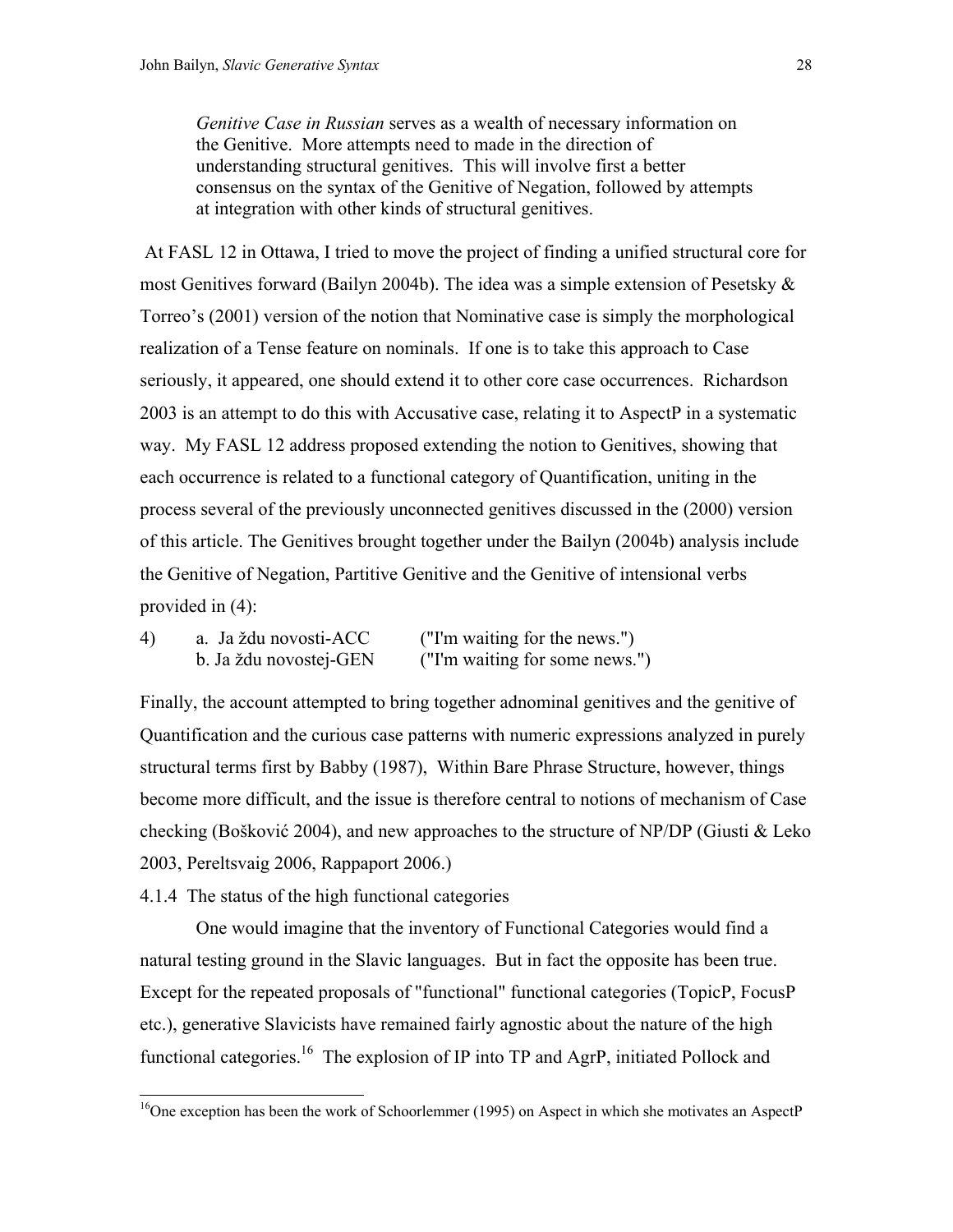Chomsky in the late 1980s, was based on French/English distinctions, and had little support in the synthetic Slavic languages. Attempts to correlate functional positions with morphological markings on subjects generally met with little success, partly because of the difficult of establishing exact structural location of easily reordered elements. As GB theory rose and fell, it suffered from constant criticism as to the unrestrained number of possible functional categories. Thus in the 1980s and early 1990s we saw proposals of TP, IP, FocP, AgrP, AspP, NumP, DP, OP, Existential ClosureP, DistP, RefP, QP, VoiceP, PredP, CP, recursive CP,  $\mu$ P,  $\Sigma$ P, NegP and many many more. Strict X'-theory allowed this to happen. By moving away from strict X'-theory toward Bare Phrase Structure (Chomsky 1995a, 1995b, 1999, 2001) where the shape of phrases is determined by the features of head and not by a general template, and the inventory of possible categories is limited to those with some interface relevance, late Minimalism has ended the functional category explosion, leaving us with possibly no more than 3, (TP, vP and CP in Chomsky 1999). This means that people who were satisfied that the "too many functional categories" criticism enabled them not to follow advances in generative theory now have to start reading again. As the necessity for AgrP fades, various proposals have begun to replace it on the level of the internal object -- vP and AspP being the primary candidates. Clearly there are many issues of relevance in the area of functional categories, what restricts them, and how they fit in with checking theory, that Slavic data will bear directly on in work for many years to come.

# **4.2 Binding**

 $\overline{a}$ 

In Bailyn 2000 I wrote:

Binding will never go away. It remains one of the strongest demonstrations of configurationality, asymmetry and, indeed, innateness in human language. It has directly testable implications for acquisition, movement theory, the nature of LF, and the purported non-existence of independent linguistic levels other than the interface. It provides immediate diagnostics usable for all kinds of claims of structural distinctions, and it has clear typological implications.

It seemed at the time to be "no coincidence that this is one area where analyses of Slavic have reached the leading "mainstream" generative linguistics journals", especially in

functional category, a proposal also echoed in Brown's (1999) work on Negation in Russian.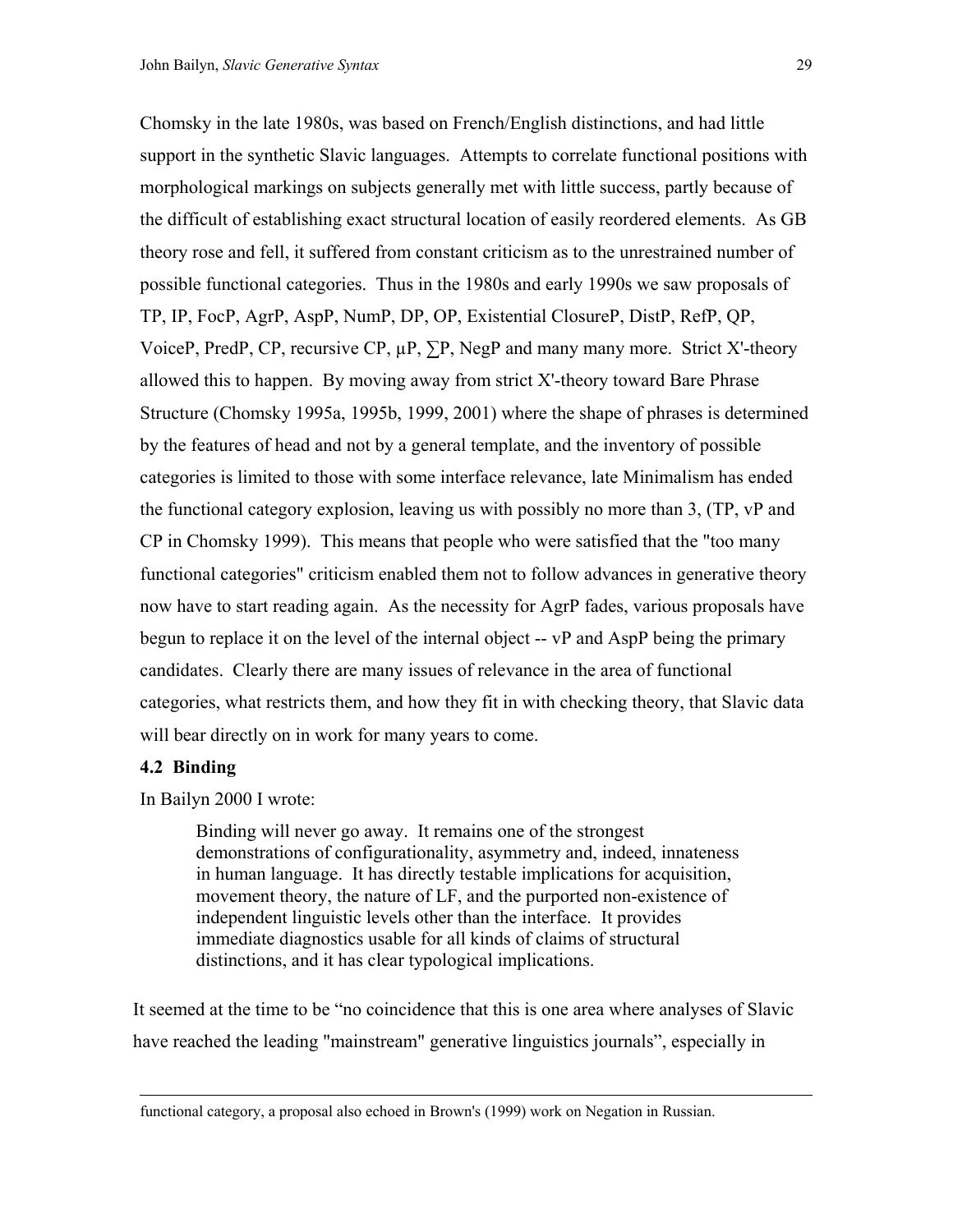Avrutin 1994, Avrutin and Babyonyshev 1998, and Rudnitskaya 2000. However the years since then have not fulfilled my expectation that binding would be at the forefront of work on Slavic generative syntax. However, this is not to say that the importance of Binding has been diminished. On the contrary, issues in binding continue to be central to discussion of the proper characterization of the GB "modules" as the theory moves to minimalist principles. Attempts to reduce binding phenomena entirely to Movement theory, such as Hornstein 1999, Kayne 2002, Zwart 2002, have not included discussion of the complex interaction of word order and binding that is found in the Slavic languages, especially those with free word order, and the topic has not been focused on extensively, though I have tried in Bailyn (in press) to bring out the centrality of Slavic in issues of the derivationality of binding theory. Another new aspect of binding that has emerged since 2000 concerns the ungrammaticality of various instances of backwards pronominalization, as discussed in Avrutin & Reuland 2005 and Kazanina & Philips 2000 and elsewhere. Without a proper understanding of the phenomenon of backwards pronominalization, it is hard to continue to use binding as a diagnostic for level of application of the various Binding principles, especially Principle C. This recent work, therefore, can be seen as a necessary detour to return binding in Slavic to its central role. Binding remain sa critical diagnostic tool for structure, and the debate over A and A'-scrambling (see below) relies centrally on binding facts as evidence. We should expect continued work on Slavic binding and its interaction with movement in the years to come.

### **4.3 Syntax and the Lexicon**

There is no doubt that the relation of the lexicon to the computational (syntactic) system is a guiding question in any kind of linguistics. Grimshaw's (1990) book *Argument Structure* is an important work in this area that does not deal directly with Slavic. Two sub-areas here promise to be crucial in the years to come within Slavic, argument structure and aspect.

# 4.3.1 Aspect

 The first crucial area here is Aspect, for which Slavic linguistics is best known in traditional philology, and for which generative analyses are starting to appear. Thus Schoorlemmer (1995) and others maintain the necessity of a distinct functional category AspP, replacing, for some, the original Minimalist notion of an Agreement Phrase for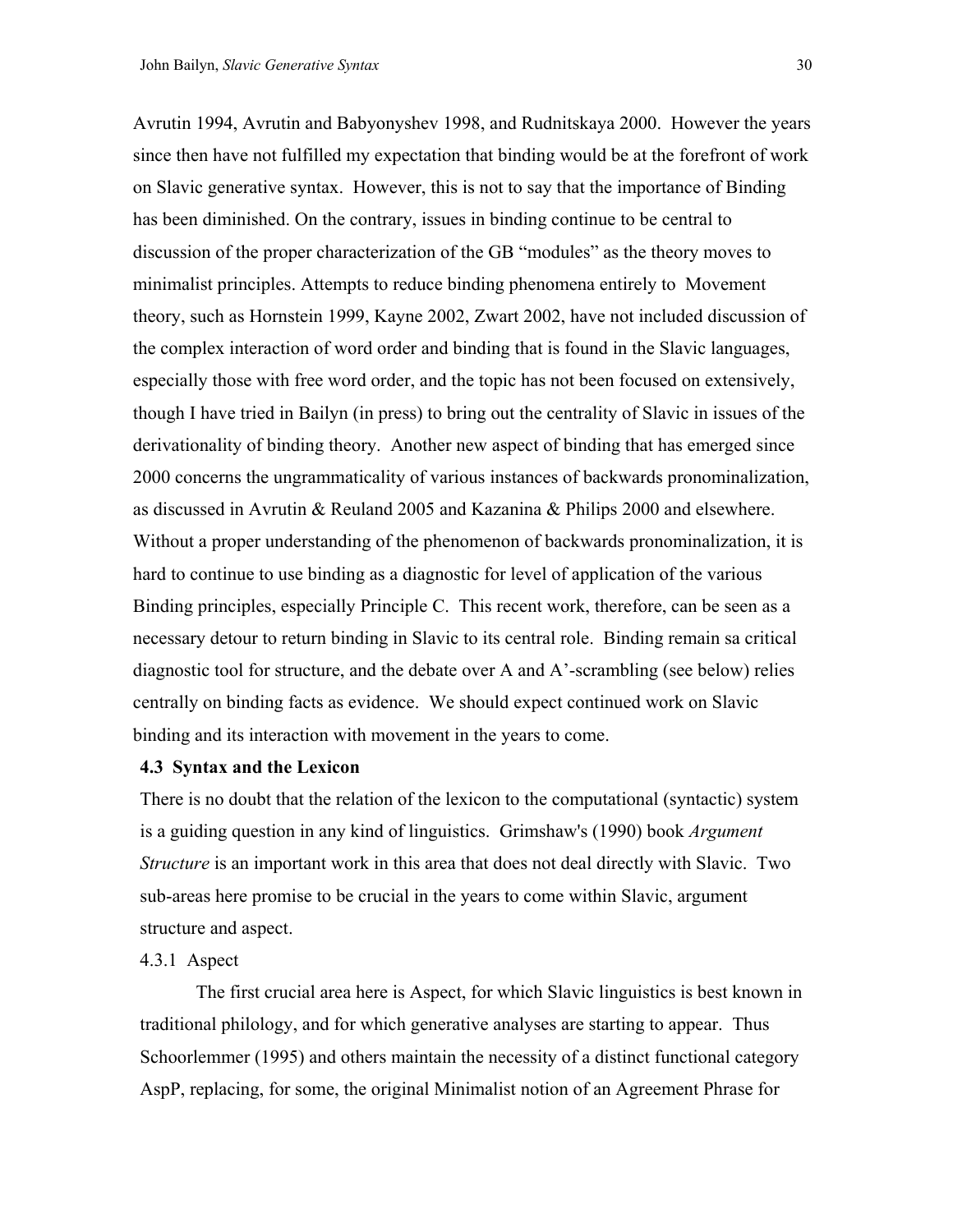object checking. The role of Aspect in Russian syntax has been explored in several recent dissertations, especially Richardson 2003. This work continues to be closely tied to work on argument structure (see below) and functional categories as well as to semantics and the lexicon. It is understandable that Aspect has resisted generative treatment for so long; it is by nature a cross-level phenomenon, and as such, not easily amenable to generative analysis with the distinct GB modules. This is another area where Minimalism proves to be effective in overcoming weaknesses of its generative predecessors.

### 4.3.2 Argument Structure and Voice

In Bailyn 2000 I wrote:

Leonard Babby's forthcoming book will unite many of his advances over the years into a complete picture of Russian morpholexical and diathetic operations, providing a highly articulated view of the Russian lexicon. n standard Minimalist accounts, lexical items with a complex array of features are selected from the lexicon and placed, "fully inflected" into the Numeration, out of which syntactic expressions are constructed. The relation between the lexicon and the syntax is encoded in the features that the lexical items are equipped with, with include interpretable features  $([-p1]$  on nouns, for example) and uninterpretable features  $([-Acc]$  on a transitive verb), whose strength or weakness determines the extent of overt movement. But if the lexical items are fully inflected, the operations Babby has analyzed so effectively must affect the feature makeup, an assumption that fits perfectly with the general direction of Minimalism. To date, however, Minimalist research has not discussed such operations in any detail, while at the same time continuing to rely directly on an enhanced lexicon. Nor has there been a direct attempt on Babby's part to make his theory and Minimalism compatible. For exactly this reason, the relation of Babby's view of the lexicon to Chomsky's view of the workings of the computational system under Minimalism is an extremely ripe area for further research. Should Babby's Diathetic approach to morpholexical operations turn out to provide the proper feature makeup for lexical items as they enter the Numeration, we may finally see voice and syntax united in the way Babby initially imagined. It is also important to extend the diathetic work to cross-Slavic and cross-linguistic variation, as Babby himself has done in a (1994) paper on Nominalization, Passivization and Causativization, to make sure the diathetic theory fits with requirements on learnability and variation. These two extensions should be considered crucial hot topics for the future, and with that development Leonard Babby's work may finally take on the central role in mainstream linguistic theory it that to Slavicists appears long overdue.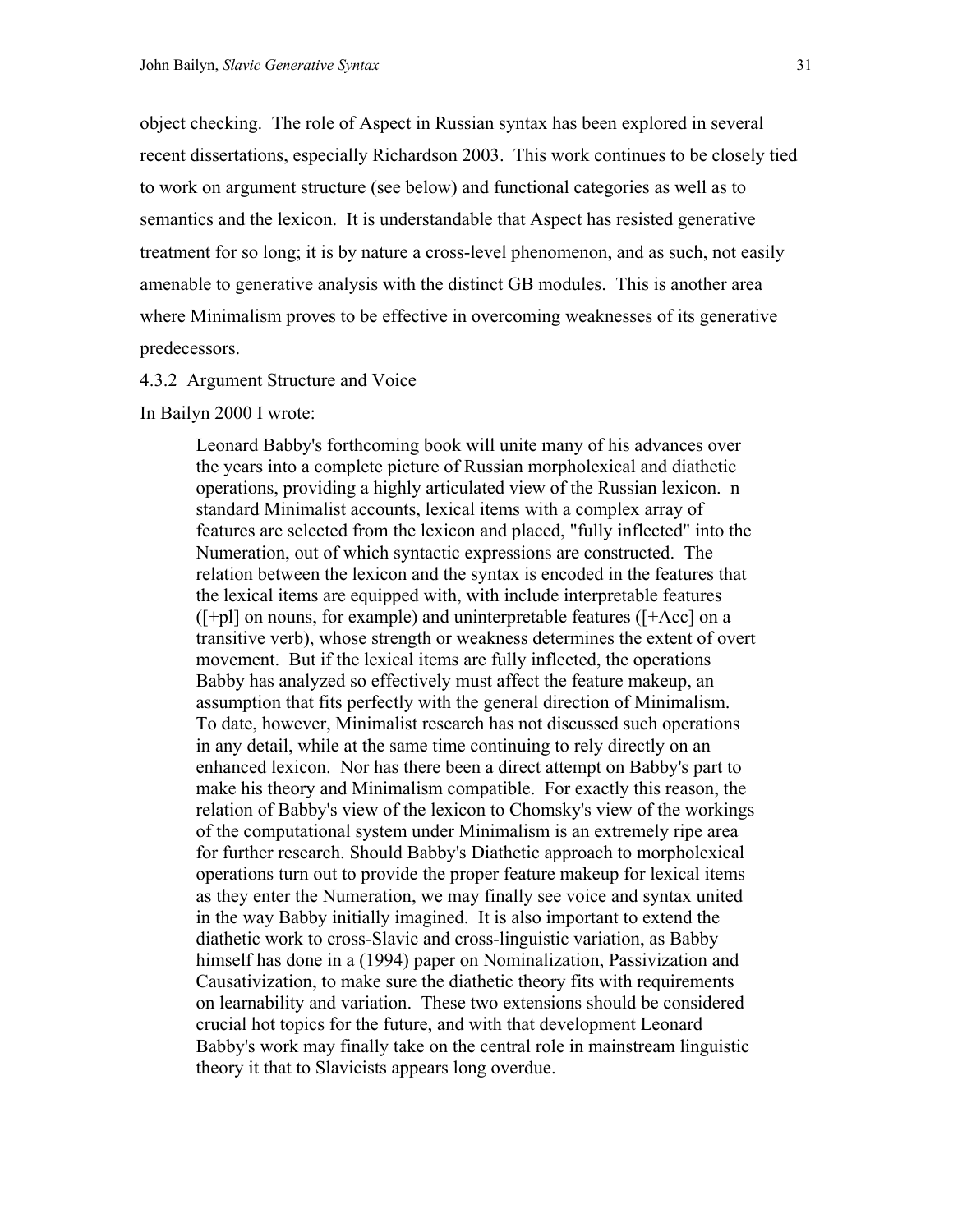Babby's book remain forthcoming, and its importance in the ways outlined above remains paramount. Let us simply hope that it will appear as soon as possible. The entire field awaits it with strong anticipation.

### **4.4 Word order and optionality**

This sub-area is perhaps the one for which my claims in Bailyn 2000 of centrality in future work have been best vindicated. The issue of optionality in reorderings was already at the center of debate surrounding Japanese at the turn of the century, especially in Miyagawa 1997, 2001, 2003 and elsewhere, and the Slavic role in such issues has taken it deserved primary place. Volumes such as Simin Karimi's (2003) *scrambling and Word Order* and Sabel & Saito's (2005) *The Free Word Order Phenomenon* include more discussion of Slavic than one used to encounter in comparative work on free word order, although the latter has more of the traditional emphasis on Japanese and German than the former, perhaps reflecting research biases of the editors. But both volumes show the trend towards comparative analysis of free word order within the generative framework, and this is as seen in many other recent works, of which any list is bound to be incomplete. Mongraphs, such as Erteshik-Shir 1997 and Meinunger 2000, as well as several recent dissertations such as van Gelderen (2003) and Strakhov (2004). There has also be an ongoing debate about the relation of Scrambling (if it is a distinct operation) to information structure, and also to the nature of NP/DP. The issue is addressed by Bošković (2004) who maintains that Scrambling and Topic/Focus-movement are distinct properties, the former being more characteristic of Japanese and the latter of Slavic languages, though I have been concerned that the distinction might not be as clear-cut as proposed there (see Bailyn 2005). But the importance of work focusing on free word order in Slavic does not depend on what the eventual characterization of word order variation turns out to be – all authors agree that Slavic free word order is a central area of research on linguistic interfaces, not only the syntax-semantics interface, but also the syntax-phonology and syntax-information structure interfaces. When we have a better understanding of how all of these component interact, which the Slavic languages are posed to help us do, we will have a much firmer grasp on the way the linguistic component of the mind is organized. This is in keeping with what I wrote in Bailyn 2000 on this issue: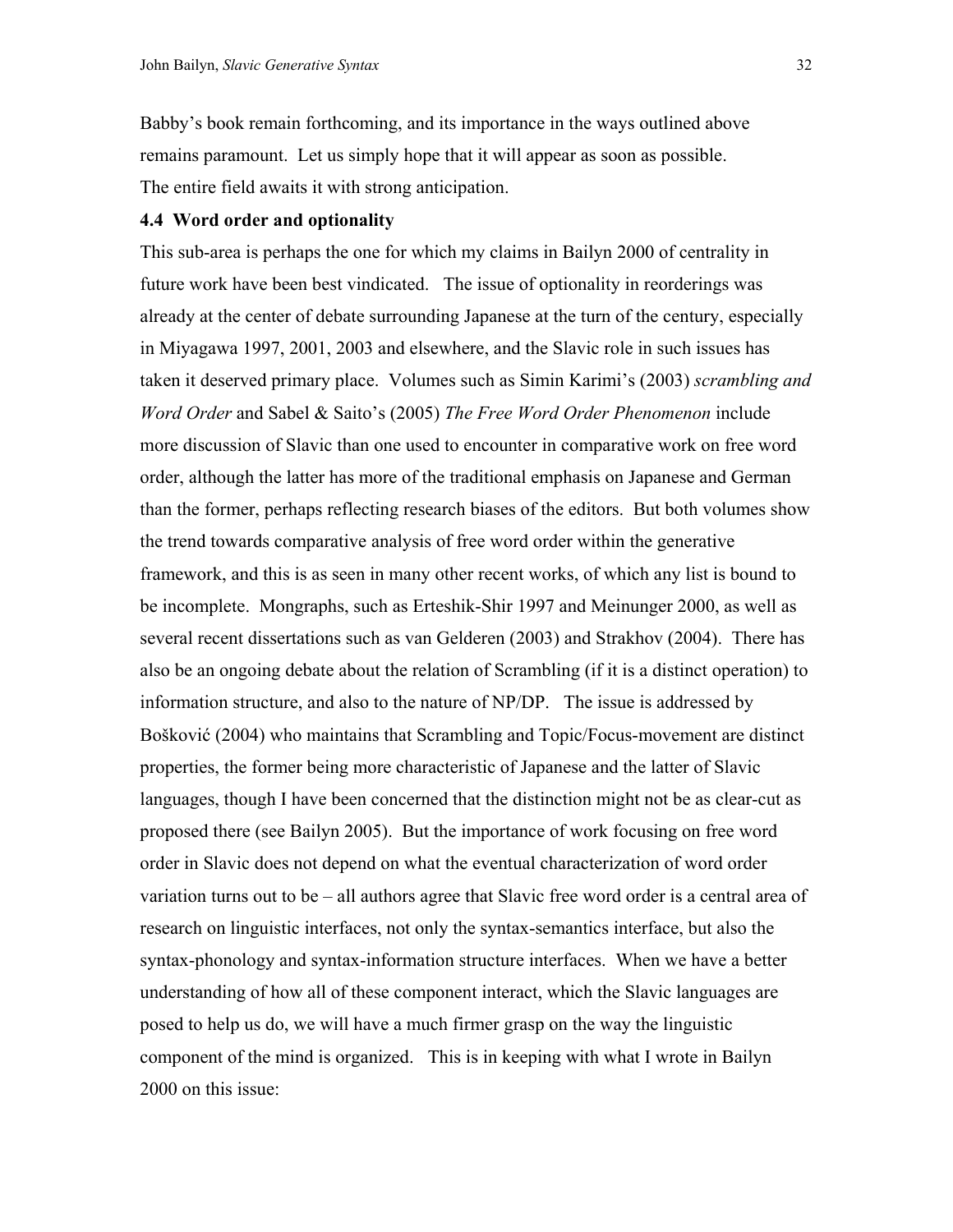There is absolutely no doubt in my that word order variation and its apparent optionality is the primary overlapping issue of interest for both syntactic theory and Slavic syntax for the foreseeable future… The reason for this is that Minimalism forces us, with its emphasis on the *motivation* of movement, to finally address the hard questions about word order and it is here that functional and generative approaches to syntax will find their eventual reconciliation.… It has been my belief for some time that the general mechanical notion of "Scrambling", created by Ross (1967) as a blanket term to cover "semantically vacuous" reordering or movement, is non-explanatory in that it says nothing about the important discourse effects of reordering, and therefore fails to address the issue of motivation.

Recent research seems to vindicate the view I have held since Bailyn 1995a, namely that word order variation in Slavic *is* derived by familiar syntactic means (A'-movement for Long-Distance cases, A-movement for local cases, subject to constraints etc.), as argued for German by Webelhuth (1989) and by Saito (1985, 1989) and Miyagawa for Japanese (1997, 2001, 2003) for Japanese. Second, this movement is *not optional*, but rather is motivated by a distinct kind of interface condition that can be directly related to discourse structure. I have continued this line of investigation in Bailyn (2003, 2004a,b), (2005). The eventual goal remains to "understand the *motivation* for all word order variation in terms of relevant interface information, either of a purely formal kind (some version of the EPP or other principles is reduces to), or of a discourse-oriented kind related to the independent level of Functional Form (or a more highly articulated notion of Logical Form than is currently available)." Thus the eventual picture involves directly the advances of formal syntax and functional syntax, and whatever form it eventual takes, should serve to unite previously distinct syntactic traditions, both strong in the area of Slavic.

In Bailyn 2000 I also reported "having received strong resistance from both generative and functional camps. Generativists up until quite recently have seen no reason to involve potential non-semantic effects of linear reordering into the central linguistic component, limiting themselves in GB times to analyses of the nature of such movement (Scrambling) but not to its motivation. Functionalists often refuse to take an interest in anything to do with derivation, mechanics, constraints, and so on, and generally have little to say about ungrammaticality." This situation appears now to have improved for the better. Mainstream generativists now commonly call upon the need for a level, of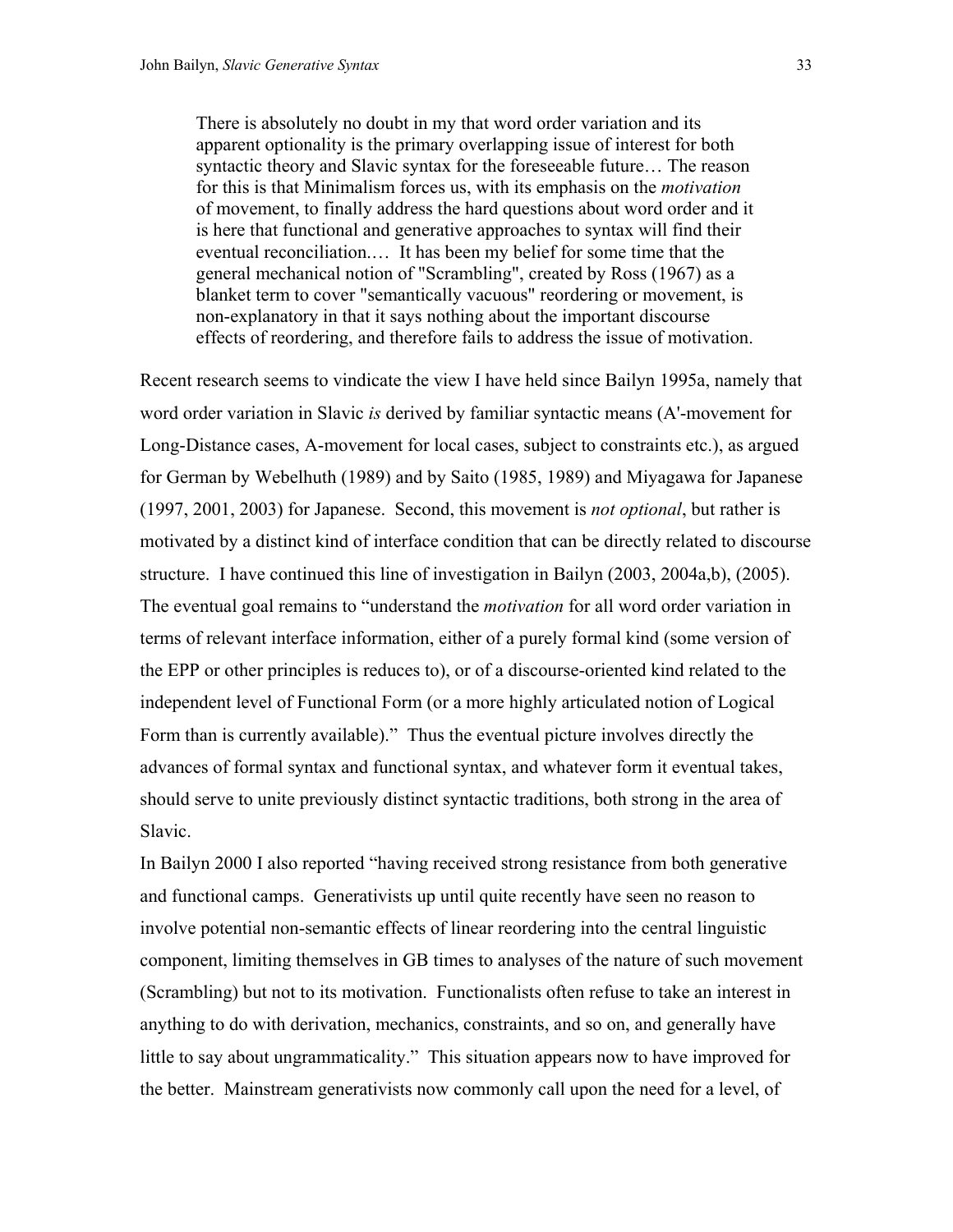Information Structure. The importance of Minimalist style questions has been central in this development. In this nothing has changed since 2000, and that is because we started asking the right questions then, but are far from having answered them all. This is how I characterized the situation at the time:

Minimalist advances remind us that nothing happens for no reason, and that dislocation is associated with interface necessity. Thus discourse relations must be relevant to some interface. When we were convinced that reordering changed nothing in the meaning of the sentence, we were happy to consider such reordering a PF phenomenon, as it did not appear to bear on LF considerations. But if we follow Praguean or semantic literature, for example, we know well that theme-rheme structure interacts with scope in various direct ways, that it interacts with many kinds of lexical choices, that it effects case assignment (the Genitive of Negation being a well-known example) and that it seems to work in parallel with various kind of other devices that are clearly syntactic in nature, such as clefting, topicalization and so on.

It would not surprise me if major work in the area of the syntax/discourse interface characterizes the next decade of work in generative grammar, especially as major theoretical claims becomes testable using new techniques of brain imaging, SLI studies, first and second language acquisition studies and other techniques still technically unimaginable to most of us.

# **5. Developments since the Slaving 2000 project began**

I decided to add a minor section on developments in the sociology of the field of generative grammar and Slavic syntax because it appears that something significant is happening that was not mentioned in Bailyn 2000. And that is the rapid rise of institutional and individual interest in generative approaches to Slavic syntax in the Slavic speaking countries themselves. At the time of the turn of the century, the FDSL conferences were a welcome exception to the barren landscape of generative Slavistics in Europe, and even so it was ironic that this biannual conference has always been held in Germany, alternating between Potsdam and Leipzig. The 1999 conference I discussed in detail in Bailyn 2000 was the 3rd FDSL conference, the first being held in 1995 and appearing as Junghanns & Zybatow (1997) *Formale Slavistik*. The bi-annual FDSL conferences have grown in size and quality, to the point that formal Slavic linguists in Europe have created a version of FDSL to occur in the off years, a tradition that began in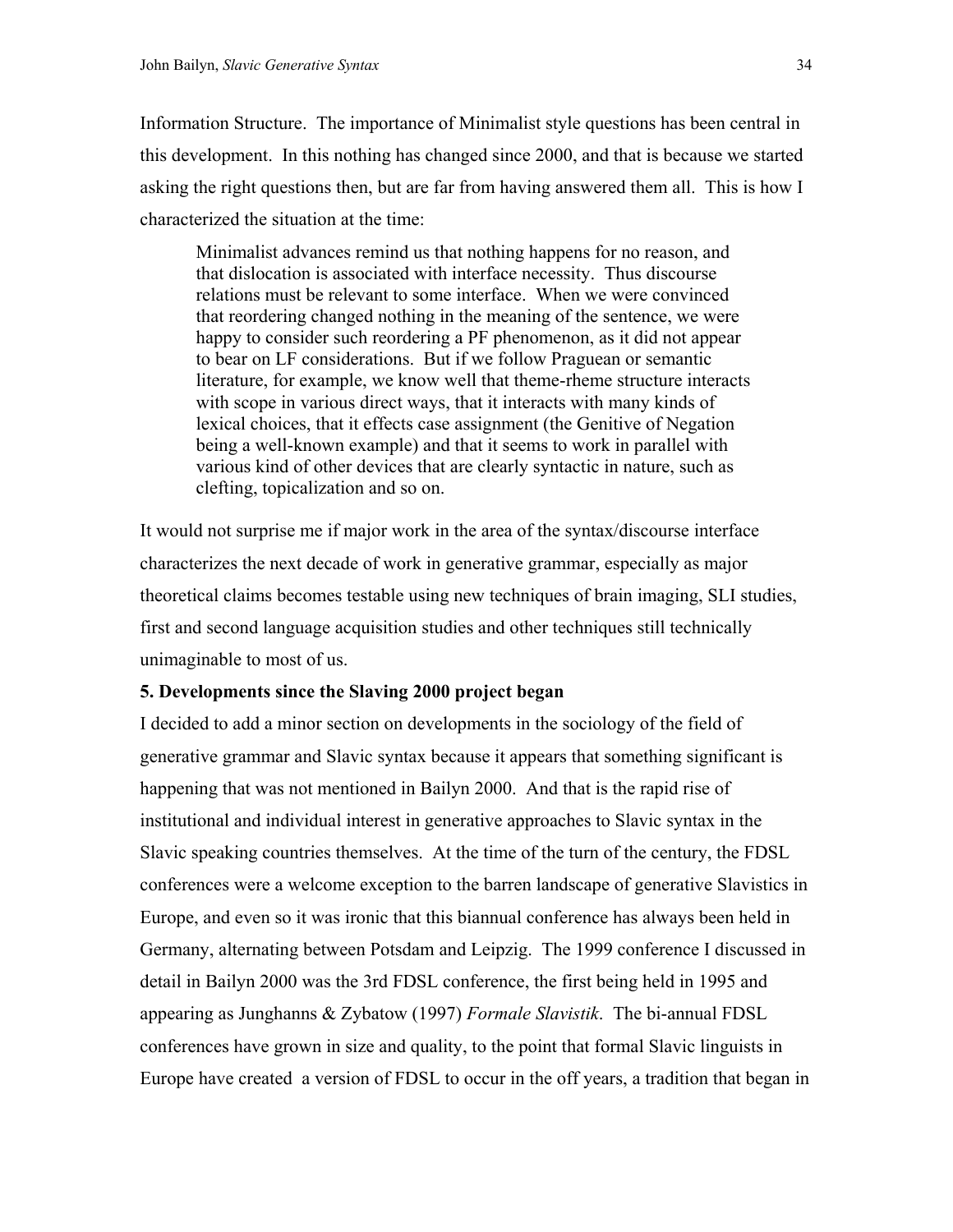2006 with FDSL 6.5 in Nova Gorica, Slovenia, meaning for all practical purposes that both Europe and the US now have annual formal Slavic conferences, which may not be true of any other language area (most language areas have only one formal conference yearly).

### **1. The spread of Generative syntax within Slavic speaking countries**

The appearance of FDSL 6.5 is significant not only for making formal Slavic conferences in Europe an annual event, but also because the .5 versions are to be held in Slavic speaking countries (FDSL itself having always been hosted by either Leipzig or Potsdam). Finally, a the FDSL 6.5 organizers claim, there finally I s a formal Slavic conference being held in a Slavic-speaking conference. And indeed such events are springing up throughout the Slavic speaking world. Joint conferences, additions of generative material to the standard linguistics curriculum, summer schools in generative syntax, especially led by the EGG group that has held a summer school in generative grammar every year since 1994 in various eastern European countries, more often than not Slavic-speaking. [\(http://egg.auf.net/](http://egg.auf.net/)) Hundreds of student have had their first exposure to generative grammar subsidized by the EGG folk, and the schools have also led to further connection between interested students and faculties from both sides of the (former) East/West divide. I have personally witnessed an explosion of interest in generative grammar in both the former Soviet Union an former Yugoslavia, and important contributions to the field are regularly coming from those and other Slavicspeaking countries. Granting opportunities are slowly reaching areas re linguistics programs were poorly funded in the past. On-line availability of articles and other resources have also made a significant dent in the disbalance of available materials in generative syntax. There is no reason not to expect this growth to continue until former imbalances in preparation, material support, and general contribution to the field among Slavic formal linguists living and working in Slavic speaking countries are eliminated.

# **2. Recent directions in Slavic generative syntax research**

Two significant areas of research have emerged in the years since I wrote Bailyn 2000 which are worth mentioning here in closing. One is the area of Slavic prefixes and their importance for proper understanding of the morphology/syntax and syntax/semantics interfaces. Analyses of Slavic verbal prefixes as syntactic heads and as entire syntactic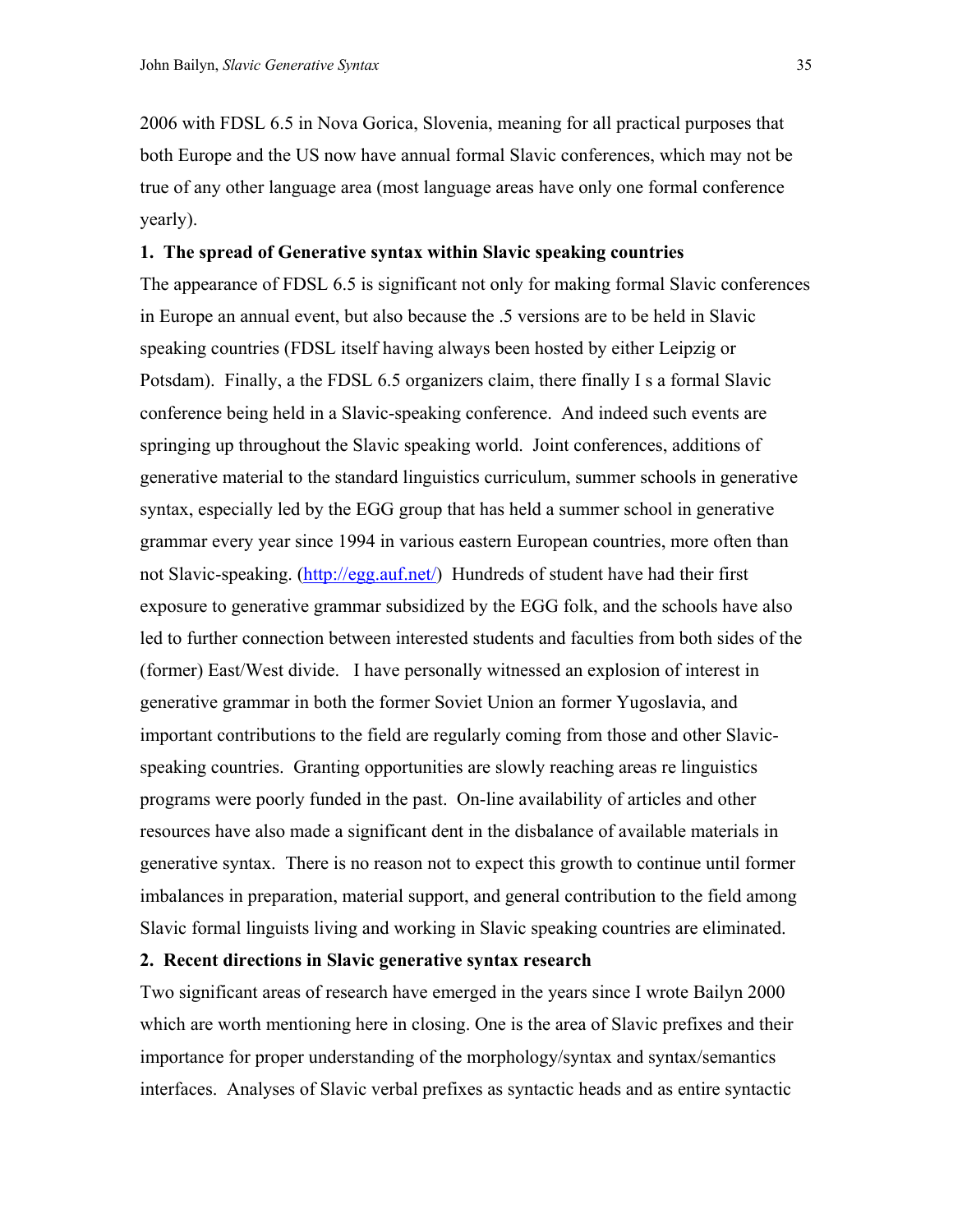phrases have emerged in recent years in a wave, primarily coming from the CASTL program in Tromso, Norway, in a research project headed by Peter Svenonius. A good collection of articles devoted to this topic in a number of Slavic languages can be found in Svenonius 2004. The fate of the syntactic approach to prefixation is of course closely tied to more general issues in syntactic theory, especially involving the nature and quantity of functional categories, and clearly the Slavic prefixes raise issues not otherwise available for scrutiny based on data from various other languages. Perhaps the verbal prefixes will help us to determine exactly how much work is done in the syntax and how much remains in the morphology and lexicon.

### **6. Conclusion: Moving On**

Syntax is perhaps unique in the linguistics sciences in that its ultimate goal, in a way, is its own elimination as an independent field. Theoretical forces have moved syntactic analysis from being the central area of modern linguistics to a position where the "autonomy of syntax" is generally considered a notion of the past, if it ever was a coherent notion. After all, syntax really has no independent cognitive status under Minimalist assumptions, where linguistic expressions "exist" only at the interfaces, and where what we used to call "the syntax" now remains merely as a reflection of unusual economic design of the entire human linguistic system, whose real "action" is at the interfaces. Syntax has no independent status, or at least it wouldn't if we fully understood it. Its future lies in its interactions with adjacent areas, as I have attempted to show, namely argument structure and the lexicon on the one hand, and discourse structure and functional notions on the other. In both areas, European formal Slavicists seem to be ahead of their American counterparts to a certain degree in attempting to find the direction for integration. The exact reasons for this are unclear to me -- perhaps the American "split" between formalists and functionalists is more pronounced than it is in Europe, perhaps it is related to educational traditions, stronger emphasis on language study itself, the analytic, scientific traditions of eastern Europe or other factors that I have omitted. The exact cause is not important. What matters for the future of generative Slavic Syntax in the United States is that there is a considerable and growing body of literature on these issues of integration of generative Syntax with other areas in the European linguistics departments that must be attended to as we continue to develop our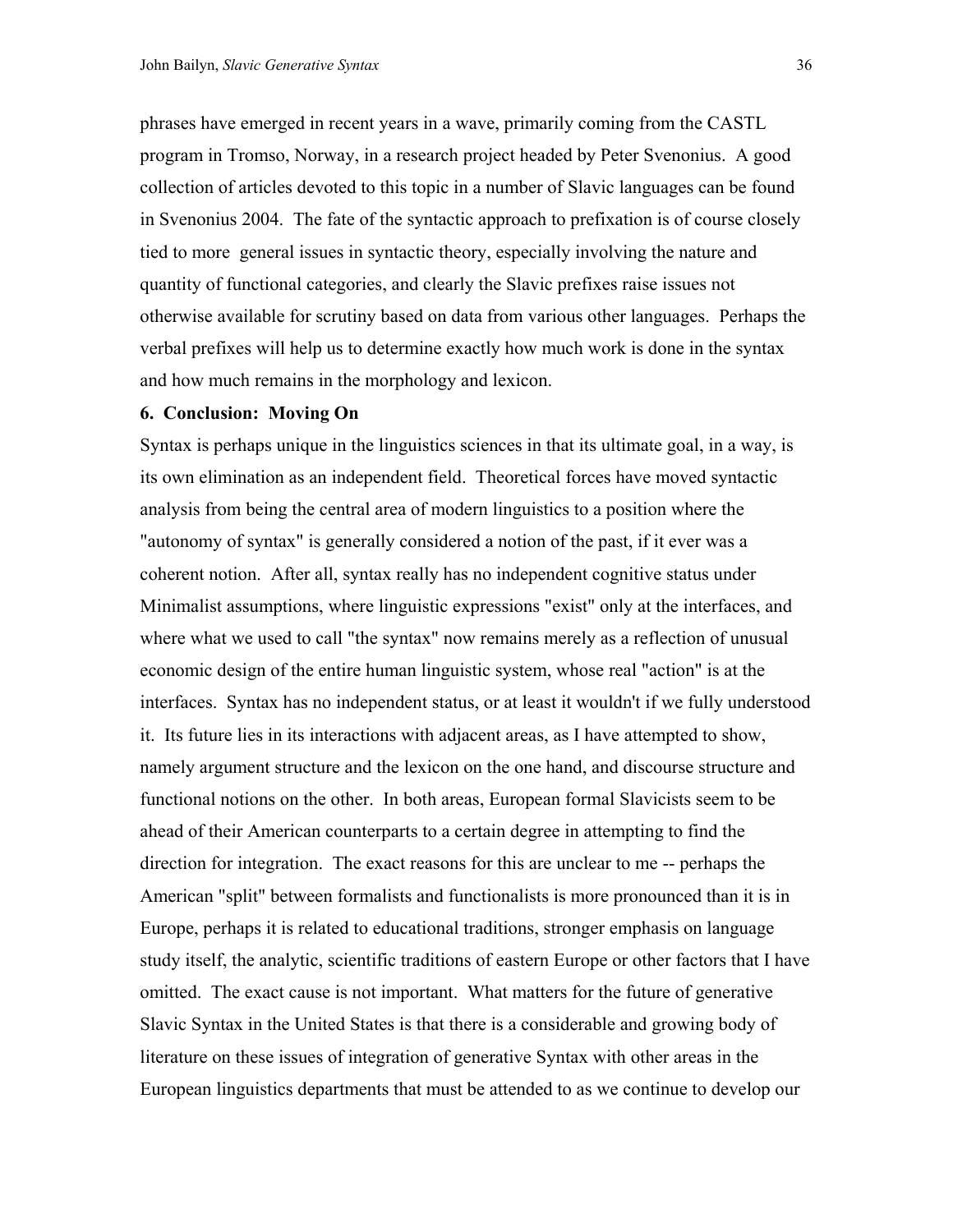l

research. The FDSL conferences and Information Structure projects based in Germany and the Eastern European Summer School in Generative Grammar give cause for optimism in this regard. As US-based Slavicists we must keep abreast of European developments, and attempt to collaborate more closely with formal linguists in Poland, Yugoslavia, Bulgaria, Russia and other Slavic-speaking countries. In Bailyn 2000 I concluded the article on the state of Slavic generative syntax as follows:

 I'd like to close with the following observation: generative syntactic theory has almost come full circle in the Minimalist era to embrace its functional rival.<sup>17</sup> Minimalism is, in a way, a global take on language that resembles functional approaches in its scope, if not in its methods. In radical form Minimalism claims that there exist no optional operations of any kind, and that every instance of displacement or morphological alternation has a "motivation". Evidence that word order variants do indeed always reflect different "Functional Sentence Perspective", supported one of the major arguments of the Prague and Soviet Functionalism Schools argue against GB's formal devices of "semantically-vacuous" Scrambling, Deep and Surface Structure representations, and so on. But syntactically-internal levels are gone within Minimalism, a result that should be, but is not, welcomed by Functional and Praguean linguists of all kinds. This is a step toward unification, and it is an unpopular one, functional and generative grammarians with broad vision should force themselves to learn the other's canon enough to begin the process of synthesis.

My conclusion is simple -- good research in generative Slavic syntax in the forseeable future must look beyond pure "syntax", it must look outside the usual frame of generative grammar, and it must look beyond the United States.

Two things appear to have changed. First, the functional/formal rapprochement I anticipated possibly being led by Slavic has indeed emerged, but primarily in other language areas. Secondly, most generative work in Slavic syntax in the US is now being done in Linguistics departments rather than in language departments, presenting a new dilemma – how to maintain strong ties between linguistics and language-area departments when different approaches to linguistics are often represented in the different

<span id="page-36-0"></span> $17$ Much of the recent work of Frederick Newmeyer is devoted to this potential unification. Thus the 1996 Milwaukee conference on Formal and Functional Approaches to Linguistics, to appear in a 2-volume set published by John Benjamins, as well as various recent articles and books, have urged linguists of all kinds to look at their similarities rather than their differences, as we have learned to do when thinking about languages. Students and scholars interested in such unification should make themselves familiar with Newmeyer's work; there appears to be no safer path to covering the literature in this diverse area.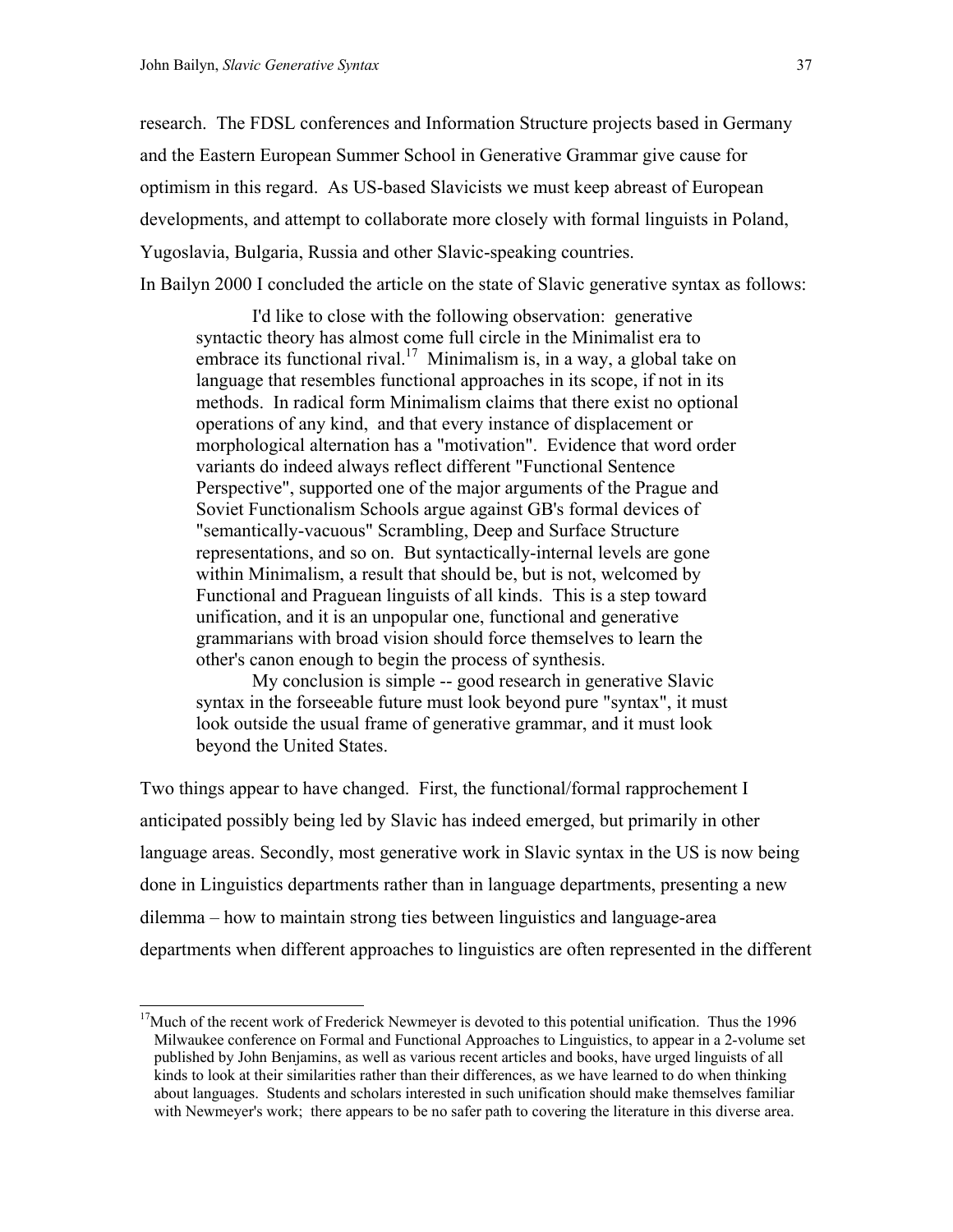departments. Interdisciplinary Cognitive Science groupings are the best way to provide structure bridging this potentially troublesome divide.

John Frederick Bailyn Department of Linguistics Stony Brook University jbailyn@notes.cc.sunysb.edu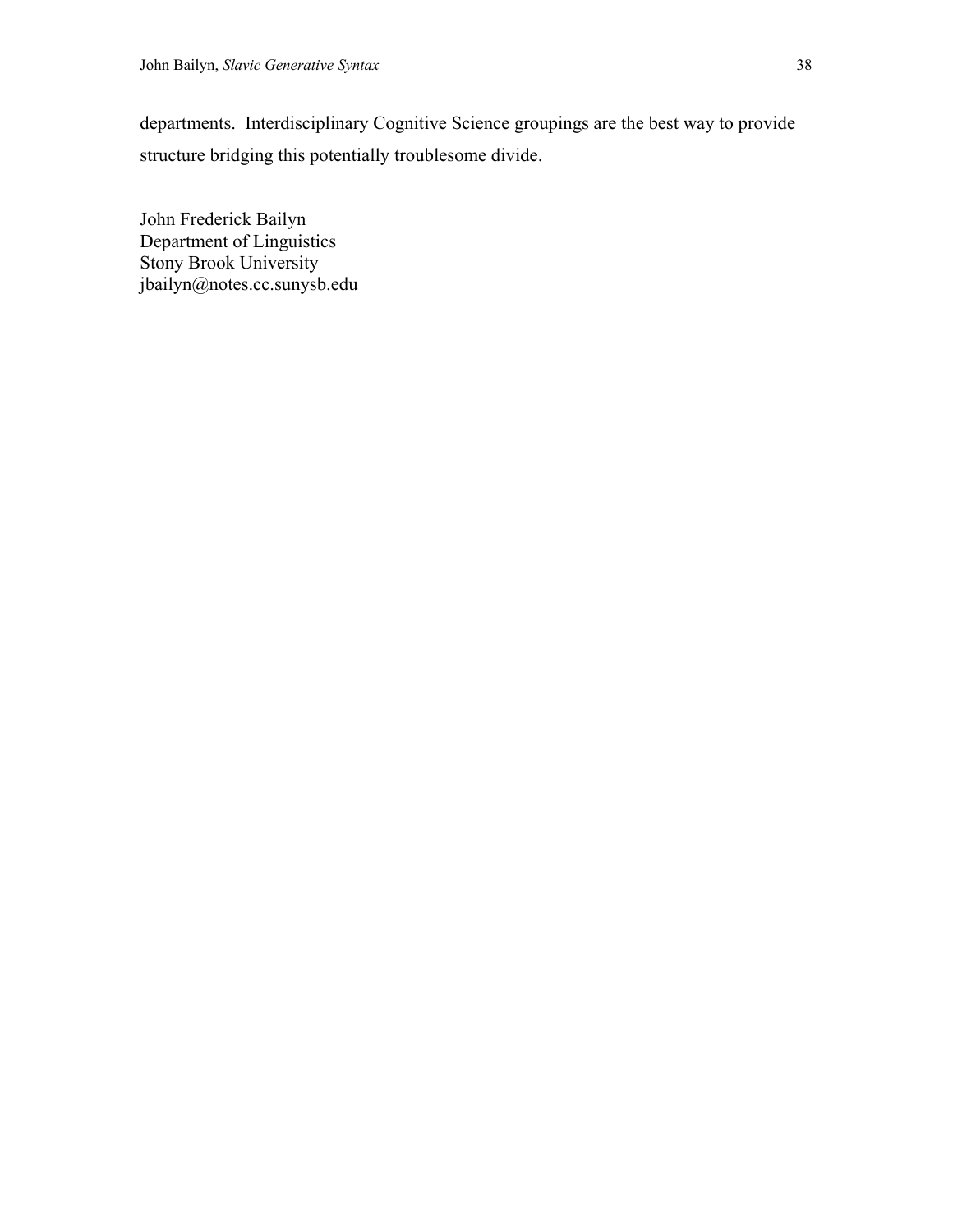Adamec, P. (1966) *Porjadok slov v sovremennom russkom jazyke*, Academia, Prague.

- Alexiadou, A & Anagnostopolou, E (1998) "Parameterizing agr: Word order, Vmovement and EPP." *Natural language and linguistic theory.*
- Antonenko, A. (2006) "Scrambling in Russian and the Subjunctive/Indicative Distinction" ms Stony Brook University
- Antonyuk, S. (2006) "The Scope of Quantifier Phrases in Russian: A QR Analysis" Qualifying Paper, Stony Brook University
- Arnaudova, O. (2001) "Prosodic movement and information focus in Bulgarian." S. Franks et al (eds) *Proceedings of FASL 9.*
- Arnaudova, O. (2003) "On the interaction between focus and prosody in the Bulgarian sentence." *Proceedings of FDSL-3*, University of Leipzig.
- Avrutin, S. (1994) "The Structural Position of Bound Variables in Russian." *Linguistic Inquiry*, 25:4, 709-727.
- Avrutin, S. (1999). *Development of the Syntax-Discourse Interface*. Kluwer Academic Publishers, Dordrecht, The Netherlands.
- Avrutin, S. and M. Babyonyshev. (1997) "Obviation in Subjunctive Clauses and AGR: Evidence from Russian" *Natural Language and Linguistic Theory* 15: 225-262
- Avrutin, S. and E. Reuland. (2005) "Backward Anaphora and Tense Interpretation" ms Utrecht University.
- Babby, L. (1975) *A Transformational Grammar of Russian Adjectives*, Mouton, The Hague.
- Babby, L. (1980) *Existential Sentences and Negation in Russian*, Karoma Publishers, Ann Arbor.
- Babby, L. (1987) "Case, prequantifiers, and discontinuous agreement in Russian". *Natural language and linguistic theory* 5:91-138.
- Babby, L. (1994) "A theta-theoretic analysis of adversity impersonal sentences in Russian". Sergey Avrutin et al., eds. *FASL 2: The MIT Meeting*. Ann Arbor: Michigan Slavic Publications, 25-67.
- Babby, L. (1998) "Voice and diathesis in Slavic". Position paper presented at Workshop on Comparative Slavic Morphosyntax, Spencer, Indiana.
- Babby, L. and R. Brecht. (1975) "The syntax of voice in Russian." *Language*. 51.2: 342- 367.
- Babyonyshev, M. (1996) Structural connections in syntax and processing: Studies in Russian and Japanese Ph.D. Dissertation, MIT.
- Babyonyshev, M. (1997) "The possessive construction in Russian: a crosslinguistic perspective," *Journal of Slavic Linguistics* 5(2): 193-230.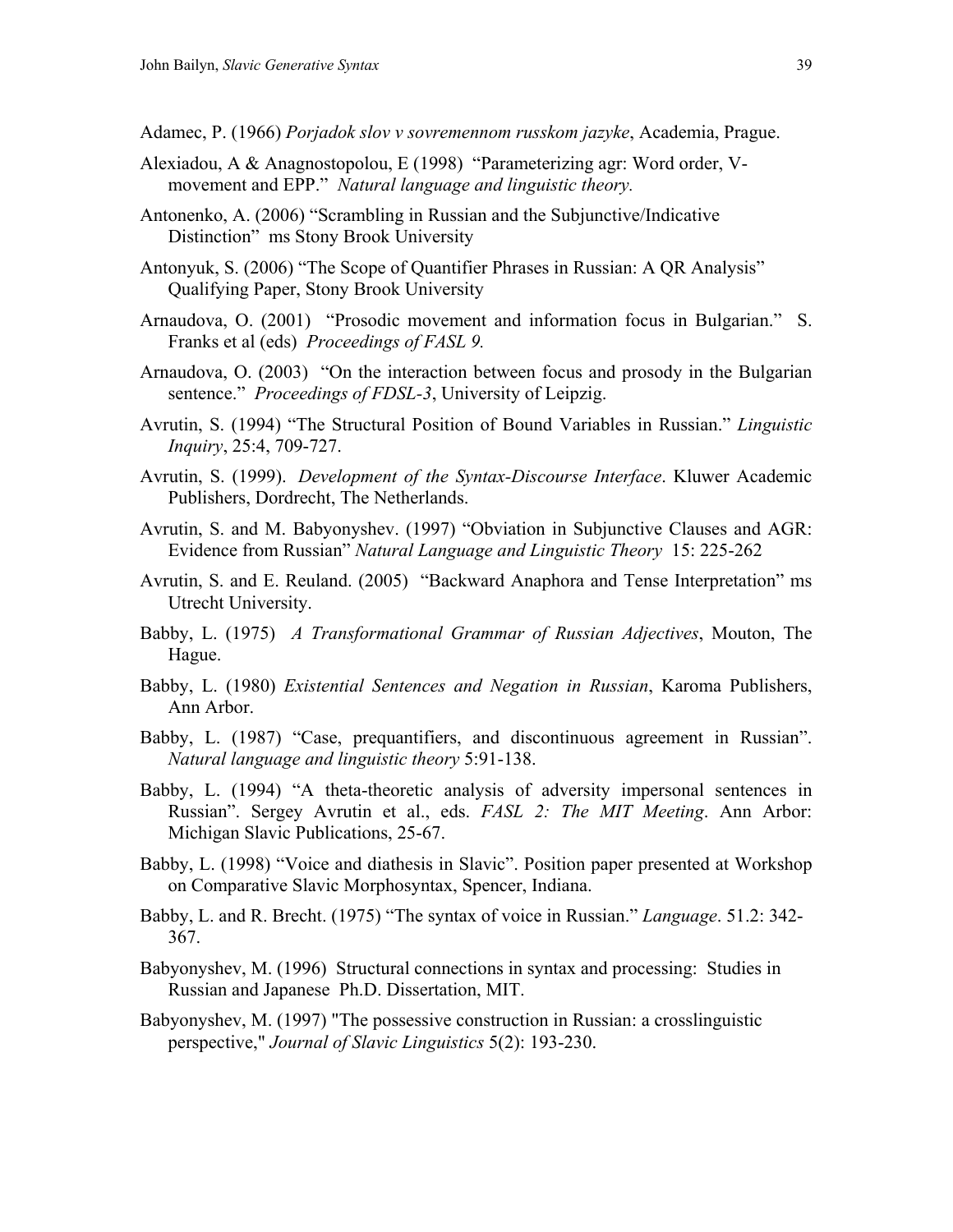- Bailyn, J. (1994) "The Syntax and semantics of Russian Long and Short Form Adjectives" in J. Toman *et al* (eds) *Formal Approaches to Slavic Linguistics: The Ann Arbor Meeting*
- Bailyn, J. (1995a) A configurational approach to Russian 'free' word order Ph.D. Dissertation, Cornell University.

Bailyn, J. (1995b) "Configurational Case Assignment in Russian Syntax" *The Linguistic Review*.

- Bailyn, J. (1995c) "Configurationality and 'Short' Verb Movement in Russian" *Journal of Slavic Linguistics*
- Bailyn, J. (1996) "Functional Form: A minimalist/functional approach to free word order." Paper given at U. Wisconsin Symposium on Formal and Functional Linguistics.
- Bailyn, J. (1997) "Kratkaja istorija generativnoj grammatiki" in Kibrik, Kobozeva & Sekerina (eds) *Fundamental'nye napravlenija v amerikanskoj lingvistike* Moscow.
- Bailyn, J. (1997) "Genitive of Negation if Obligatory" in W. Browne et al (eds) *Formal Approaches to Slavic Linguistics: The Cornell Meeting*
- Bailyn, J. (2001a) "On scrambling: A reply to Bošković & Takahashi" *Linguistic inquiry* 29: 635-658.
- Bailyn, J. (2001b) "Inversion, Dislocation and Optionality in Russian" in U. Junghanns & G. Zybatow (eds) *Formale Slavistik 3* U. of Leipzig.
- Bailyn, J. (2001c) "The Syntax of Slavic Predicate Case" in N. Zhang, ed, *ZAS Papers in Linguistics*, Berlin, 1-26.
- Bailyn, J. (2002) "Scrambling to Reduce Scrambling" *GLOT International*, Vol. 6, No. 4-5 (April, 2002, 83-90 and May, 2002, 109-124)
- Bailyn, J. (2003a) "Does Russian Scrambling Exist?" in S. Karimi (ed) *Word Order and Scrambling* Blackwell.
- Bailyn, J. (2003b) "A (Purely) Derivational Approach to Russian Scrambling" In W. Browne et al (eds) *Formal Approaches to Slavic Linguistics: The Amherst Meeting*, 41-62.
- Bailyn, J. (2004) "Generalized Inversion" *Natural Language and Linguistic Theory* 22: 1--49.
- Bailyn, J. (2004b) "The Case of Q" In O. Arnaudova *et al* (eds) *Formal Approaches to Slavic Linguistics: The Ottawa Meeting*, 1-36.
- Bailyn, J. (2005) "Against the Scrambling anti-Movement Movement" in J. Lavine *et al*  (eds) *Formal Approaches to Slavic Linguistics: The Princeton Meeting*.
- Bailyn, J. (in press) "A Derivational Account of Microvariation in Slavic Binding" To appear in *Formal Approaches to Slavic Linguistics: The Toronto Meeting*.
- Bailyn, J. and B. Citko (1998) "The Morphology of Slavic Predicates" Proceedings of FASL VII, Michigan Slavic Publications.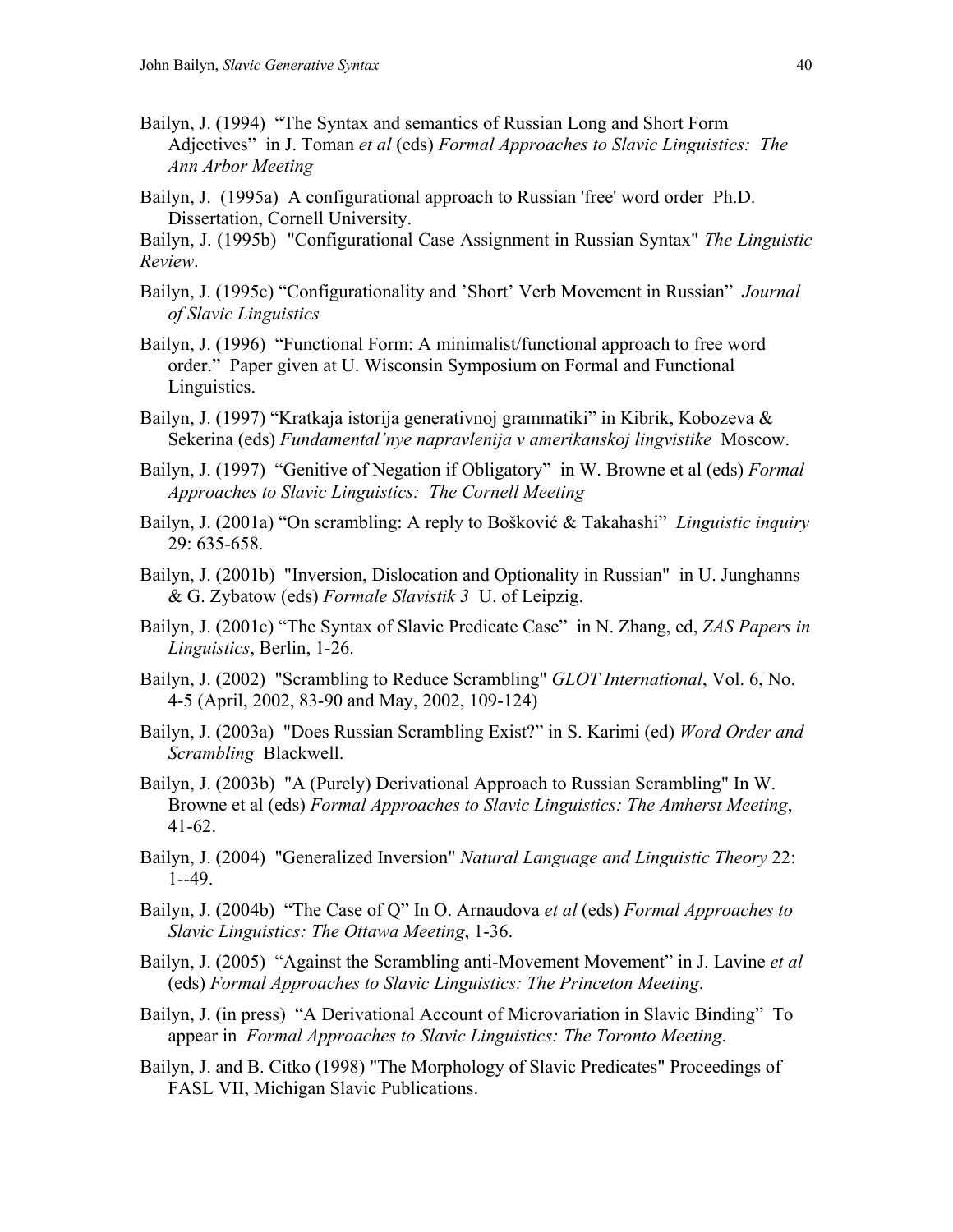- Bailyn, J. and E. Rubin (1991) "The Unification of Russian Instrumental Case Assignment" in *Cornell Working Papers in Linguistics, 9.*
- Belleti, A. & L. Rizzi (1988) "Psych-verbs and theta-theory" *Natural language and linguistic theory* 6: 291-352.
- den Besten, H. (1985) "The ergative hypothesis and free word order in Dutch and German" In J. Toman (ed.) *Studies in German grammar*. Dordrecht: Foris, 23-64.
- Billings, L and J Maling. (1995) "Accusative-assigning participial *-no/-to* constructions in Ukrainian, Polish, and neighboring languages: An annotated bibliography" *Journal of Slavic Linguistics* 3/1:177-217; 3/2:396-430.
- Blaszczak, Joanna (2001). "Covert Movement and the Genitive of Negation in Polish" Potsdam. [= Linguistics in Potsdam 15.]
- Bobaljik, J. and D. Jonas. (1996) "Subject positions and the role of TP" Linguistic Inquiry 27, 195-236.
- Boeckx, C. & N. Hornstein (2006) "Icelandic and the movement theory of control" *Linguistic Inquiry*
- Borschev, V. and B. Partee (2001) "The Russian Genitive of Negation: Theme-Rheme Structure or Perspective Structure" *Journal of Slavic Linguistics*
- Bošković, Ž. (2001). *On the Nature of the Syntax-Phonology Interface. Cliticization and Related Phenomena,* vol. 60 / North Holland. Linguistics Series: Linguistic Variations. Amsterdam: Elsevier.
- Bošković, Ž. (2004) "Topicalization, Focalization, Lexical Insertion, and Scrambling" *Linguistics Inquiry* 35(4)
- Bošković and D. Takahashi (1998) "Scrambling and last resort" *Linguistic inquiry* 29: 347-366.
- Bowers, J. (1993) "The Syntax of Predication," *Linguistic Inquiry* 24, 4.
- Brecht, R. & C. Chvany (1974) *Slavic Transformational Syntax* Slavica, Columbus, OH.
- Brecht, R. & C. Chvany (1980) *Morphosyntax in Slavic* Slavica, Columbus, OH.
- Brecht, R. & M. Flier (1986) *Case in Slavic* Slavica Publishers
- Brown, S. (1999). *The Syntax of Negation in Russian*. Stanford: CSLI.
- Brown, S (2000) "Evidence for A-chain reconstruction"" Paper presented at FASL 9, Bloomington, Indiana.
- Bryzgunova, E.(1981) *Zvuki i intonacija russkoj reči* (The Sound and Intonation of Russian Speech), Russkij Jazyk, Moscow.
- Budzhak-Jones, S. (1994) "Scrambling as A-bar movement (evidence from Russian)" In L. Manga et al, eds.
- Burizo, L. (1995) *Italian Syntax* Routledge
- Choi, H. (1996) *Optimizing structure in context*. Stanford University Press.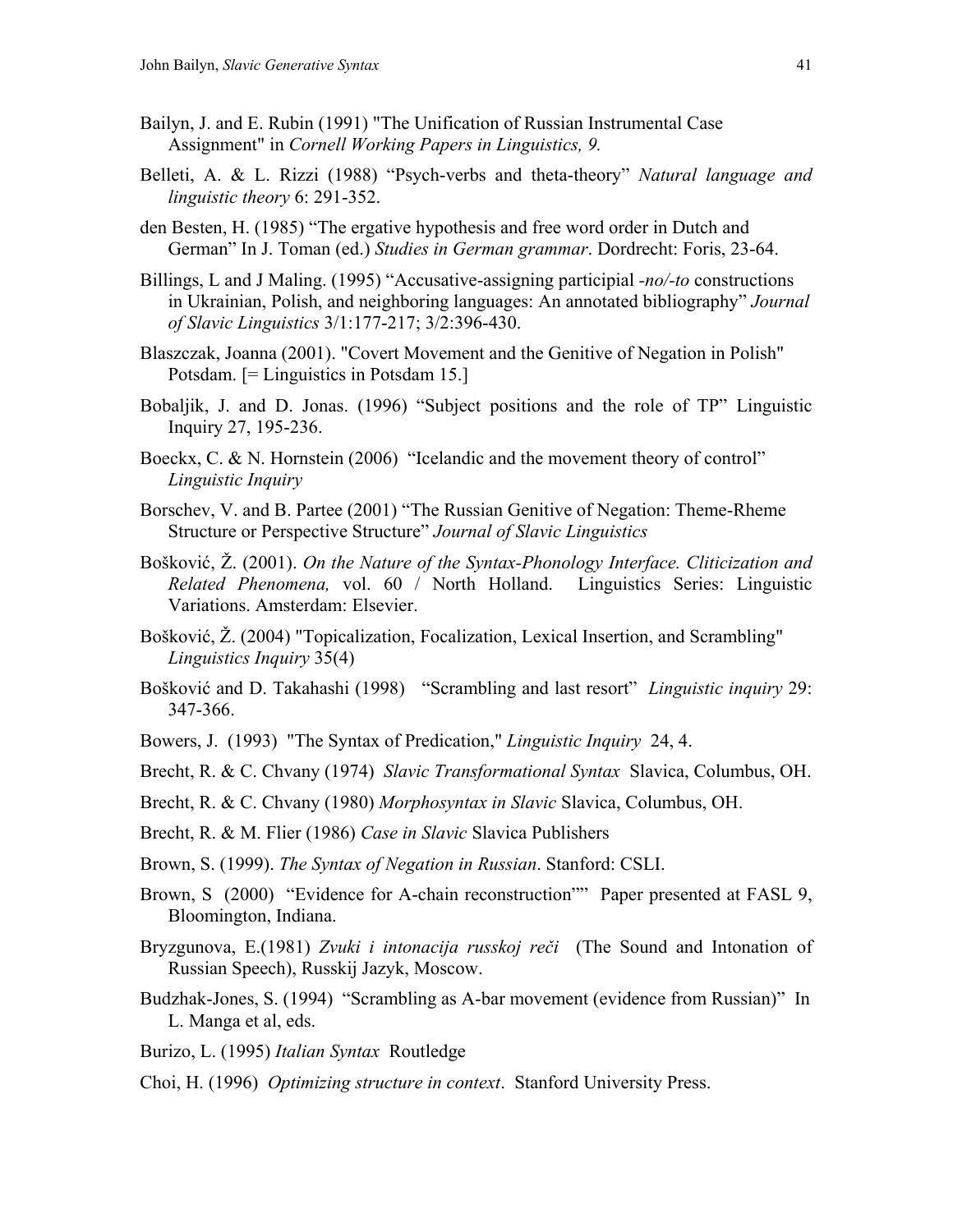- Chomsky, N. (1957) *Syntactic Structures*. Mouton de Gruyer
- Chomsky, N. (1965) *Aspects of the Theory of Syntax* MIT Press.
- Chomsky, N. (1971) "Deep Structure, surface structure, and semantic interpretation" in D. Steinberg & L. Jacobovits (eds.), *Semantics*, Cambridge University Press, Cambridge.
- Chomsky, N. (1981) *Lectures on government and binding*. Dordrecht: Foris.
- Chomsky, N. (1993) "A Minimalist program for Lingustic Theory" in *The View from Building 20*, K. Hale and S. Keyser. eds., MIT Press.
- Chomsky, N. (1995a) *The minimalist program*. MIT Press, Cambridge, MA.
- Chomsky, N. (1995b) "Bare phrase structure" In G. Webelhuth (ed) *Government and binding and the minimalist program.* Blackwell.
- Chomsky, N. (2000) "Minimalist Inquiries." In *Step by Step: Essays in Honor of Howard Lasnik* MIT Press: 89-156.
- Chomsky, N. (2001) "Derivation by Phase." In M. Kenstowicz (ed) *Ken Hale: A life in Language.* MIT Press, Cambridge, MA.
- Chvany, C. (1975) *On the Syntax of BE-Sentences in Russian*. Cambridge, Mass.: Slavica.
- Citko, B. (1998) "On Multiple WH Movement in Slavic." *Formal Approaches to Slavic Linguistics: The Connecticut Meeting*, Ž. Bošković, S. Franks, W. Snyder (eds), 97- 114. Ann Arbor, MI: Michigan Slavic Publications.
- Citko, B. (2000) "On the Syntax and Semantics of Polish Adjunct Clauses,' 2000." *Journal of Slavic Linguistics* 8:5-25.
- Citko, B. & K. Grohmann. (2000). "The (Non-)Uniqueness of Multiple WH-Fronting: German = Bulgarian". In: Franks, S., T. King & M. Yadroff, (eds.) *Annual Workshop on Formal Approaches to Slavic Linguistics: The Bloomington Meeting, 2000 (to appear)*, Michigan Slavic Materials, Ann Arbor: Michigan Slavic Publications.
- Collins, C (1997) *Local economy*. Cambridge, MA: MIT Press.
- Collins, C. & H. Thráinsson (1996) "VP-internal structure and object shift in Icelandic." *Linguistic inquiry* 27, 391-444.
- Comrie, B. (1973) "Clause structure and movement constraints in Russian." In Papers from the Ninth Regional Meeting of the Chicago Linguistics Society, pp 291—304.
- Comrie, B. (1974a). "Impersonal subjects in Russian." *Foundations of Language* 12.103–115.
- Comrie, B. (1974b) "The second dative: A transformational approach." In Brecht & Chvany, *Slavic Transformational Syntax*, number 10 in Michigan Slavic Materials, 123–150.
- Corver, N. & H. van Riemsdijk (eds) (1994) *Studies on scrambling: Movement and non-movement approaches to free word-order phenomena.* Mouton de Gruyer, Berlin, New York.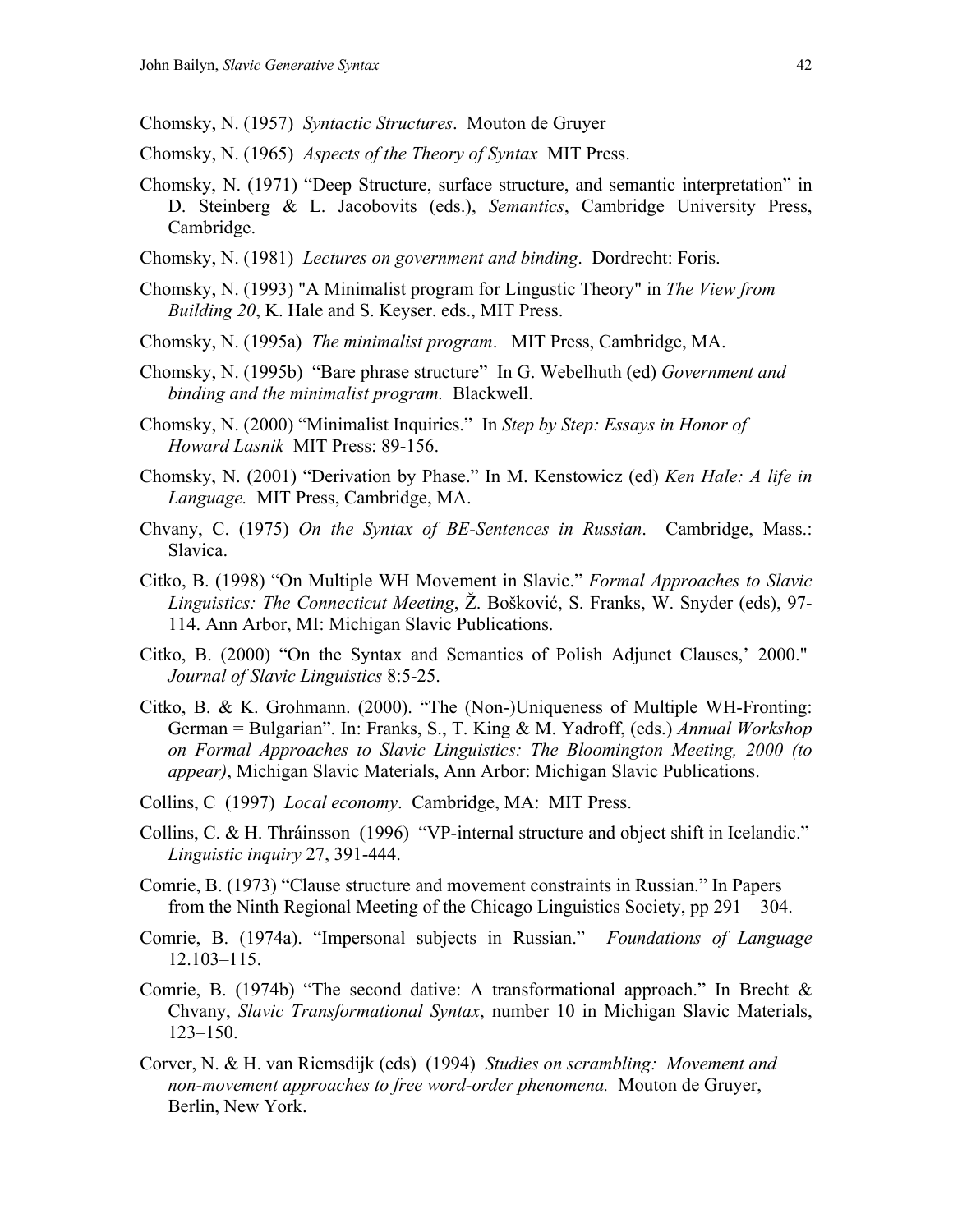- Dahl, O. (1969) *Topic and Comment: A study in Russian and general transformational grammar*. Slavica Gothoburgensia 4 (G. Jacobson (ed.)), Goteborg.
- Diesing, M. (1991) *Indefinites*, MIT Press, Cambridge, MA.
- Dik, S. (1980) *Studies in functional grammar*. Academic Press, London.
- Dornisch, E. (1998) Multiple-wh-Questions in Polish: The Interactions Between Whphrases and Clitics. Doctoral Dissertation, Cornell University.
- Englelhardt, M. & H. Trugman (1998) "D as a source of adnominal genitive in Russian" *Proceedings of FASL: The Cornell Meeting*.
- Epstein, S. (et al) (1998) *A Derivational Approach to Syntactic Relations* Oxford University Press.
- Epstein, S. & D. Seely (eds) (2003) *Derivation and Explanation in the Minimalist Program* Blackwell.
- Epstein, S. & D. Seely (eds) (2005) *Derivations in Minimalism* Cambridge University Press
- Ernst, T. (1995). "Negation in Mandarin". *Natural Language and Linguistic Theory* 13, 665-707.
- Erteschik-Shir, N. (1997) *The Dynamics of Focus Structure*, Cambridge University Press, Cambridge, UK.
- Fanselow, G. (2001) Features, θ-roles, and free constituent order. Linguistic inquiry 32: 405-438.
- Fowler, G. (1987) "The grammatical relevance of theme/rheme partition." In *Proceedings of the 23rd meeting of the Chicago Linguistics Circle*: 93-104.
- Franks, S. (1990) "Case, Configuration and Argumenthood: Reflections on the Second Dative" *Russian Linguistics* 14: 231–254.
- Franks, S. (1995*) Parameters of Slavic morphosyntax*. Oxford University Press, Oxford.
- Franks, S. (1998) "Parameters of Slavic Morphosyntax Revisited" *FASL proceedings*, UConn.
- Franks, S. and K. Dziwirek. (1993) "Negated Adjunct Phrases are Really Partitive" *Journal of Slavic Linguistics* 1.2: 280-305.
- Franks, S. & T. King. (2000). *A Handbook of Slavic Clitics*. New York: Oxford University Press.
- Fukui, N. (1993) "Parameters and optionality." *Linguistic Inquiry* 24: 399-420.
- Gelderen, V. van (2003) Scrambling Unscrambled. PhD dissertation, University of Leiden.
- Giusti, G. & N. Leko (2003) "The Categorial Status of Quantity Expressions" In G. Zybatow, U. Junghanns, G. Mehlhorn, and L. Szucsich (eds) *Proceedings of FDSL 3.* (= *Linguistik International*; 5)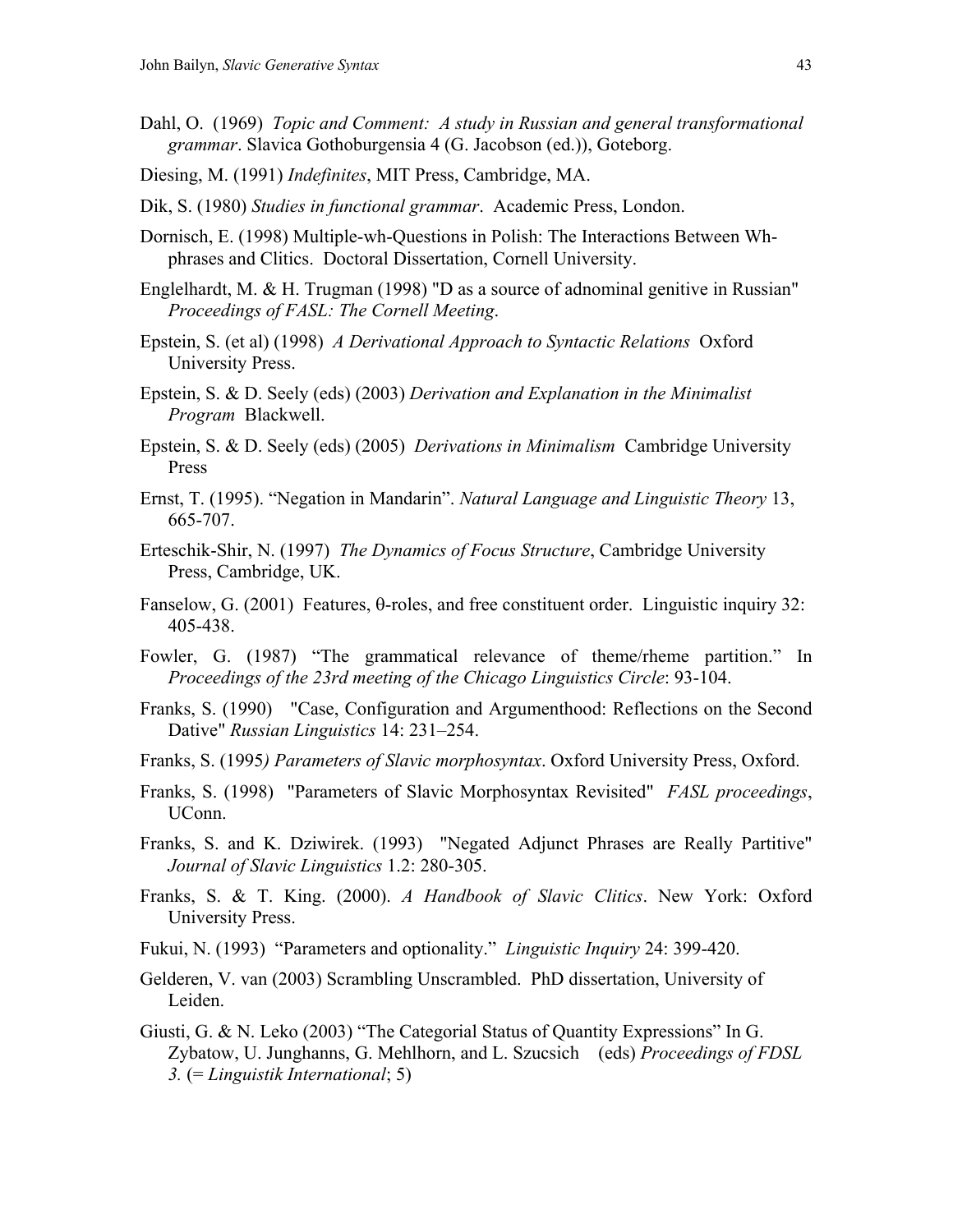- Grebenyova, L. (2004) "Interpretation of Slavic Multiple WH-Questions" In O. Arnaudova (et al) (eds) *Formal Approaches to Slavic Linguistics: The Ottawa Meeting*, 169-186.
- Grewendorf , G. (2001) "Multiple wh-fronting", *Linguistic Inquiry* 32, 2001, 87-122
- Grewendorf, G. & J. Sabel (1999) "Scrambling in German and Japanese: Adjunction versus multiple specifiers". *Natural Language and Linguistic Theory* 17: 1-65.
- Grewendorf, G. & W. Sternefeld (eds) (1990) Scrambling and Barriers, John Benjamins, Amsterdam.
- Grimshaw, J. (1990) *Argument Structure* MIT Press.
- Groat, E. & J. O'Neill (1999) "Spell-out at the LF interface" in W. Abraham et al (eds) *Minimal Ideas: Syntactic Studies in the Minimalist Framework,* MIT Press, 113-139.
- Gundel, J. (1974/1988) The role of topic and comment in linguistic theory. Ph.D. dissertation, University of Texas at Austin. (Republished, Garland: 1988.)
- Gundel, J. (1988) "Universals of topic-comment structure." In Michael Hammond et al, (eds.) *Studies in syntactic typology*. John Benjamins, Philadelphia.
- Haegemann, L. (1994) *Introduction to government and binding theory*. Blackwell.
- Haegeman, L. (1995) *The Syntax of Negation.* New York: Cambridge University Press.
- Hajičová, E. (1973) "Negation and topic vs. comment." *Philologica Pragenisia* 55.
- Hajičová, E. (1984) Topic & focus. In Sgall (ed).
- Hajičová, E. and P. Sgall (1975) Topic and focus in transformational grammar. Papers in linguistics 8, Linguistic research Inc., Edmonton.
- Hajičová, E. and P. Sgall (1987) The ordering principle. In Journal of pragmatics 11: 435-454.
- Hale, K. (1983) Walpiri and the grammar of non-configurational languages. Natural language and linguistic theory 1:5-47.
- Harves, S. (2002) Unaccusative Syntax in Russian. Doctoral Dissertation, Princeton University, Princeton, New Jersey.
- Hestvik, A. (1994) "LF movement of pronouns and anti-subject orientation" *Linguistic Inquiry* 23: 557-594.
- Heycock, C. (1994). The internal structure of small clauses. In J. Beckman (Ed.), *Proceedings of NELS 25*, Volume One, Amherst, Mass., pp. 223–238. GLSA.
- Heycock, C. (1994) *Layers of Predication: the Non-Lexical Syntax of Clauses.* Garland: New York.
- Heycock, C. (1995). Asymmetries in reconstruction. *Linguistic Inquiry 26.4*, 547–570.
- Heycock, C. and A. Kroch. (1999). Pseudocleft connectedness: Implications for the LF interface level. *Linguistic Inquiry 30.3*, 365–397.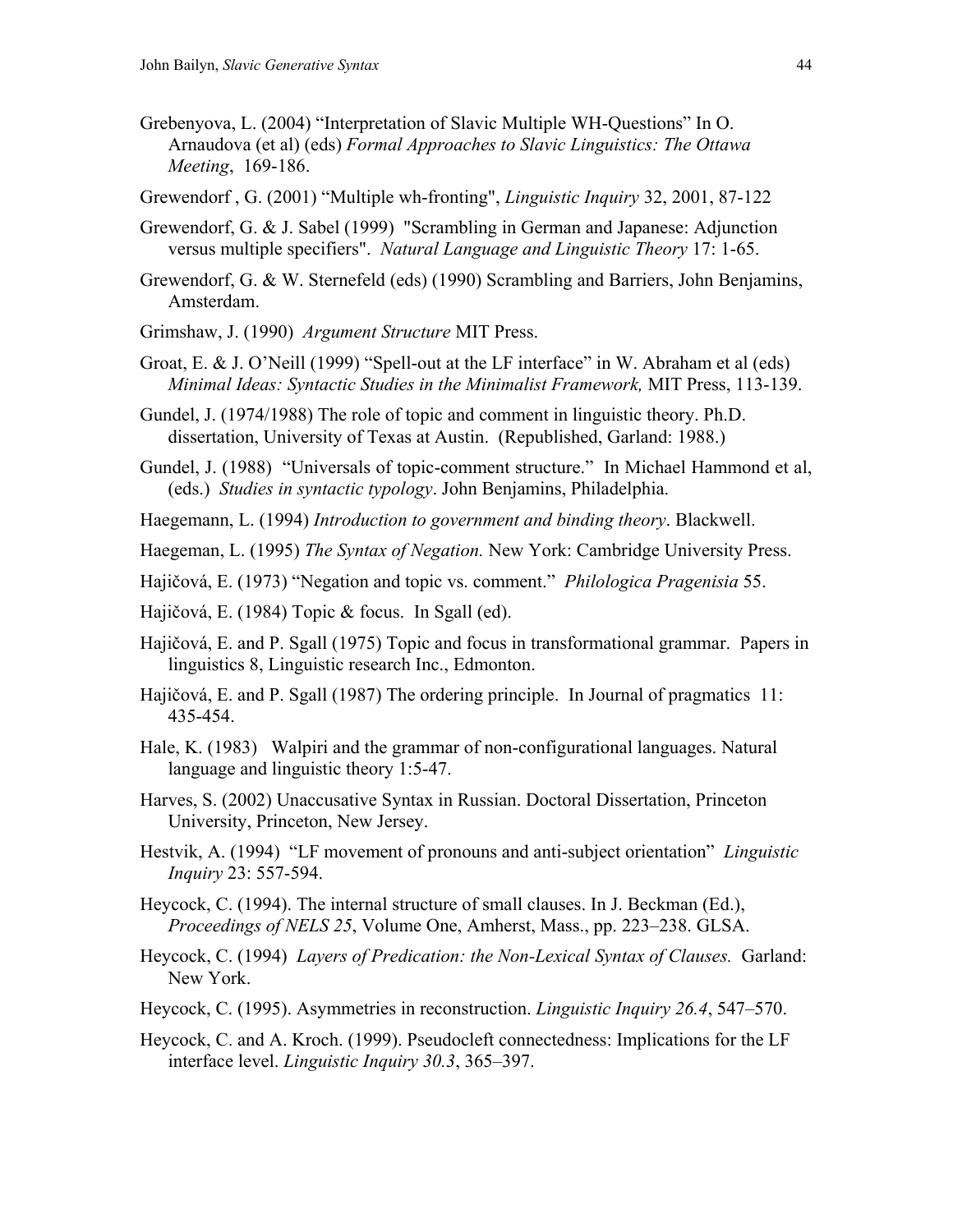- Heycock, C. & A. Kroch (2002) "Topic, Focus, and Syntactic Representations" In Mikkelsen, Line and Potts, Chris, Eds. *Proceedings West Coast Conference on Formal Linguistics* **21**, Santa Cruz.
- Holmberg, A. (1986) *Word Order and Syntactic Features in the Scandinavian Languages and English*. Stockholm, University of Stockholm, Department of Linguistics.
- Holmberg, A. & C. Platzack, (1988) **"**On the role of inflection in Scandinavian syntax" In *Working Papers in Scandinavian Syntax* 42: 25–42. Lund: Department of Scandinavian Languages.
- Holmberg, A. & C. Platzack, (1995) *The Role of Inflection in Scandinavian Syntax*. Oxford: Oxford University Press.
- Hornstein, N. (1995), *Logical Form: From GB to Minimalism* Blackwell, Oxford.
- Hornstein, N. (1999) "Movement and Control." *Linguistic Inquiry*, 69-96.
- Hornstein, N. (2000) *Move! A Minimalist Theory of Construal* Blackwell, Oxford.
- Horvath, J (1986) FOCUS in the theory of grammar and the syntax of Hungarian. Foris, Dordrecht.
- Huang, J. (1982) Logical relations in Chinese and the theory of grammar. Ph.D Dissertation, MIT, Cambridge, MA.
- Huang, J. (1984) On the distribution and reference of empty pronouns. Linguistic inquiry 15 (4): 531-575.
- Ionin, T. (2001) "Scope in Russian: Quantifier Movement and Discourse Function" ms MIT
- Isačenko, A. (1966) O grammatičeskom porjadke slov. In *Voprosy Jazykoznanija* 6: 27- 34.
- Isačenko, A. (1967) Frazovoe udarenie i porjadok slov. In *To Honor Roman Jakobson: Essays on the Occasion of his Seventieth Birthday*, vol. II, Mouton, The Hague, 967- 976.
- Isačenko, A. (1968) Porjadok slov v poroždajuščej modeli jazyka. In Drozda, M. (ed), *Československé přednášky pro VI. mezinárodní sjezd slavistu v Praze*, Academia, Prague.
- Jackendoff (1973) *Semantic interpretation in generative grammar*. MIT Press, Cambridge, MA.
- Jackendoff (1990) *Consciousness and the Computational Mind* MIT Press.
- Jackendoff (1997) *The Architecture of the Language Faculty* MIT Press.
- Jarceva, ed. (1990) *Encyclopedic Dictionary of Linguistics*, Soviet Academy of Sciences.
- Jonas, D. (1996) "Clause structure, expletives and verb movement" In W. Abraham, S. Epstein, H. Thráinsson, and C. J.-W. Zwart (eds.), *Minimal Ideas*, 167-188. Amsterdam, John Benjamins.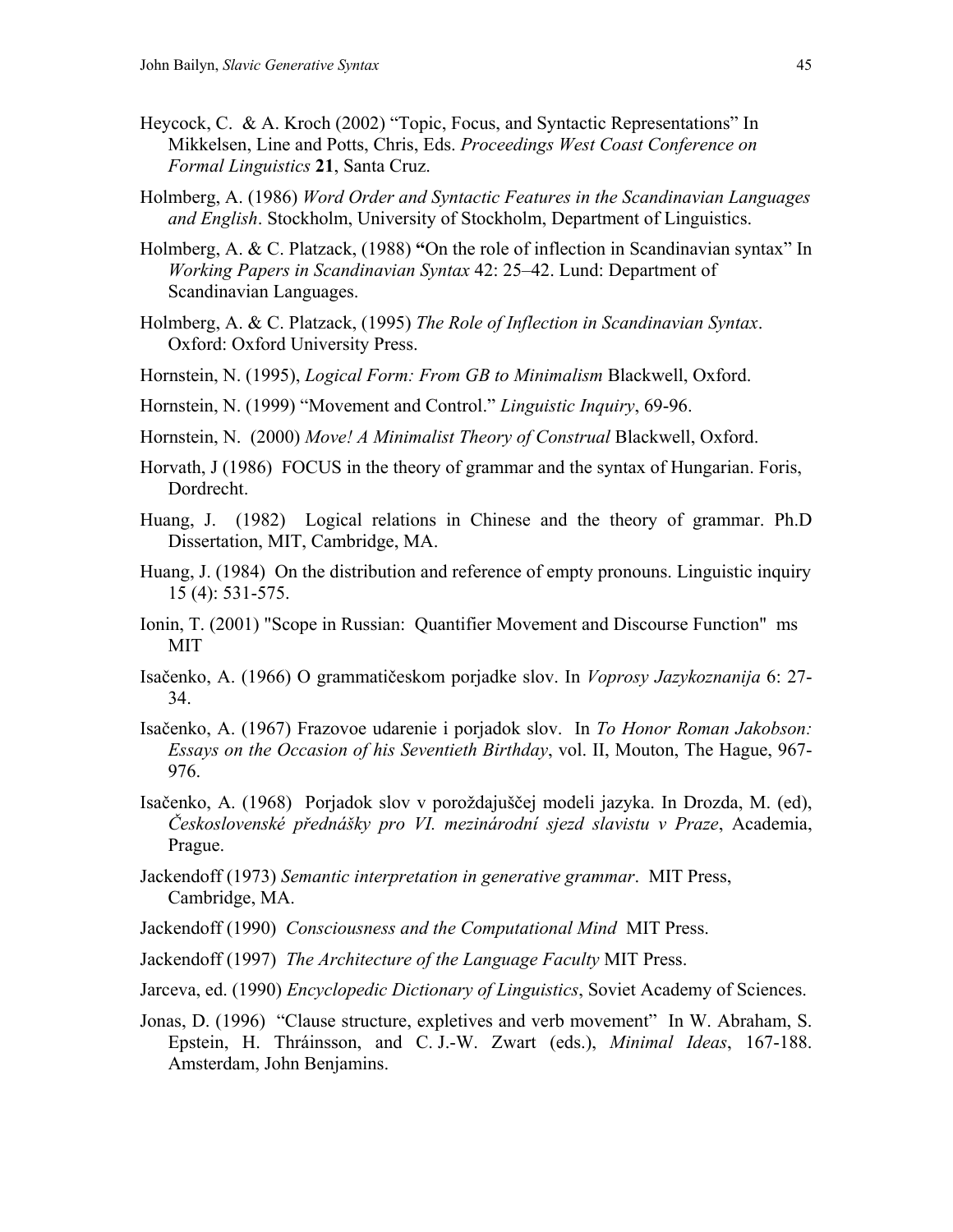- Jonas, D, and J. Bobaljik. 1993. "Specs for subjects" In *MIT working papers in linguistics 18: Papers on Case and agreement I,* 59–98. MITWPL, Department of Linguistics and Philosophy, MIT, Cambridge, Mass.
- Junghanns, U. & G. Zybatow (1997a) *Formale Slavistik* (Proceedings of FDSL 1)
- Junghanns, U. & G. Zybatow. (1997b) Syntax and information structure of Russian clauses. In W. Browne et al (eds), *Formal approaches to Slavic linguistics 4*. Michigan Slavic Productions.
- Karimi, S. (ed.) (2003). *Word order and scrambling*. Amsterdam: John Benjamins.
- Kayne, R. (1975) *French Syntax: The Transformational Cycle*, MIT Press.
- Kayne, R. (1984) *Connectedness and Binary Branching*, Foris, Dordrecht, pp. 258.
- Kayne, R. (2002) "Pronouns and their Antecedents" in Epstein & Seely.
- Kazanina, N. and C. Philips (2000). "Coreference in child russian: Distinguishing syntactic and discourse constraints," in *Proceedings of 24th BU Conference on Language Development*.
- King, T. (1994) Configuring topic and focus in Russian. Ph.D Dissertation, Stanford University.
- É. Kiss, K. (1987) *Configurationality in Hungarian*, Reidel, Dordrecht.
- É. Kiss, K. (1991) The logical structure of Hungarian. In Huang, J. (ed.) Logical representation in linguistic theory. Reidel, Dordrecht.
- É. Kiss, K. (1994a) The structure of the Hungarian sentence. In Syntax and Semantics 27.
- É. Kiss, K. (1994b) Scrambling as the base-generation of random complement order. In Corver & van Riemsdijk (eds), 221-256.
- É. Kiss, K. (1995) (ed) *Discourse Configurational Languages*. Oxford University Press, Oxford
- É. Kiss, K. (1998) "Identificational Focus versus Information focus" *Language* 74:245– 268.
- Kitahara, H. (1997) *Elementary operations and optimal derivations*. MIT Press, Cambridge, MA
- Koizumi, M. (1995) Phrase Structure in Minimalist Syntax. Doctoral dissertation, MIT, Cambridge, Mass.
- Kovtunova, I. (1976) *Porjadok slov i aktual'noe členenie predloženija*. Prosveščenie, Moscow.
- Kovtunova, I. (1980) Porjadok slov. In Švedova (ed.).
- Krifka, M. (1998) "Scope inversions and the rise-fall contour in German". *Linguistic Inquiry* 29: 75-112.
- Krylova, O. & S. Khavronina (1984), *Porjadok slov v russkom jazyke*. Russkij Jazyk, Moscow.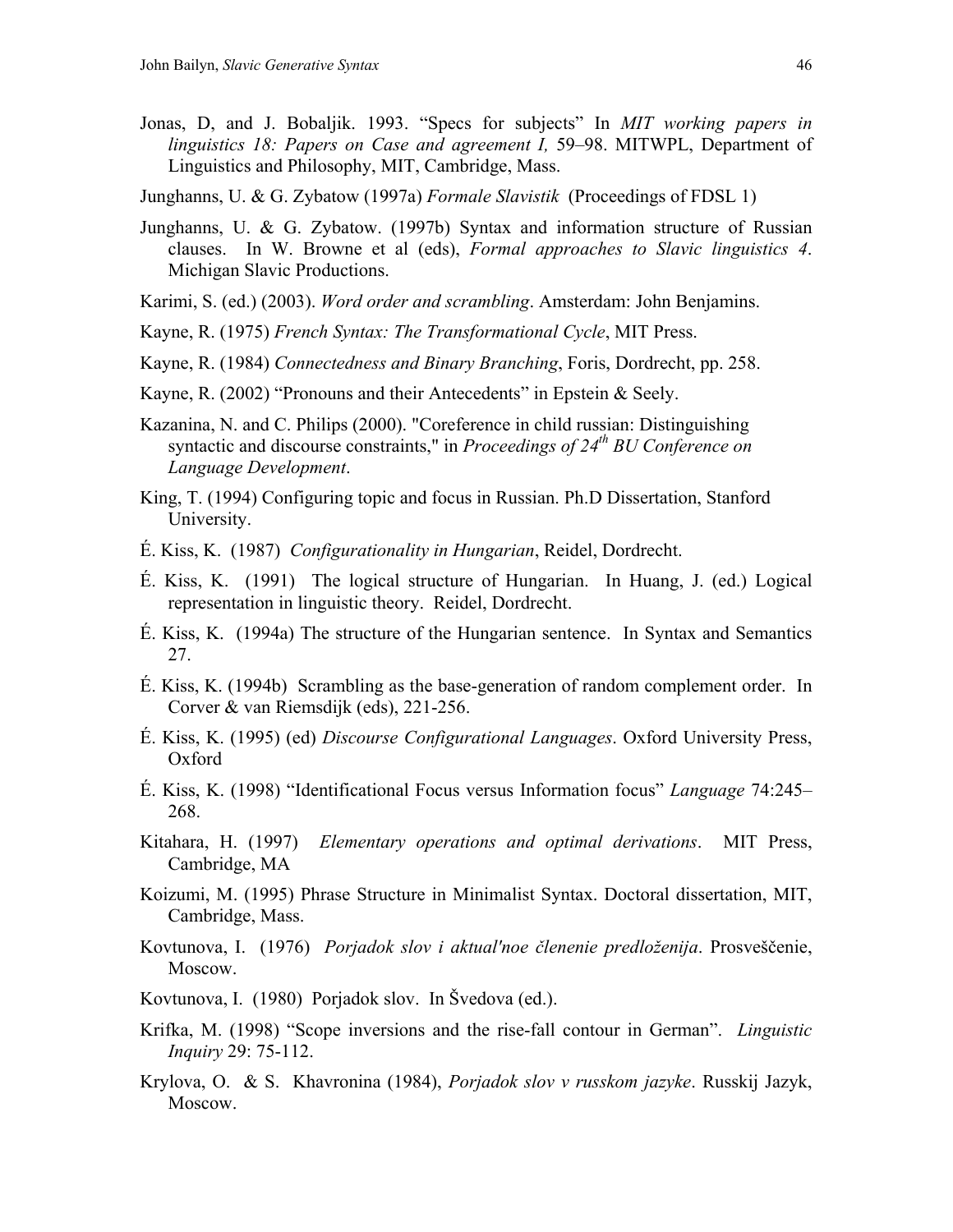- Laka, I. (1994). *On the Syntax of Negation*. New York: Garland Publishing Inc.
- Lambrecht, K. (1994) Information structure and sentence form. Cambridge, England: Cambridge University Press.
- Landau, I. (2000) *Elements of Control: Structure and Meaning in Infinitival Constructions* Studies in Natural Language and Linguistic Theory, Kluwer, Dordrecht.
- Larson, R. (1988) "On the Double Object Construction" *Linguistic Inquiry* 19, 335-391.
- Larson, R. P. Ludlow and M. den Dikken "The Hidden Structure of Intensional verbs" in *Readings in the Philosophy of Language* MIT Press.
- Lasnik, H. and M. Saito (1984) "On the Theory of Proper Government" *Linguistic Inquiry*
- Lasnik, H. and M. Saito (1992) *Move-Alpha.* Cambridge, Mass: MIT Press.
- Lavine, J. (1998) "Null expletives and the EPP in Slavic: A minimalist analysis." In *Formal approaches to Slavic linguistics: The Connecticut meeting,* Michigan Slavic Publications.
- Lavine, J. (2000) Topics in the syntax of non-agreeing predicates in Slavic. Ph.D. dissertation, Princeton University.
- Lavine J. and R. Freidin (2001) "The subject of defective tense in Russian." *Journal of Slavic Linguistics*
- Madariaga, N. (to appear) ["Russian Patterns of Floating Quantification: \(Non-\)Agreeing](http://www.ehu.es/nereamadariaga/Russian%20floating%20quantifiers.pdf)  [Quantifiers"](http://www.ehu.es/nereamadariaga/Russian%20floating%20quantifiers.pdf) to appear in P. Kosta, G. Hassler, L. Schürcks & N Thielemann (eds) *Linguistic Investigations into Formal Description of Slavic Languages (Potsdam Linguistic Investigations / Potsdamer linguistische Untersuchungen)*, Peter Lang: Frankfurt am Main.
- Madariaga, N. (2006) ["Why Russian Semi-predicative Items Always Agree"](http://www.ehu.es/nereamadariaga/Russian%20semi-predicative.pdf) *Journal of Slavic Linguistics* 14/2, Slavica Publishers: Bloomington, Indiana.
- Mahajan, A (1990) The A/A' distinction and movement theory. Ph.D Dissertation, MIT, Cambridge, Mass.
- Maling, J. and R. Sprouse (1995) "Structural Case, Specifier-Head Relations, and the Case of Predicate NPs" in H. Haider et al, eds., *Studies in Comparative Germanic Syntax*, Kluwer, 167-168.
- Marácz, L. & P. Muysken (eds.) (1989) *Configurationality: The typology of asymmetries.* Foris, Dordrecht
- Marantz, A. (1995) "The Minimalist Program" in Webelhuth (ed).
- Mathesius, V. (1939) "O tak zvaném aktualním členění věty." In *Slovo a Slovesnost*  Ročnik V.
- Matushansky, O. (2000) "The Instrument of Inversion: Instrumental case and verb raising in the Russian copula" In R. Billerey and B Lillehaugen, eds.,: *Proceedings of the 19th WCCFL*, pp. 101-115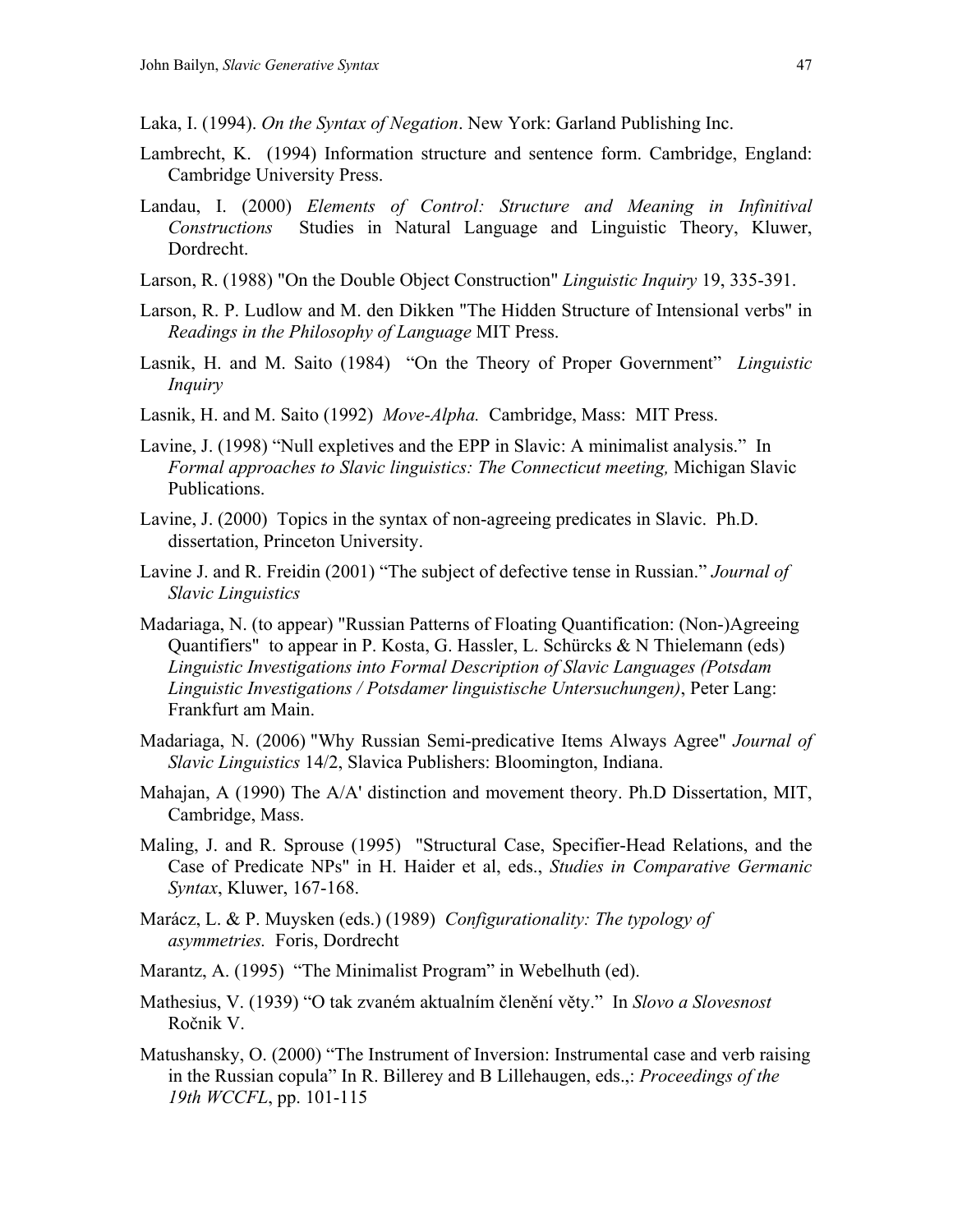- McClure, B. (2002) Incremental themes and aspect. Talk given at SUNY Stony Brook, Feb, 2002.
- McShane, M. (2005) *A Theory of Ellipsis* Oxford University Press.
- Meinunger, A. (2000) *Syntactic aspects of Topic and Comment.* Linguistik Aktuell series. John Benjamins.
- Meyer, R. (1997) "Extraction from čto- and čtoby-complement clauses in Russian." In U. Junghanns & G. Zybatow (eds) *Formale Slavistik*. Frankfurt am Main: Vervuert Verlag: 165-176.
- Miskeljin, I. (2006) "Infinitivals in English and Serbian" MA Thesis, University of Novi Sad, Serbia.
- Miyagawa, S. (1997) "Against optional scrambling." *Linguistic Inquiry* 27: 1-26.
- Miyagawa, S. (2001) "EPP, scrambling, and wh-in-situ" In M. Kenstowicz (ed.) *Ken Hale: A Life in Language*. MIT Press, 293-338.
- Miyagawa, S. (2003) "A-movement scrambling and options without optionality" In S. Karimi et al (eds) *Word Order and Scrambling.* Blackwell: Cambridge.
- Moore, John and David M. Perlmutter (2000) "What does it take to be a Dative Subject?" *Natural Language and Linguistic Theory* 18, 373–416.
- Müller, G. & W. Sternefeld (1993) "Improper movement and unambiguous binding." *Linguistic Inquiry* 24 (3): 461-509.
- Neidle, C. (1988) *The Role of Case in Russian Syntax* Kluwer.
- Newmeyer, F. (1996) *Generative Linguistics: A Historical Perspective.* London: Routledge.
- Newmeyer, F. (1983) *Grammatical Theory: Its Limits and Its Possibilities.* Chicago: University of Chicago Press. Malay translation 1996, Kuala Lumpur: Dewan Bahasa dan Pustaka.
- Newmeyer, F. (1980) Linguistic Theory in America: The First Quarter Century of Transformational Generative Grammar. New York: Academic Press. Second edition 1986.
- Nichols, J. (1973) The Balto-Slavic Predicate Instrumental: A Problem in Diachronic Syntax, Ph.D Dissertation, University of California, Berkeley.
- Nichols, J. (1981) *Predicate Nominals: A partial surface syntax of Russian*. (= University of California Publications. in Linguistics, vol. 97)
- Padučeva, E. (1996) "Theme-rheme structure: Its exponents and its semantic interpretation". In B. Partee & P. Sgall (eds.) *Discourse and Meaning: papers in Honor of Eva Hajičová.*
- Padučeva, E. (2002) "Diateza i diatetičeskij sdvig" ("Diathesis and Diathetic Shift"). *Russian Linguistics* 26: 179-215.
- Partee, B. (1991) Topic, focus and quantification. In A. Wyner and S. Moore (eds) *Proceedings of SALT 1*, Cornell University, Ithaca, NY: 159-187.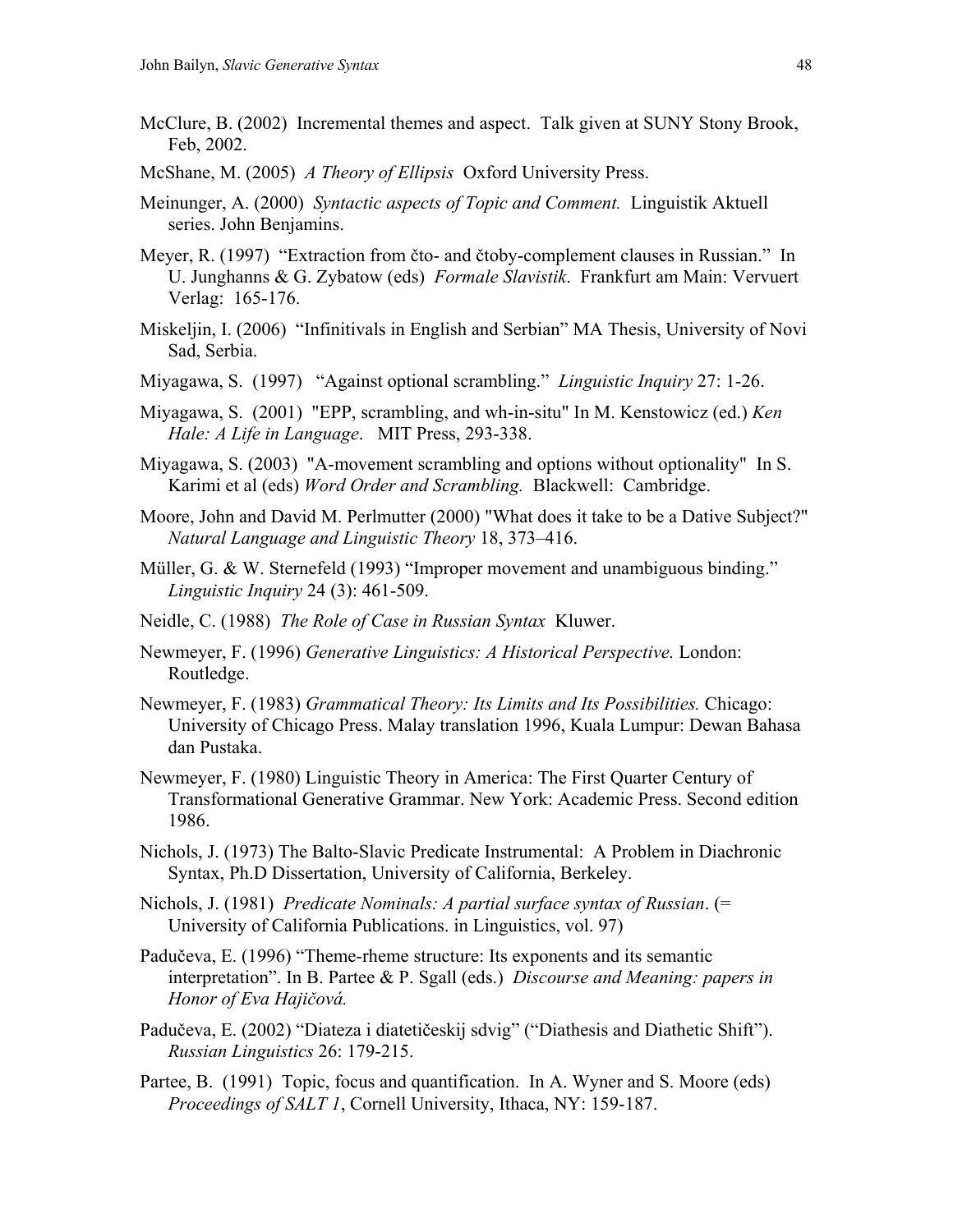Partee, B. & V. Borschev (2003). "Genitives, relational nouns, and argument-modifier ambiguity." In E. Lang C. Maienborn, C. Fabricius-Hansen (eds.), *Modifying Adjuncts* (Series: *Interface Explorations*). Berlin: Mouton de Gruyer. 67-112

Partee, B. & P. Sgall (1996). *Discourse and Meaning: papers in Honor of Eva Hajičová.*

- Pereltsvaig, A. (2001) *On the Nature of Intra-clausal relations* PhD Dissertation, McGill.
- Pereltsvaig, A. (2006) "Small Nominals". In *Natural Language and Linguistic Theory*.
- Pesetsky, D. (1982) Paths and categories. Ph.D. Dissertation, MIT.
- Pesetsky, D. (1987) "*Wh*-in-situ: movement and unselective binding. In E. Reuland and A ter Meulen (eds.), *The Representation of (in)definiteness*. Cambridge, Mass.: MIT Press.
- Pesetsky, David (2000). *Phrasal Movement and Its Kin*. Cambridge, Mass.: MIT Press.
- Pesetsky, D. & E. Torrego (2001) "T-to-C movement: Causes and consequences." In M. Kenstowicz, ed. *Ken Hale: A life in language*. Cambridge, MA: MIT Press, 355-426.
- Pesetsky, D. & E. Torrego (2004) "The Syntax of Valuation and the Interpretability of Features" ms MIT and Boston University.
- Platzack, C. (1986a) "Comp, Infl and Germanic word order*"* In *Topics in Scandinavian Syntax*, eds Lars Hellan & Kirsti Koch Christensen: 185–234. Dordrecht: Reidel.
- Platzack, C. (1986b) "The Position of the Finite Verb in Swedish" In *Verb Second Phenomena in Germanic Languages*, eds Hubert Haider & Martin Prinzhorn: 27–47. Dordrecht: Foris.
- Podlesskaya, V. (1997) "Syntax and Semantics of Resumption: Some Evidence from Russian Conditional Contexts" *Russian Linguistics* 21: 125-155.
- Pollock, J-Y (1989) "Verb Movement, Universal Grammar, and the Structure of IP" *Linguistic Inquiry* 20.
- Poole, G. (1996) Optional movement and the Minimalist program. In W. Abraham et al (eds) *Minimal ideas*. John Benjamins: 199-216.
- Preslar, Mark. 1998. 'The Subject Position in Russian Impersonal Sentences', *Linguistic Analysis* 28, 1-2: 33-66.
- Progovac, L. (1994) *Negative and Positive Polarity: A Binding Approach* Cambridge University Press
- Progovac, L. (1998) "Determiner Phrase in a language without determiners," *Journal of Linguistics* 34.1.
- Radford, A. (1997a) *Syntactic Theory and the Structure of English*, Cambridge University Press
- Radford, A. (1997b) *Syntax: A Minimalist Introduction*, Cambridge University Press
- Rappaport, G. (1984) *Grammatical Function and Syntactic Structure: The Adverbial Participle of Russian*. UCLA Slavic Studies 8.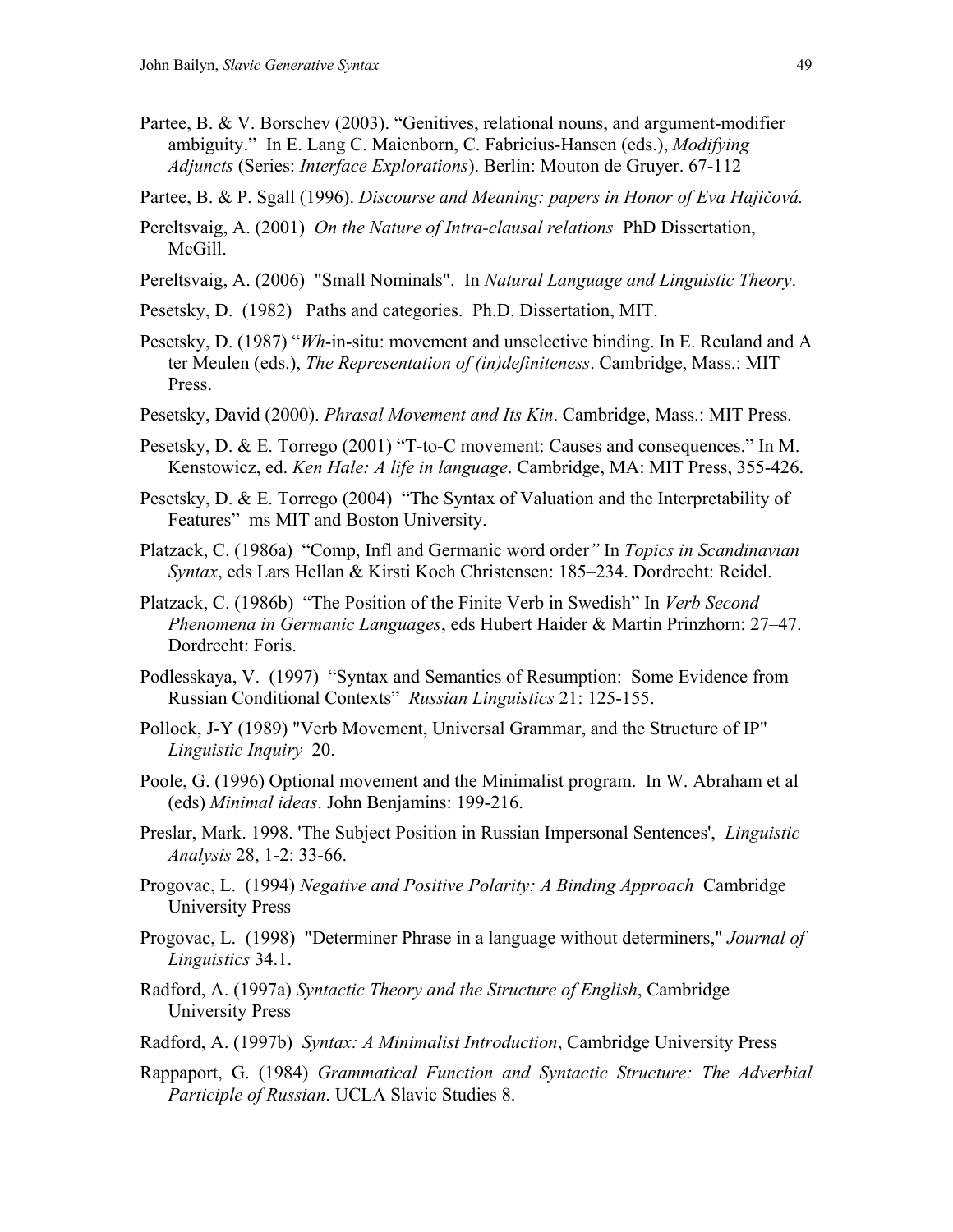- Rappaport, G. (1998) "The Slavic Noun Phrase." Position Paper, *Comparative Slavic Morphosyntax*. Available on-line at: <http://www.indiana.edu/~slavconf/linguistics/index.html>
- Rappaport, G. (1986) "On Anaphor Binding in Russian." *Natural Language and Linguistic Theory* 4(1): 97-120.
- Rappaport, G. (1992) "On the adnominal Genitive and the Structure of Noun Phrases in Russian and Polish" In M. Guiraud-Weber & C. Zaremba (eds) *Linguistique et Slavistique* Aix-en-Provence: Universite de Provence.
- Rappaport, G. (2001) "Extraction from Nominal Phrases in Polish and the Theory of Determiners." *Formal Approaches to Polish Syntax*, ed. by E. Willim and P. Banski. *Journal of Slavic Linguistics* 8,3 (2001).
- Rappaport, G. (2002) "Numeral phrases in Russian: A Minimalist approach." *Russian Morphosyntax: A Festschrift for Leonard H. Babby*. Ed. G. Greenberg and J. Lavine. *Journal of Slavic Linguistics* 10 (2002), 1/2, 329-42.
- Rappaport, G. (2006) "Toward a Theory of the Grammatical Use of Lexical Information". *Fourteenth Meeting on Formal Approaches to Slavic Linguistics*. *The Princeton Meeting*, ed. by H. Filip, (et al) Ann Arbor: Michigan Slavic Publications.
- Reinhart, T. (1995/2006) *Interface strategies.* MIT Press, Cambridge, MA
- Restan, P. (1981) "The position of the finite verb in some elementary declarative sentences in modern Russian" In *The Slavic verb: An anthology presented to Hans Christian Sørenson.* Rosenkilde & Bagger, Copenhagen.
- Richards, N. (1998) What moves where when in which languages? Ph.D. Dissertation, MIT.
- Richardson, K. (2003) The case for meaningful case: the interaction of tense, aspect, and case in Russian. Unpublished Ph.D. Dissertation, Harvard University.
- Rivero, M-L (1993)"Bulgarian and Serbo-Croatian Yes-no questions: V-raising to -li vs. Li-hopping". Linguistic Inquiry 24:567-575.
- Rivero, M-L. (2002) "On Impersonal se/sie in Slavic" (with M. Sheppard). *Current Issues in Formal Slavic Linguistics,* G. Zybatow, et al.eds, P.Lang Verlag: Frankfurt, 137-147.
- Rivero, M-L. (2003) "Indefinite Reflexive Clitics in Slavuic: Polish and Slovenian" (with M. Sheppard). *Natural Language and Linguistic Theory 21.1.21(1): 89-155.*
- Rivero, M-L. **(**2004) "Topics in Bulgarian Morphology and Syntax: A Minimalist Perspective" *Lingua*.
- Rizzi, L. (1982) *Issues in Italian Syntax,* Foris Publications, Dordrecht, 1982
- Rizzi, L. (1991) *Relativized Minimality* MIT Press.
- Rochemont, M. (1986) *Focus in generative grammar*, J. Benjamins, Amsterdam.
- Ross, J. (1967) Constraints on variables in syntax. Ph.D. Dissertation, MIT.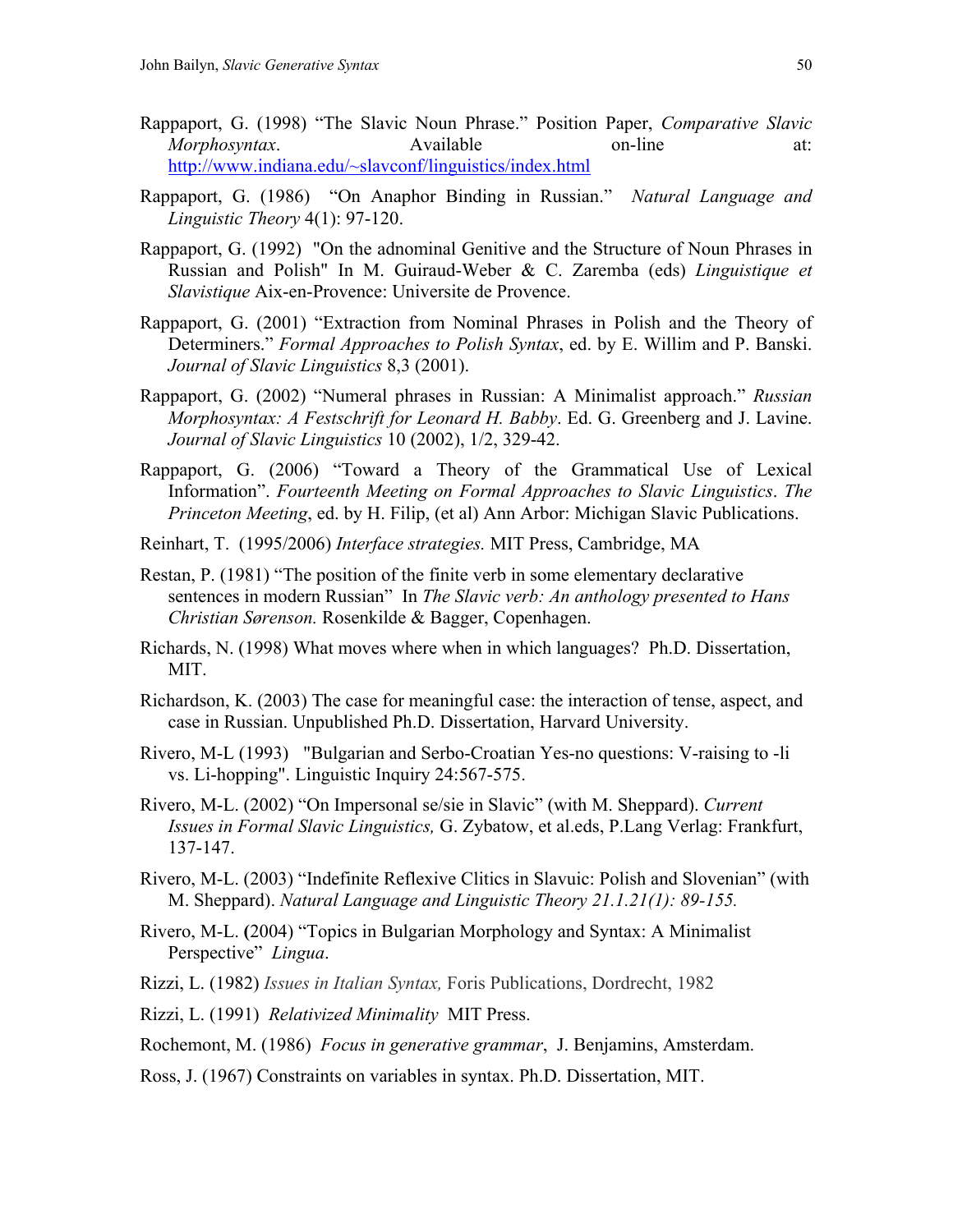- Rubin, E. (1994) The Internal and External Syntax of Modification. Doctoral Dissertation, Cornell University.
- Rudin, C. (1985) *Aspects of Bulgarian syntax: complementizers and WH-constructions.*  Columbus: Slavica.
- Rudin, C. (1991) *Topic and Focus in Bulgarian.* Acta Linguistica Academiae Scientarum Hungaricae.
- Rudin, C. (1988) "On multiple questions and multiple WH-fronting." *Natural Language and Linguistic Theory* 6: 445-502.
- Rudnitskaya, E. (2000) "Feature Movement Approach to Long-Distance Binding in Russian" *Proceedings of FASL 9*, Michigan Slavic Publishers, 275-292.
- Sabel, J. & M. Saito (eds.) (2005) *The free word order phenomenon: its syntactic sources and diversity* (Studies in Generative Grammar 69). Berlin: Mouton de Gruyter.
- Saito, M. (1985) Some Asymmetries in Japanese and Their Theoretical Implications. Ph.D. Dissertation, MIT
- Saito, M. (1989) "Scrambling as Semantically Vacuous A'-Movement" in M.Baltin & A. Kroch (eds) *Alternative approaches to phrase structure*, U. Chicago Press: 182- 200.
- Saito, M. (1992) "Long Distance Scrambling in Japanese" in *Journal of East Asian Linguistics* 1 (1): 69-119.
- Saito, M. (2003) "A Derivational Approach to the Interpretation of Scrambling Chains" *Lingua* 113: 481-518.
- Saito, M. and N. Fukui. (1998) "Order in phrase structure and movement" *Linguistic inquiry* 29: 439-474.
- Schoorlemmer, M. (1995) *Participial Passive and Aspect in Russian*. Doctoral Dissertation. Utrecht University.
- Schoorlemmer, M. (1998) "Complex Event Nominals in Russian: properties and readings". *Journal of Slavic Linguistics* 6:2, 205-254.
- Sekerina, I. (1997) The Syntax and Processing of Russian Scrambled Constructions. Doctoral Dissertation, City University of New York.
- Sekerina, I (1999a) "On-line processing of Russian scrambling constructions" In K. Dziwirek et al (eds) *Proceedings of FASL: The Seattle meeting*. Michigan Slavic Productions.
- Sekerina, I. (1999b) "The scrambling complexity hypothesis and processing of split scrambling constructions in Russian" *Journal of Slavic Linguistics* 7(2): 265-304.
- Sekerina, I. (2003) "Scrambling and processing: Dependencies, complexity, and constraints" In Karimi (ed).
- Selkirk, E. (1984) *Phonology and syntax: The relation between sound and structure*. MIT Press, Cambridge, Mass.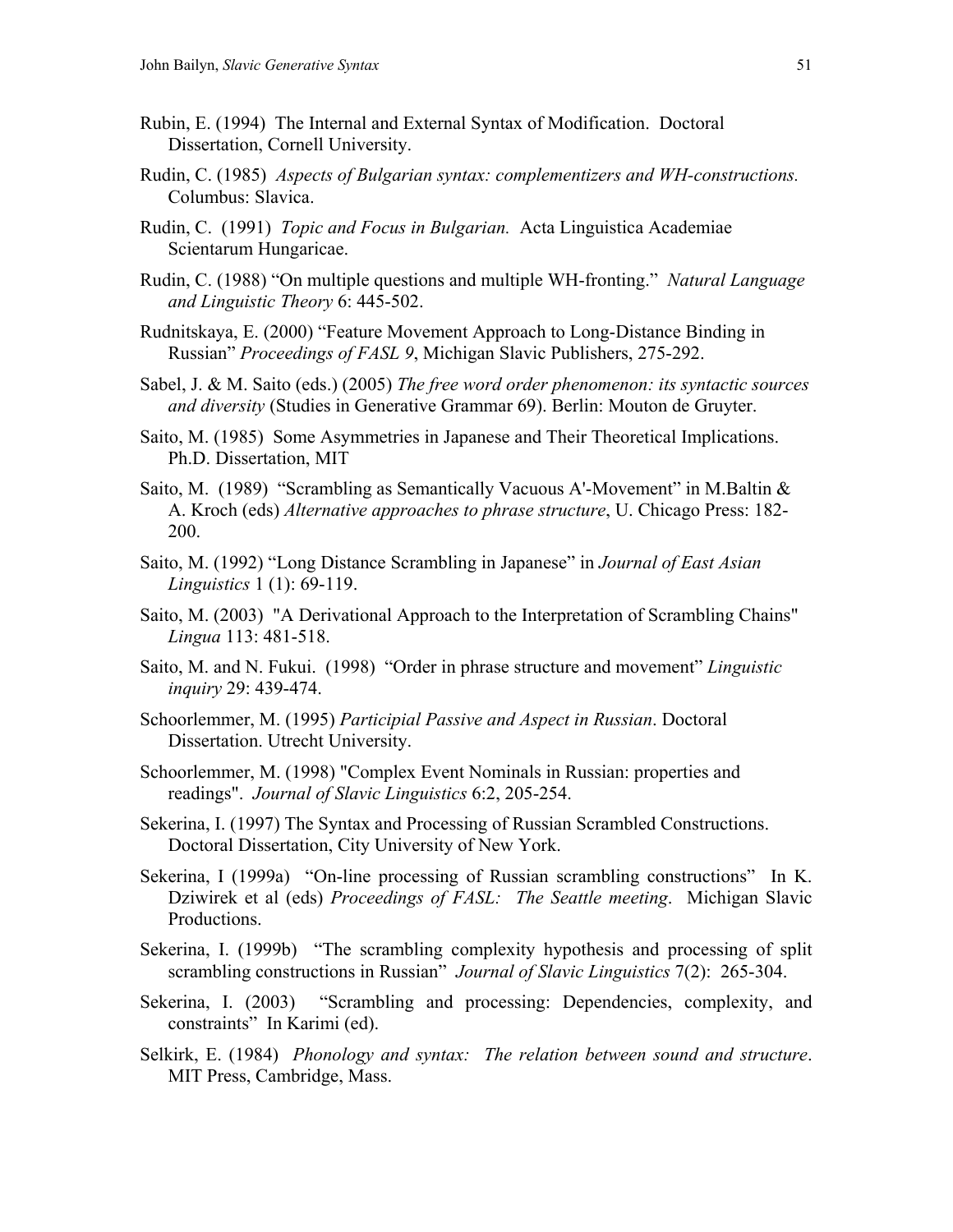- Sgall, P. (1968) *Porjadok slov i aktual'noe členenie predloženija v generativnom opisanii slavjanskix jazykov.* Československé přednášky pro VI. mezinárodní sjezd slavistu, Prague.
- Sgall, P. (ed) (1984) *Contributions to functional syntax, semantics, and language comprehension.* Academia, Prague.
- Sgall, P. E. Hajičová, and E. Benesová (1973) *Topic, focus and generative semantics.* Kronberg: Scriptor.
- Sigurdhsson, H. A. (2002) "To Be an Oblique Subject: Russian Versus Icelandic" *Natural Language and Linguistic Theory* 20: 691-724.
- Sinicyn, M. (1981) On one base parameter and some of its consequences for Russian grammar. GLOW 6 abstract.
- Sirotinina, O. (1965) *Porjadok slov v russkom jazyke*. Izd. Saratovskogo universiteta.
- Stepanov, A. (1998) "On wh-fronting in Russian". In NELS 28, GLSA, University of Massachusetts: 453-467.
- Stjepanović, S. (1998) "Scrambling in Serbo-Croatian" ms. University of Connecticut.
- Stjepanović, S. (1999) "Scrambling: Overt movement or base generation and LF movement?" *Journal of Slavic Linguistics* 7(2): 305-24.
- Stojanović, D. (1994) "Scrambling in Serbo-Croatian as A-Bar Movement" In Manga et al.
- Strakhov, N. (2001) "A scrambling analysis of Wh-questions in Russian" In *Formal approaches to Slavic Linguistics: The Bloomington meeting,* 2000. Ann Arbor: Michigan Slavic Productions.

# **Strakhov, N. (2004)**

- Švedova, N. Iu. ed. (1980) *Russkaja Grammatika* (Russian Grammar), vol. 2., Academy of Sciences, Nauka, Moscow.
- Svenonius, P. (ed) (2004) *Slavic Prefixes.* Nordlyd. University of Tromsø working papers on language and linguistics, vol. 32, no. 2
- Svenonius, P. (in press) "Russian prefixes are phrasal" *Proceedings of FDSL 5.*
- Szczegielniak, A. (2001) "Polish optional movement". In O. Arnaudova & G. Alexandrova (eds) *The minimalist parameter*. Philadelphia: John Benjamins, 137- 158.
- Szucsich, L. (2001) "Adjunct Positions of Nominal Adverbials in Russian" in G. Zybatow *et al* (eds) *Current Issues in Formal Slavic Linguistics*. Peter Lang: 106-116.
- Testelets, Ja. (2001) *Vvedenie v obščij sintaksis* ("Introduction to general syntax") Moscow: Prosveščenie.
- Testelets, Ja. (2003) "Are there strong and weak pronouns in Russian?" In W. Browne et al (eds) *Formal Approaches to Slavic Linguistics: the Amherst Meeting*.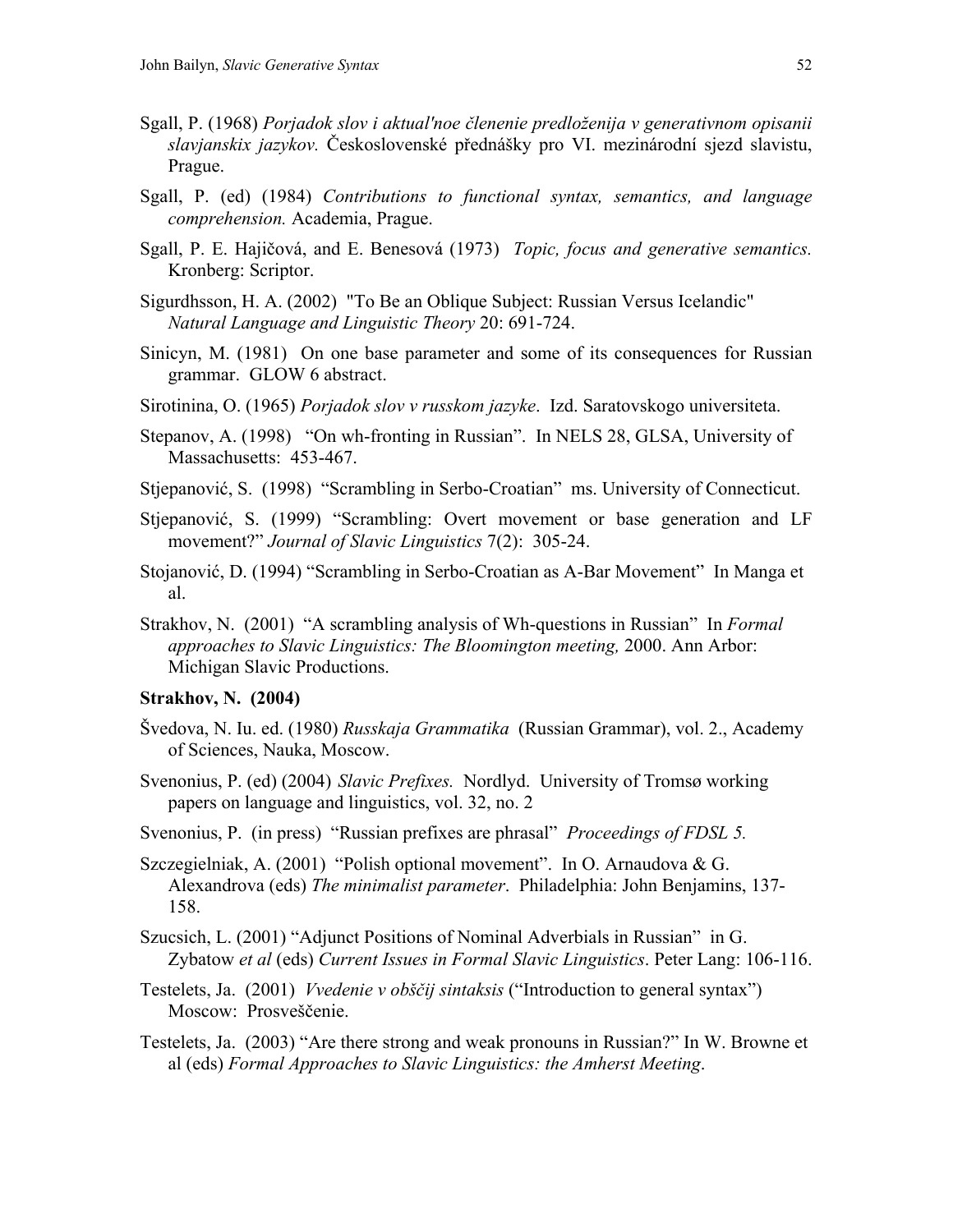- Toman, J. (1981). "Aspects of multiple wh-movement in Polish and Czech". In: May, R. & Koster, J. (eds.) *Levels of Syntactic Representation*, Dordrecht: Foris, 293–302
- Trugman, H. (1999) "Russian possessives arguments or predicates?" *Proceedings of FDSL-3* (Formal Description of Slavic Languages 3), Leipzig.
- Vallduví, E. (1992) *The informational component*. New York: Garland.
- Wachowicz, K. (1974). On the Syntax and Semantics of Multiple Questions. Doctoral dissertation, University of Texas, Austin.
- Webelhuth, G. (1985) "German is Configurational" *The Linguistic Review*
- Webelhuth, G. (1989) Syntactic saturation phenomena and the modern Germanic languages. Ph.D. Dissertation, UMass, Amherst.
- Webelhuth, G. (ed) (1995) *Government and Binding Theory and the Minimalist Program*. Blackwell.
- Willim, E. (1989). *On Word Order: A Government-Binding Study of English and Polish*. Zeszyty naukowe uniwersytetu Jagiello´nskiego: Prace jezykoznawcze 100
- Witkos, J. (1993a) "The theory of X-binding and some aspects of scrambling in Polish." In *Papers and studies in contrastive linguistics* 28: 153-180. Poznan: Adam Mickiewicz University.
- Witkos, J. (1993b). *Some Aspects of Phrasal Movement in English and Polish*. Dissertation, Uniwersytet im. Adama Mickiewicza w Poznaniu. Poznan, Poland.
- Witkos, J. (1995). "Wh-Extraction from Clausal Complements in Polish: A Minimality/Locality Account". *Folia Linguistica* 29 (3-4), 223–264.
- Yadroff, M. (1992) The syntactic properties of adjunction (Scrambling in Russian) ms., Indiana University.
- Yadroff, M. & S. Franks (2003) "The Origin of Prepositions" In G. Zybatow, U. Junghanns, G. Mehlhorn, and L. Szucsich (eds) *Proceedings of FDSL 3.* (= Linguistik International; 5)
- Yokoyama, O. (1986) *Discourse and word order.* John Benjamins, Philadelphia.
- Zemskaja, E. A. (1973) *Russkaja razgovornaja reč'*, Nauka, Moscow.
- Zubizarreta, M-L. (1998) *Focus, prosody, and word order*. MIT Press. Cambridge, MA.
- Zwart, Jan-Wouter (2002) "Issues relating to a derivational theory of binding" In S. Epstein & D. Seely (eds) *Derivation and Explanation in the Minimalist Program*, pp. 269-304.